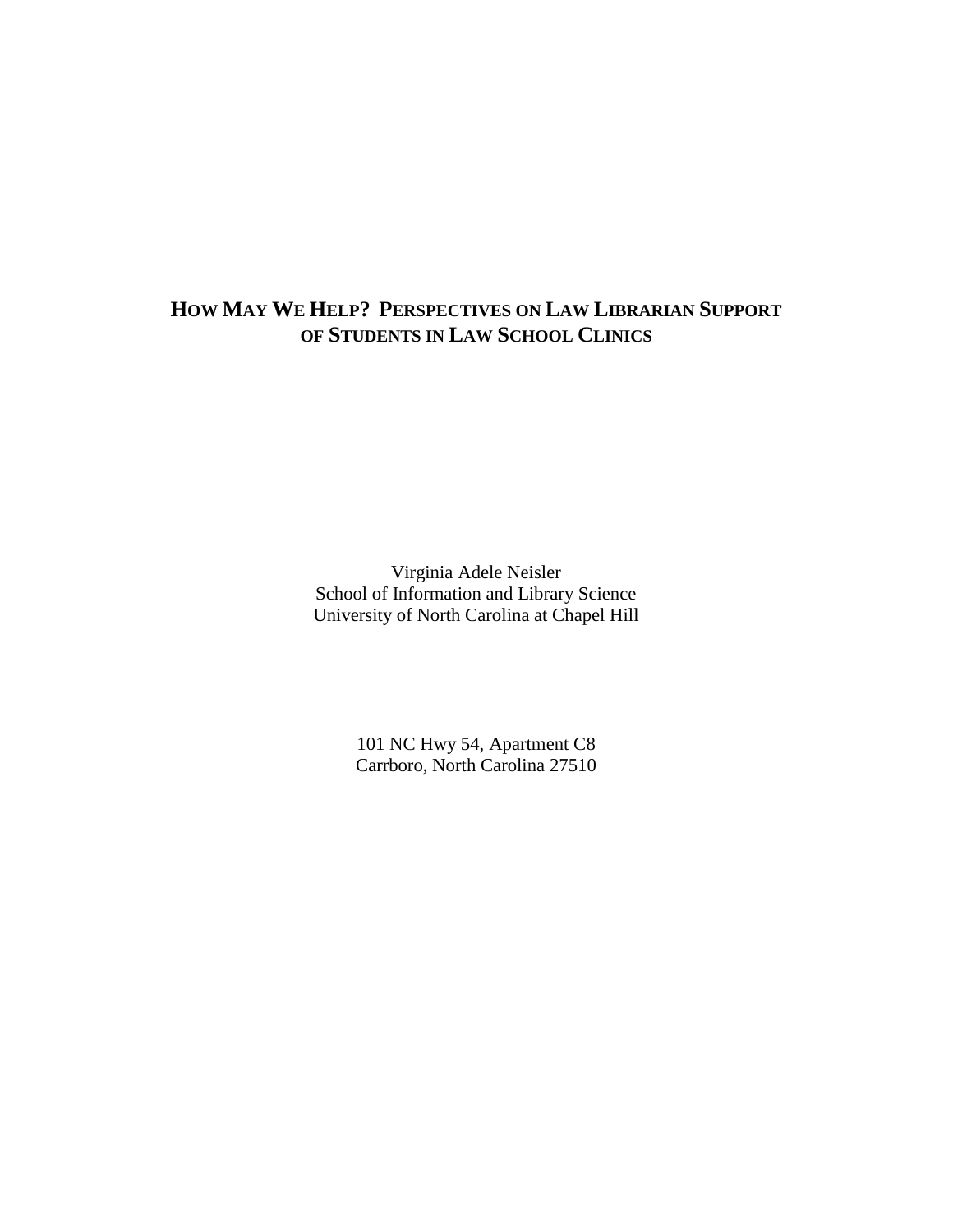## **Abstract:**

To determine how law librarians can support students in law school clinics, and thus support practical legal research education, thirteen confidential interviews were conducted with clinic directors and faculty nationwide. Commonly used sources, desired skills, learning hurdles, and librarian roles were identified from qualitative analysis of interview transcripts.

# **Table of Contents**

| Methodological and Pedagogical Approaches to Instruction  22 |  |
|--------------------------------------------------------------|--|
|                                                              |  |
|                                                              |  |
|                                                              |  |
|                                                              |  |
|                                                              |  |
|                                                              |  |
|                                                              |  |
|                                                              |  |
|                                                              |  |
|                                                              |  |
|                                                              |  |
|                                                              |  |
|                                                              |  |
|                                                              |  |
|                                                              |  |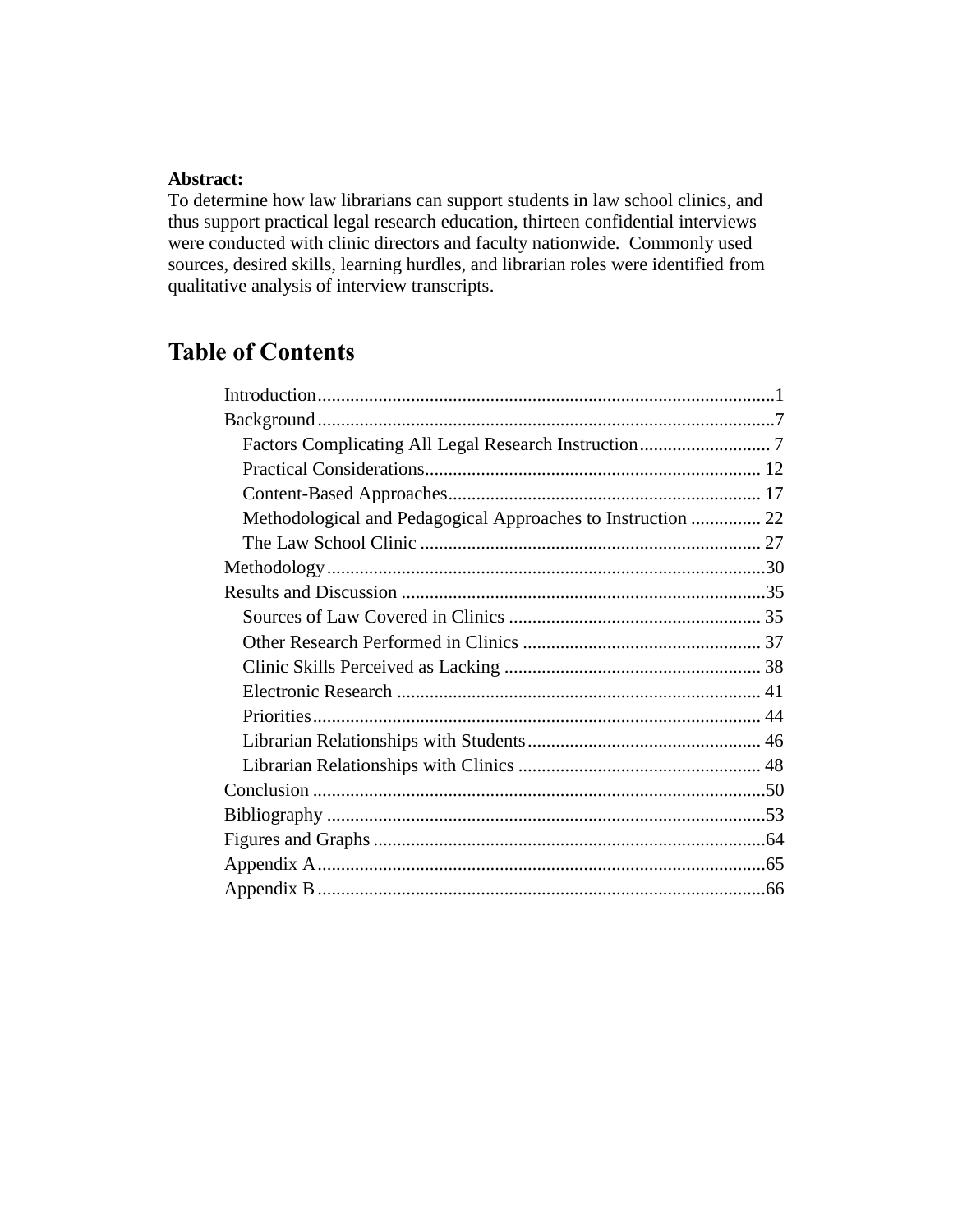## <span id="page-2-0"></span>**Introduction**

The notion that the United States legal education system does not adequately prepare lawyers for practice is not a new one. Since as early as 1902, practitioners have been critical of the preparedness of new attorneys, particularly when it comes to the use of resources to perform legal research (Callister, 2003). The Langdellian case-method model of instruction is criticized by some as being too theoretical or doctrinal, and is critiqued for its failure to prepare law students for the mechanics of the day-to-day practice of law (Berring, 1994; Johnson, 2013; Spencer, 2012). Since the recent financial crisis, rising tuition costs and the perceived decreasing benefits of the J.D. degree have added a new sense of urgency to such criticisms (Spencer, 2012). Tuition costs have risen to unprecedented levels, leaving the average law student with over \$100,000 in debt from legal education alone and facing a job market severely weakened by the Great Recession (Joy, 2012). In fact, the highest average debt load of the 2013 graduates at any single law school was measured at a staggering \$180,665 (U.S. News & World Report, 2014).

On top of the rising costs, the value of the degree has taken a hit with the recent economic crisis. One national study of 2011 graduates found that only 65.4% of all graduates had obtained employment requiring a law degree within nine months of graduation (Tung, 2013). That number does not take into account underemployment (part time work) or contract employment (non-temporary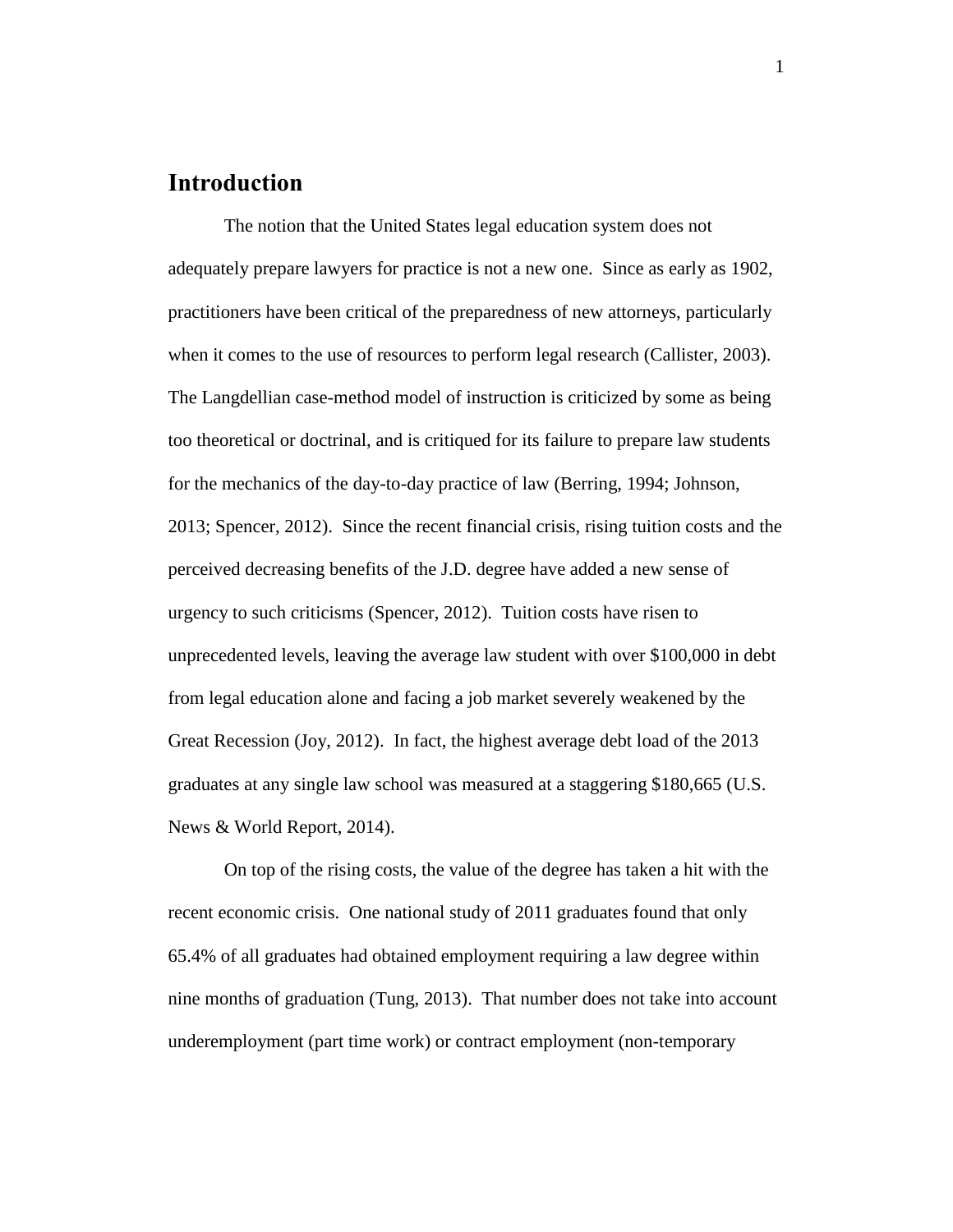employment), both of which might be assumed to impact young attorneys as they begin their careers. Statistics like these have caused overall law school application and enrollment numbers to drop to their lowest numbers in 30 years (Bronner, 2013). Between 2011 and 2012 alone, enrollment dropped 11% nationwide (Smith, 2014).

This rising crisis has given new weight to ongoing calls for educational reform. It has become imperative to make changes, and those changes are often centered on increasing the practical application of the J.D. degree through experiential learning. Scholars and administrators alike have made significant efforts at such reform. Skills requirements, clinics, and externships have become the norm in law schools, giving students the opportunity to learn by doing (Tung, 2013). Scholars have even suggested adopting an educational model which culminates in a full year of apprenticeship-like training (Barry, 2012). Most recently, the American Bar Association Task Force on the Future of Legal Education [ABA Task Force] produced a report which listed practical "skills and competencies" among its key conclusions (2014). According to the report:

A given law school can have multiple purposes. But the core purpose common to all law schools is to prepare individuals to provide legal and related services in a professionally responsible fashion. This elementary fact is often minimized. The calls for more attention to skills training, experiential learning, and the development of practice-related competencies have been heard and many law schools have expanded practice-preparation opportunities for students. Yet, there is need to do much more. The balance between doctrinal instruction and focused preparation for the delivery of legal services needs to shift still further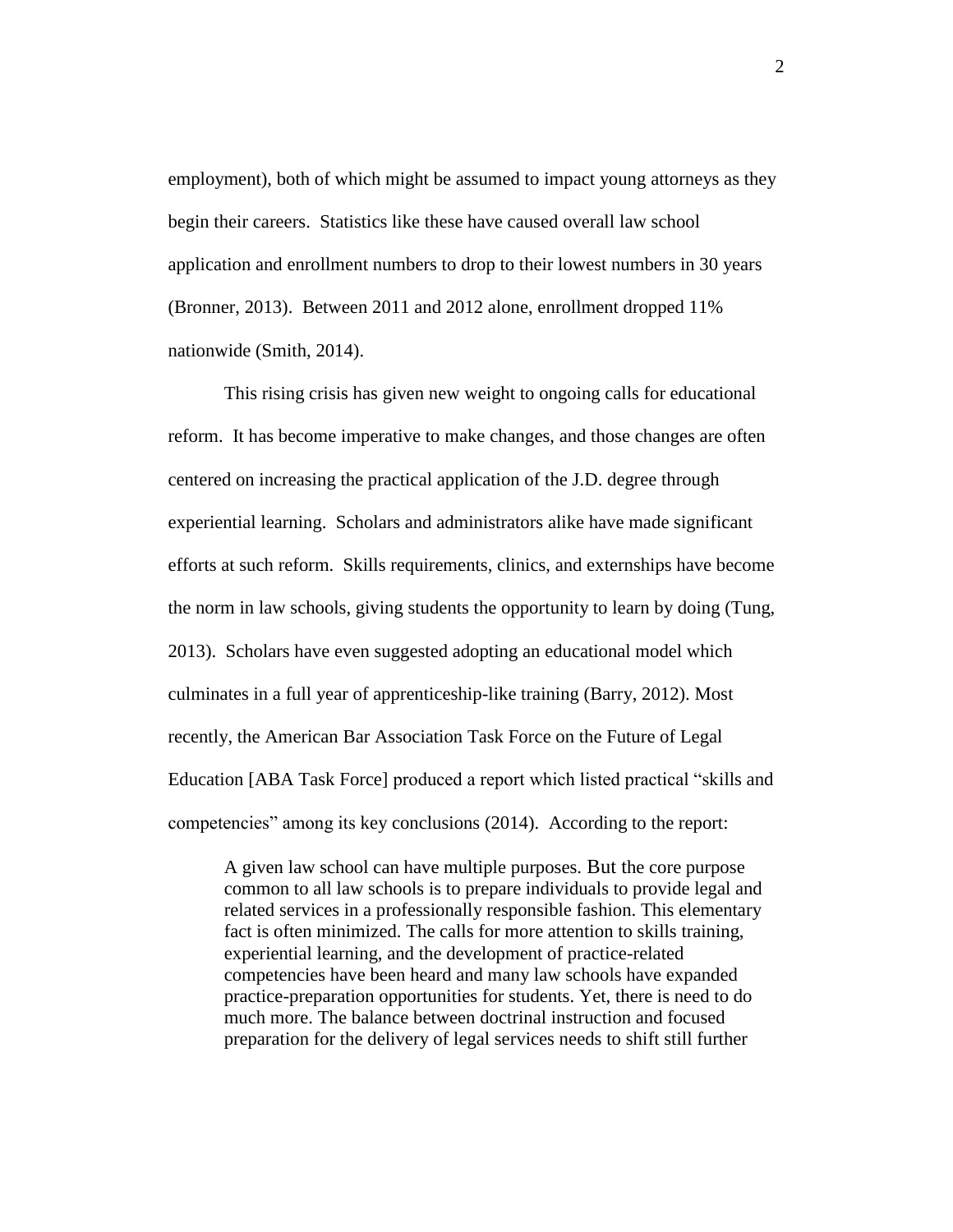toward developing the competencies and professionalism required of people who will deliver services to clients (2014, p. 3)

Some scholars maintain that the academic exploration of law is a vital part of legal education, more important, perhaps, than the apprenticeship model of legal training it replaced (Blaze, 2007). In recent years, however, the trend is moving towards experiential education in addition to traditional academic inquiry into the law (ABA Task Force, 2014; Joy 2012). Instruction in legal research has not escaped the close scrutiny of these educational reform efforts.

In a landmark taskforce report, the MacCrate report, legal research was named a "fundamental lawyering skill" necessary for the adequate representation of clients and performance of professional duties (American Bar Association Task Force on Law Schools and the Profession: Narrowing the Gap, 1992 [MacCrate Report]). Another report of note published fifteen years later, the Carnegie report, reiterated the importance of research skills and called for more clinical education (Sullivan, Colby, Wegner, Bond, & Schulman, 2007). Failure to conduct adequate research can be considered malpractice, and has real-world consequences for attorneys, including court sanctions (Butler, 2002). Legal research is such a fundamental skill that there has been a recent push to include questions which address it on the multistate bar exam (Barkan, 2009; Mersky, 2007). Despite its apparent importance, there seems to be a disconnect between legal research instruction in school and legal research in practice (Bintliff, 2009).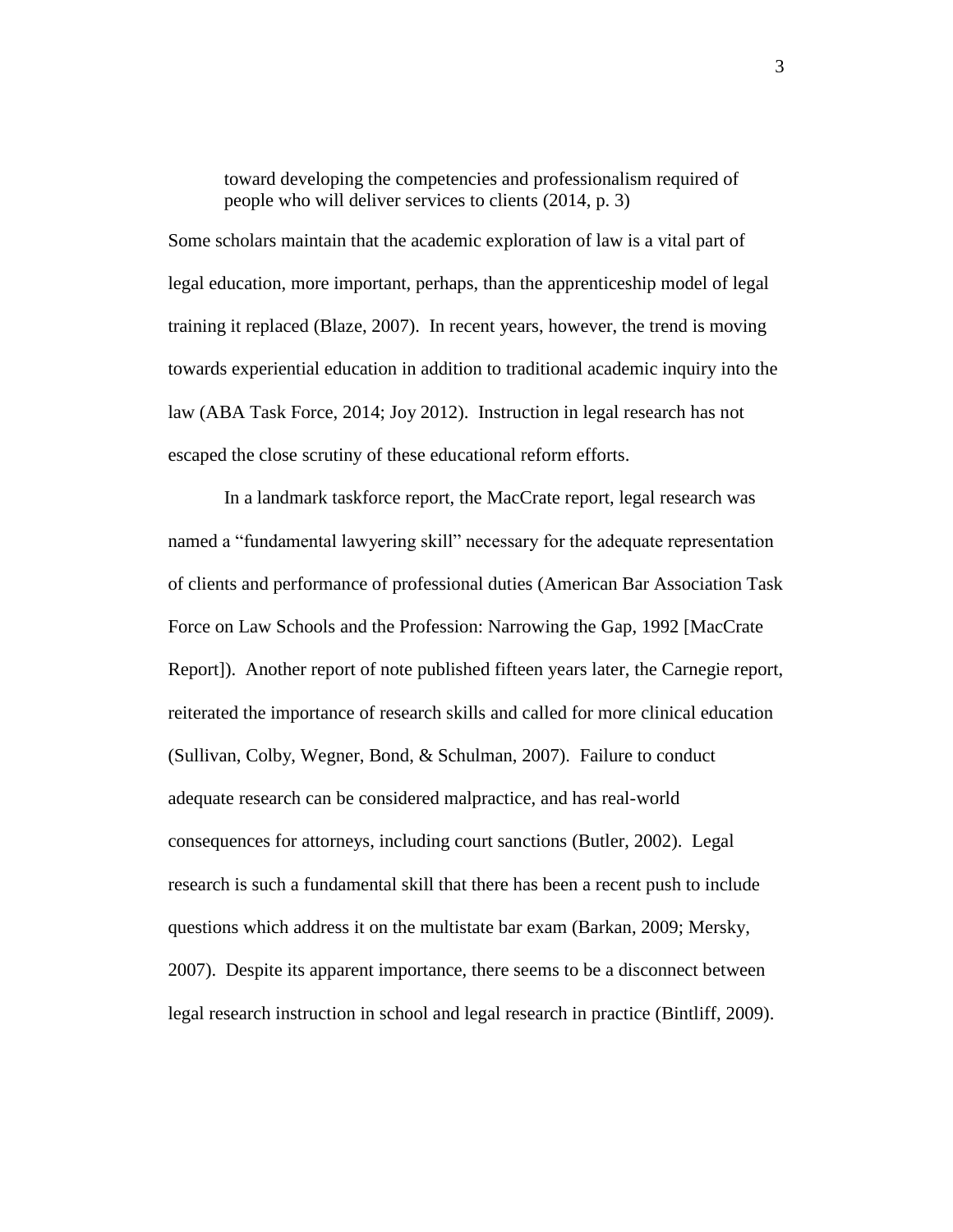Attorneys, employers of attorneys, and judges have long noted consistently poor research skills among new graduates, and complain that these new attorneys are utterly unprepared for research in law practice (Howland & Lewis, 1990; Young & Blanco, 2007). Practicing attorneys, judges, law clerks and other employers of attorneys have pointed to several basic skills that are missing among their new colleagues. Surveyed practitioners have noted that general research skills like paying close attention to detail and efficient research strategies are noticeably lacking (Meyer, 2009; Young & Blanco, 2007). Strategies more specific to practicing law— such as knowing where to start research, having the ability to utilize secondary sources, knowledge of a variety of electronic databases, and conducting cost-efficient computer assisted legal research (CALR)— seem practically foreign to new attorneys (Meyer, 2009). Experienced practitioners expect graduates to have these fundamental skills after three years of legal education, making the deficit all the more noticeable. This has prompted many scholars to explore the question of why legal research instruction is so inadequate.

According to researchers, there are many fundamental problems that inhibit adequate research instruction in law schools. The teaching of legal research is no easy task due to the variety and complexity of law and resources for finding it (Alford, 2009). Some have also blamed the increased emphasis on legal writing instruction in courses and in graduation requirements for taking attention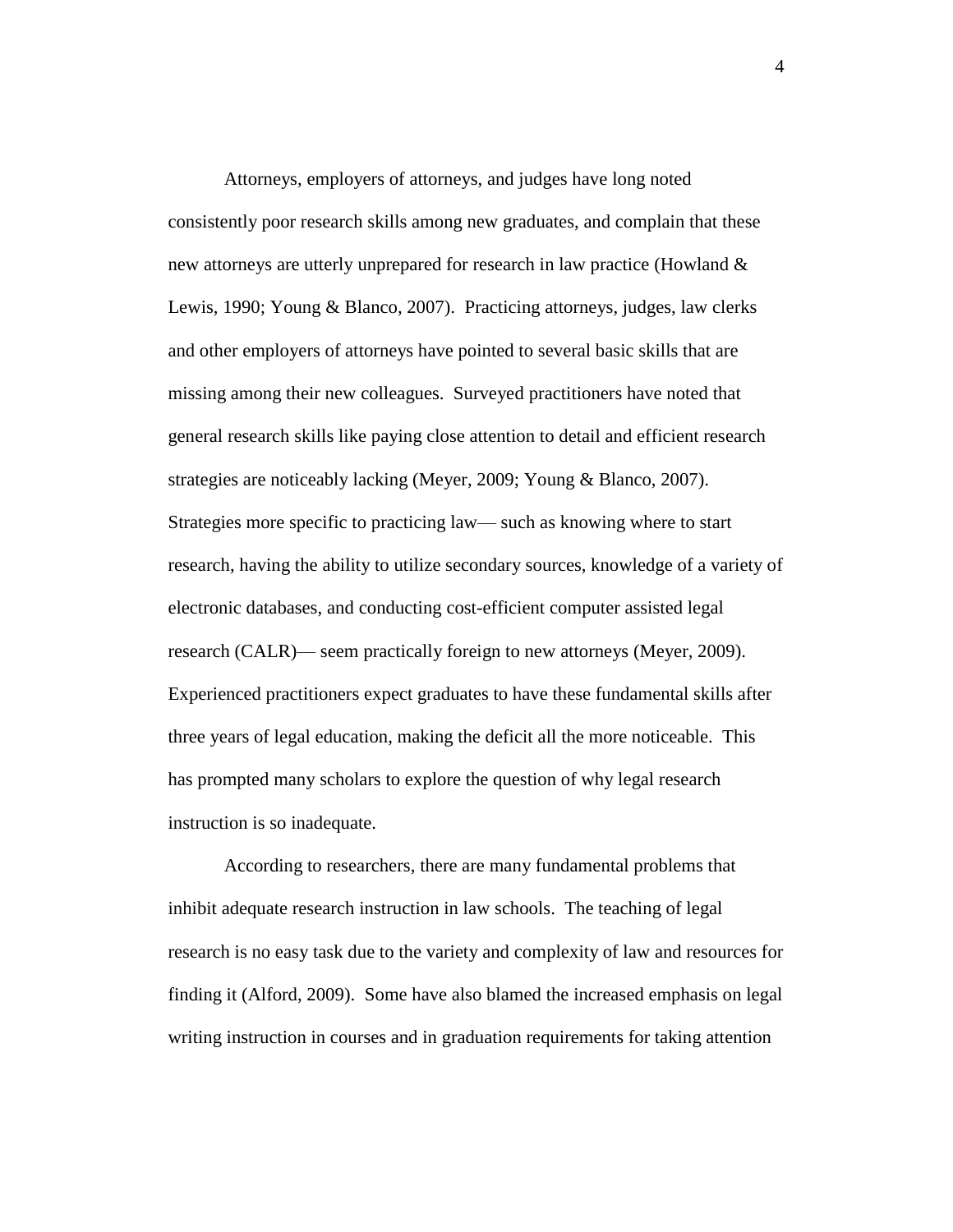away from legal research (Alford, 2009). But perhaps most drastic of all is the increased reliance on digital materials and resources. The information revolution has changed the research process, and the ways in which that process is taught has gone through many modifications to attempt to adapt to this new digital world (Berring & Vanden Heuvel, 2009; Knott, 2009).

Traditional bibliographic methods of instruction are no longer accepted as the best or only method for teaching legal research. Scholars have proposed myriad methodologies and pedagogies around which to orient courses. They have also suggested changes to the content covered in courses and the more basic issues of who should teach the courses and when, all with the goal of teaching legal research—especially practice-oriented research—more effectively (Armond & Nevers, 2011; Callister, 2010; Guyer, 2013; Viator, 2012; Wu & Lee, 2012). What has not been systematically explored is the opportunity that legal research instructors—primarily law librarians—have to work with practical educational entities like clinics to provide real-world legal research instruction.

This paper will examine the interplay of legal research instruction and law school clinics in two primary ways. First, by identifying the role that law librarians currently fill in clinics nationwide, this paper will identify the range of roles through which law librarians can formally support clinics. Second, by searching for common research tasks used in clinics, this research will show what content law librarians might incorporate more explicitly into other instructional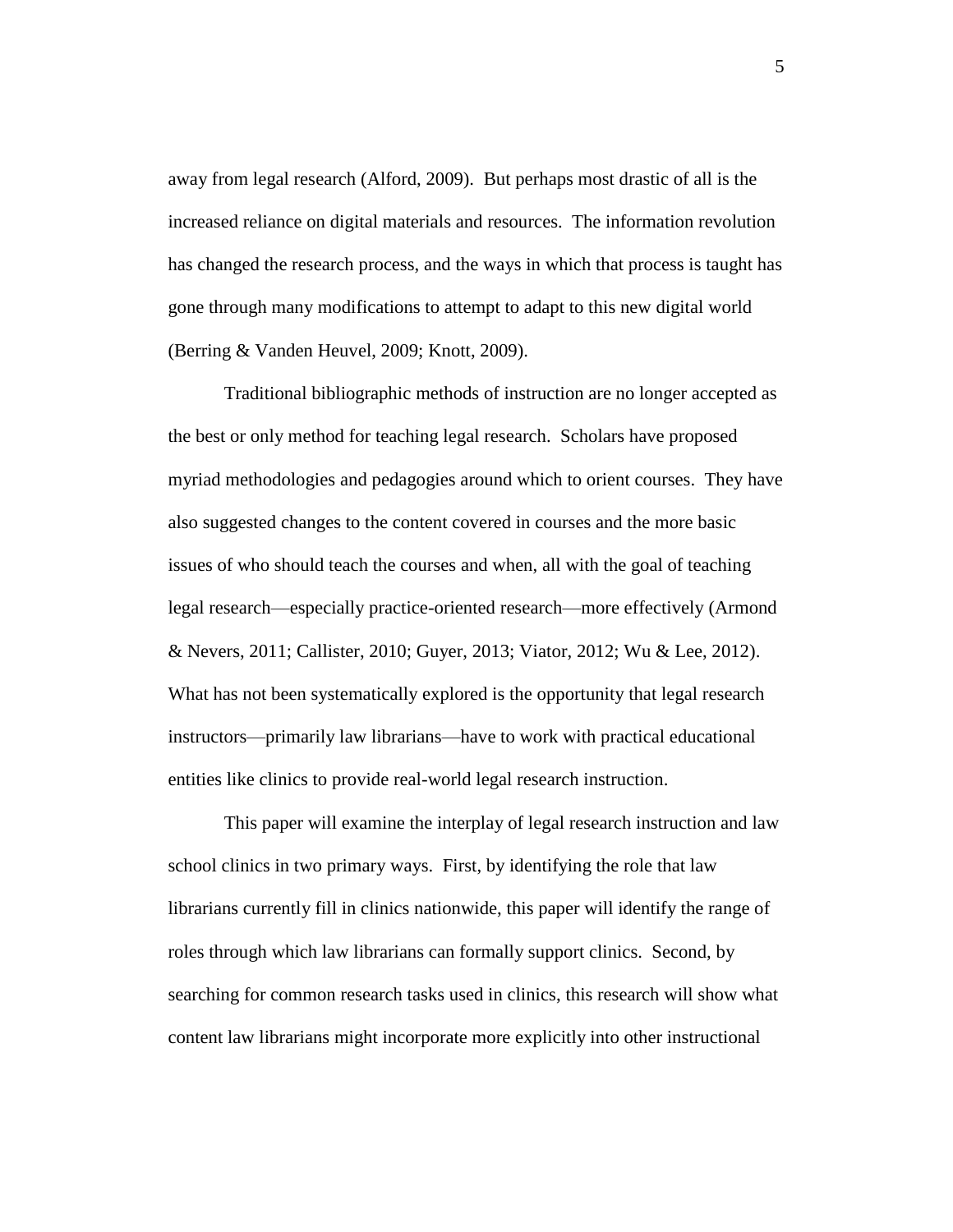vehicles (namely first year Legal Research Courses (LRCs) and later Advanced Legal Research courses (ALRs)) in order to offer indirect or informal support to clinics. In order to gather data for analysis, fourteen law school clinic directors and faculty members were interviewed at law school clinics nationwide.

This paper first addresses the current scholarship on legal research instruction and reform in order to ground the discussion of that instruction in a context outside of the traditional classroom. This discussion includes an examination of factors complicating legal research education before turning to more practical, content-based suggestions for legal research curriculum and theoretical methodological approaches to legal research education reform. Though some studies written prior to 1995 were consulted to ground the research, most studies discussed in the paper were published after 2000 for the sake of currency. The paper then briefly addresses existing literature on law school clinics and research. The next section discusses the methods by which data was gathered for analysis, and the final substantive section provides results and an analysis of interviews with clinicians. Finally, the paper will conclude that although this research and the work of many others may be used as a guide for clinic support, the best method by which librarians can support clinics is by reaching out to them and building a relationship based on individual school and clinic circumstances.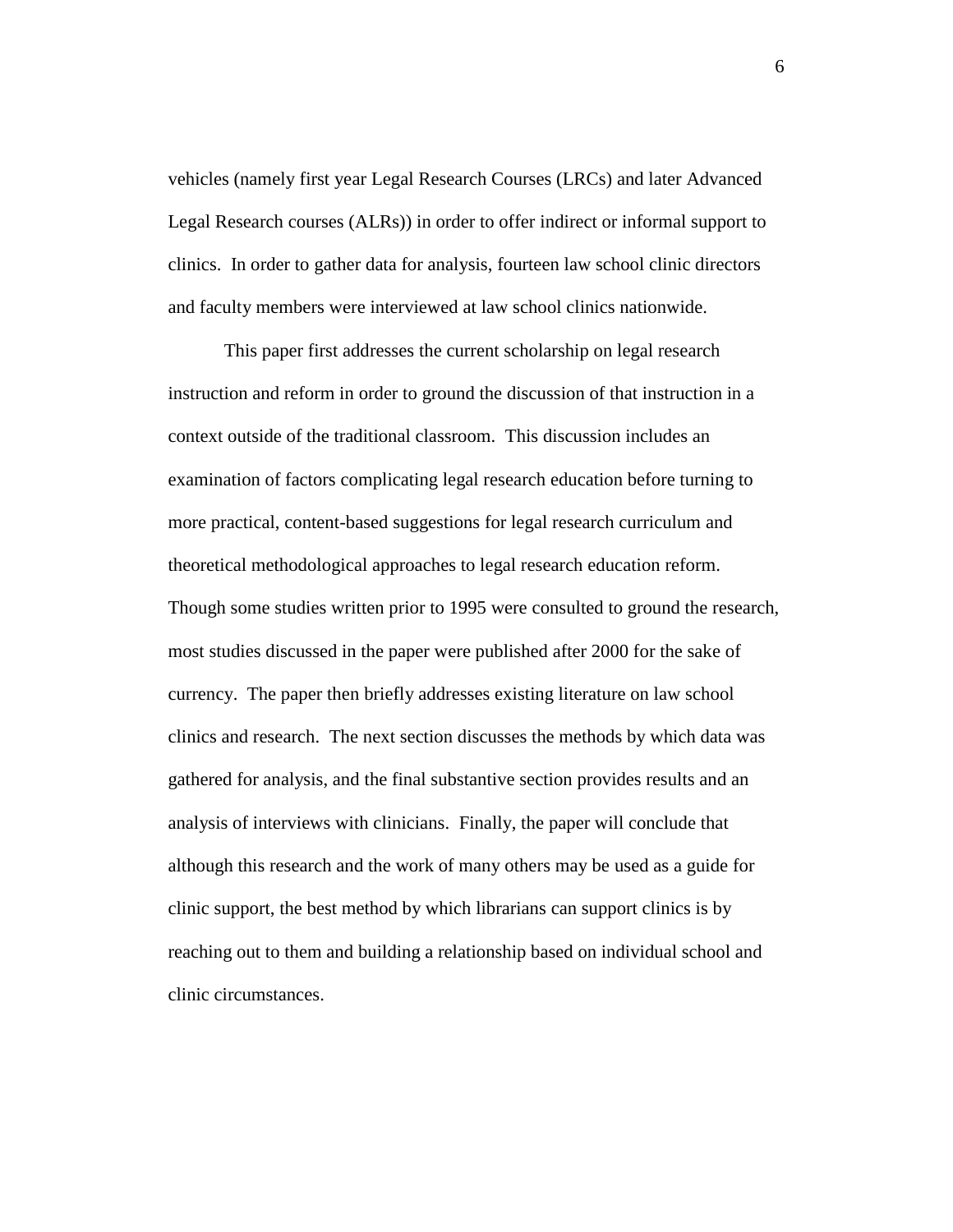# <span id="page-8-0"></span>**Background**

### <span id="page-8-1"></span>**Factors Complicating All Legal Research Instruction**

The rise and expansion of computer assisted legal research (CALR) has raised several stumbling blocks for teaching legal research. One of the major advances of the digital age is the use of keyword searching to find digital information, an affordance fostered by the ease and ubiquity of Google and other online search engines. In a recent survey of over 3,500 law students designed to discover how students start their research and evaluate sources, an overwhelming majority of students chose to start research online (Wu & Lee, 2012). Fully 78% of respondents chose online sources over print resources as the starting point for their research, with the top choices for platforms being Westlaw, Google and Lexis (Wu & Lee, 2012). 79% of those respondents chose their starting resource because of ease of use, while 73% cited familiarity as their reason for selecting a particular source (Wu  $&$  Lee, 2012). One of the most common themes of recent scholarship on CALR is that overreliance has had a detrimental effect on legal research skills (Gallacher, 2006; Berring & Vanden Heuvel, 2009). One scholar even went so far as to say that "computer dependence has had a baleful impact on legal research" (Gallacher, 2006, p. 153). Such reactions beg the question: what is so bad about searching online?

Several problems stem from use of keyword-based CALR. For one thing, the law is extremely complicated and can take a significant amount of time to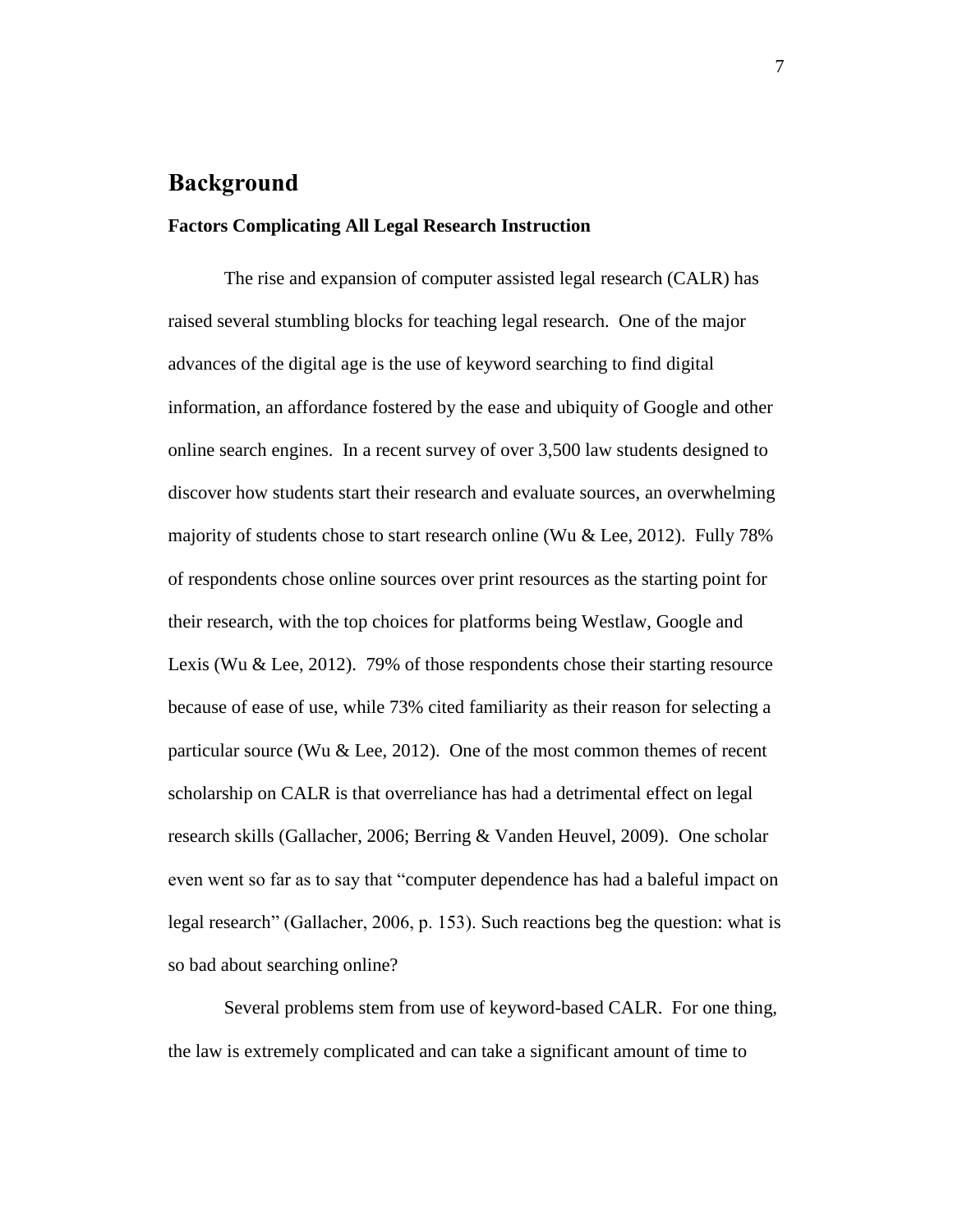fully understand. When students and young attorneys conduct research in pay databases they can generate research bills up into the thousands of dollars (Harker, 2013). The staggering cost of researching on some databases has created what one scholar calls a "chilling effect on the comprehensiveness of research", with students avoiding costly, but time-saving secondary resources (Peoples, 2012). Since cost-effective research is considered by some to be the most important skill students can acquire when using CALR, this avoidance of timesaving sources can be seen as extremely detrimental to client representation (Hackerson, 2010). Recent advances in legal search databases—namely WestlawNext and Lexis Advance—have sparked serious debate amongst practitioners and scholars alike, many of whom are skeptical of the relative advantages of these 'enhanced' products (Harker, 2013; Peoples, 2012; Sellers & Gragg, 2012; Wheeler, 2011).

Since the ascendance of Google, legal database vendors have begun to move towards simplified, Google-like search engines based on keyword searches (Harker, 2013). Westlaw, for instance, has recently rolled out a new platform called WestlawNext with a proprietary WestSearch search engine running the show (Wheeler, 2011). Results from keyword searches in these databases are presented with limited context to give them meaning, whereas even thumbing through a print copy of a resource to find a specific section informs researchers about where the relevant section falls in relation to other information (Harker,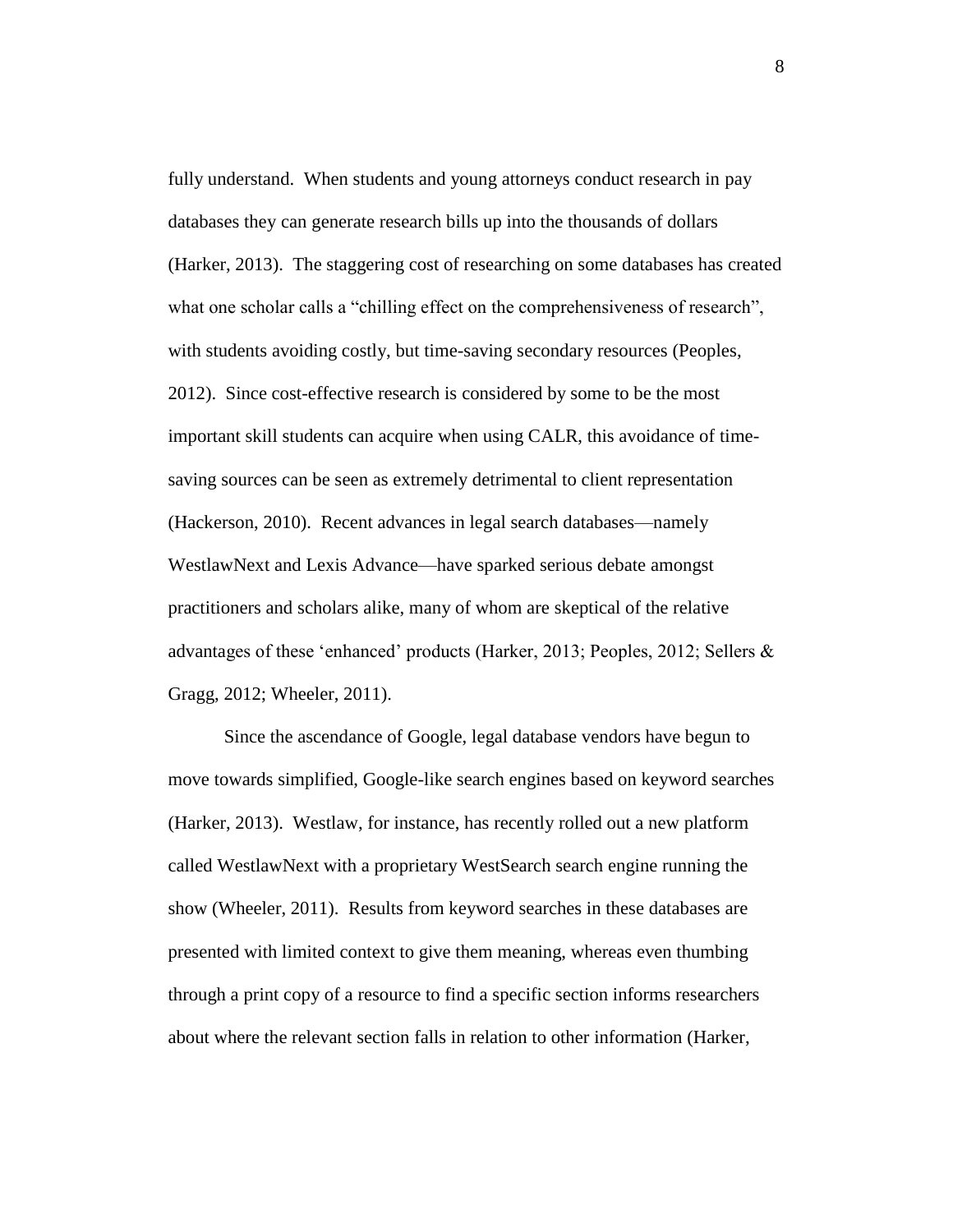2013; Peoples, 2012; Wheeler, 2011). Additionally, advanced algorithms utilize past user searches to tailor "relevant" results for any given search, relying on crowdsourcing to assist with relevance ranking (Wheeler, 2011). This method unfortunately makes esoteric or unusual sources more difficult to find, since they are accessed less frequently, and takes control over searching out of the hands of the researcher (Peoples, 2012; Wheeler, 2011). While that may not seem like a major problem, in the world of legal research there is no guarantee that attorneys will not need that esoteric case to protect a client, or that the source most commonly used is the one that they need. Given that users tend to stop reading after the first few search results, assuming that any relevant results will be presented at the top of the list, it is easy to understand why research conducted in electronic databases is significantly less comprehensive than that conducted using traditional print methods (Peoples, 2012). Perhaps the most damaging result of increased dependence on electronic keyword searching is the impact on student expectations and attitudes towards electronic searches.

According to researchers, law students and young attorneys feel far more confidence in their answers from online keyword searching than the accuracy and completeness of their results warrants (Gallacher, 2006; Gilliland, 2009; Kauffman, 2010). This "confidence without competence" phenomenon has long plagued legal research instructors, but appears to have reached a fever pitch with the rise of the "Millennials" or the "Google" generation who have come to expect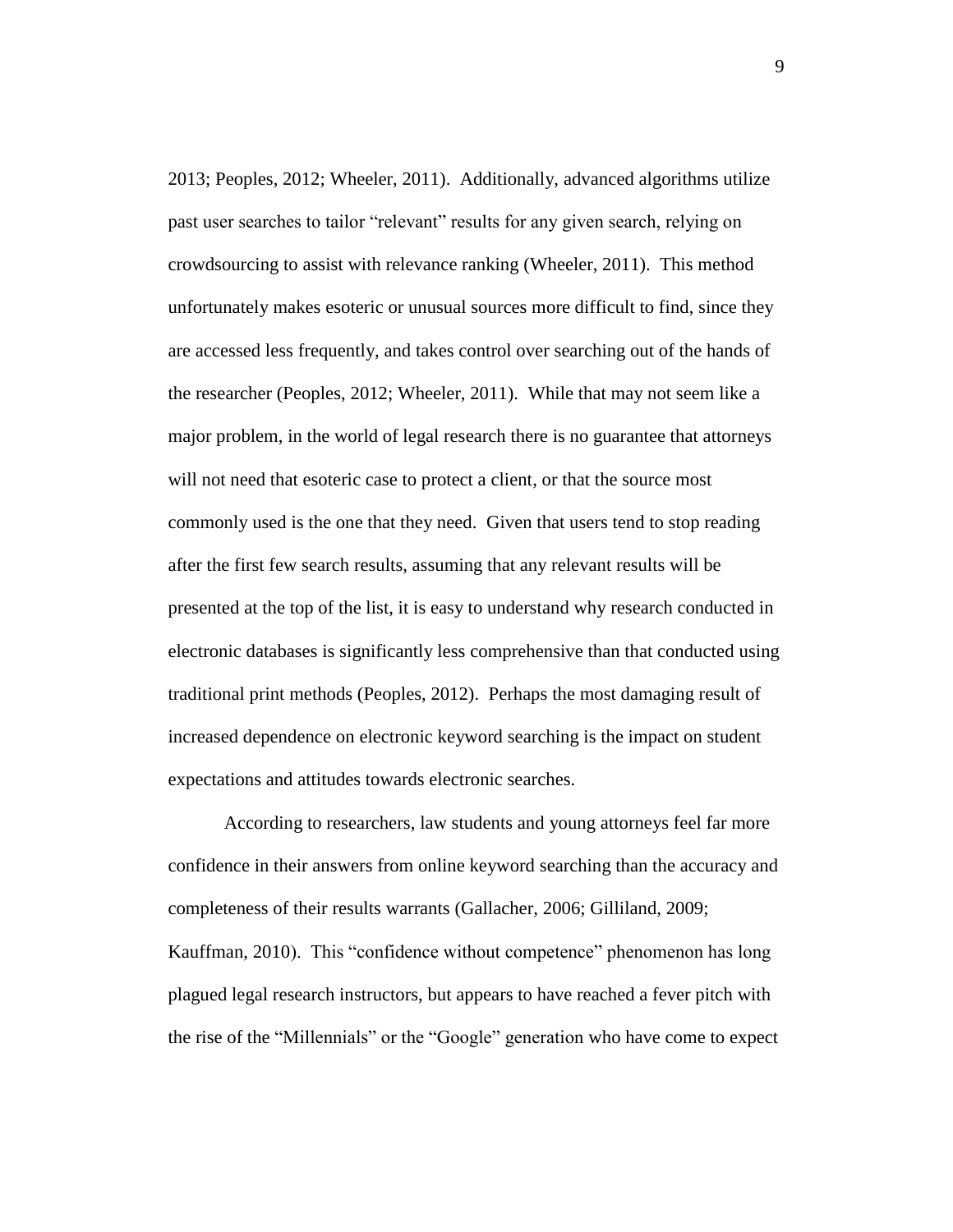quick and easy answers at their fingertips (Berring & Vanden Heuvel, 2009; Peoples, 2012). Students not only conduct poor research, but they are convinced that their results are thorough and accurate. Lee Peoples, in his exploration on the effects of WestlawNext on legal research, provided a perfect illustration of this point when describing his study of law students' research skills (2012). In one instance,

Seven students expressed a high degree of confidence in their ability to locate the applicable Oklahoma law on nursing home resident recordkeeping. Interestingly, six out of the seven students who expressed a high level of confidence in their search results did not come anywhere close to identifying the correct answer to the question. They cited a statute as the source of law for nursing home recordkeeping in Oklahoma. The correct source is found in an administrative regulation. (2012, p. 140)

Concepts and keywords are not equivalent in legal research, and the very complexity that spawned more analytical sources than sources of law does not always lend itself to this keyword search environment (Harker, 2013). Focus on keywords may even distract researchers from fully engaging in analysis (Harker, 2013). The fundamental problems surrounding current CALR search methods are not insurmountable, but must be approached carefully with an eye towards bridging the generational gap between older, traditionalist attorneys and young digital natives (Gallacher, 2006). Unfortunately, CALR issues are not the only legal research issues that instructors must contend with in preparing their students for practice.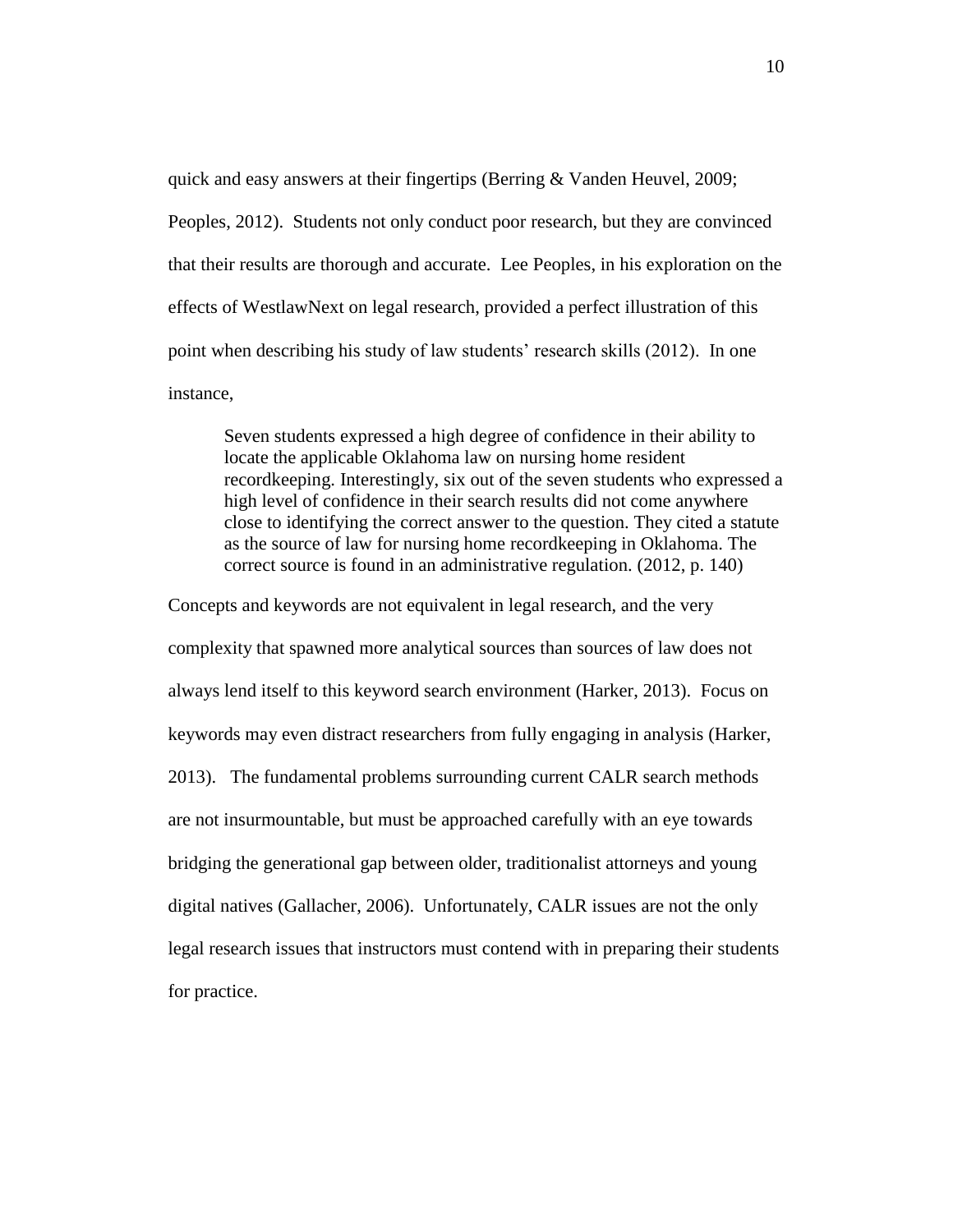According to T. P. Terrell (1991), there is a fundamental difference between the skills needed in law school (academia) and those needed in practice. Terrell and others have argued, therefore, that law schools cannot assume the entire burden of teaching such skills, and have noted the difficulty inherent in trying to meet the needs of students who will practice in different areas of law, different jurisdictions, and different environments (Brooks, 2009; Gallacher, 2006; Lynch, 1997; Terrell, 1991). Law schools must in essence mass-produce new attorneys, and each type of employment situation, area of law, specialization within that area, and even position within a firm requires a different set of skills (Armond & Nevers, 2011). The skills and resources needed by a patent lawyer in a firm of five hundred attorneys bear little resemblance to those needed by a solo practitioner in a small, rural town, so preparing both with the same curriculum is problematic. Law schools have generally addressed this issue by providing a broad-based education in legal reasoning and foundational topics, which leaves specific area instruction and specialized tasks in the hands of enterprising students or their future employers (Gallacher, 2006). For legal research instructors, this translates into teaching universally applicable research skills that can be supplemented later by employers that require competency above and beyond those basic skills (Brooks, 2009). It is argued, however, that this approach will harm students who need those advanced skills to succeed by making them less desirable applicants and underqualified attorneys (Gallacher, 2006).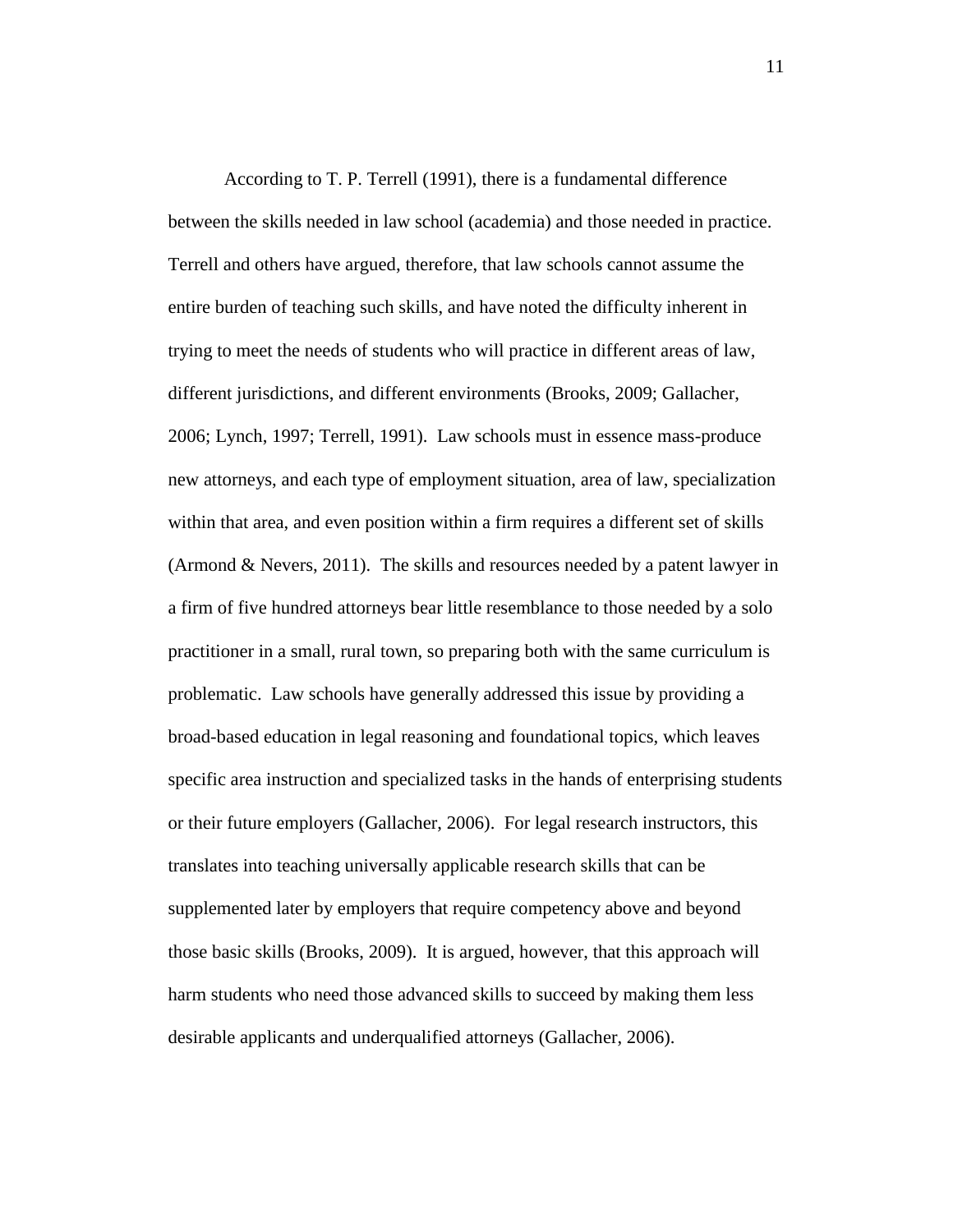Another solution to the mass-production conundrum is to provide instruction in the resources most commonly used in the state (Trotta & DiFelice, 2009), or type of placement (Lynch, 1997), in which the majority of students at any given law school find employment. This solution, however, also has the disadvantage of providing inadequate instruction to a minority of students who will not find typical employment after graduating. All of these recommendations were proposed as solutions to be implemented during first year Legal Research Courses (LRCs). But the timing of LRCs, as well as practical considerations for all forms of legal instruction—in class or informally in a reference interaction—is by no means settled.

### <span id="page-13-0"></span>**Practical Considerations**

Not all scholars agree that first year research courses of any stamp can provide adequate research instruction. There is no serious discussion of eliminating some form of legal research instruction from first year curriculums entirely, but some scholars have asserted that additional Advanced Legal Research (ALR) courses in later years are critical for full development. In 1989, Berring and Vanden Heuvel argued that "[g]enuine instruction in legal research can be accomplished only in the second year of law school" (p. 441). They claimed that first year students lack the necessary legal knowledge to adequately process advanced research methods. They went on to say that first year students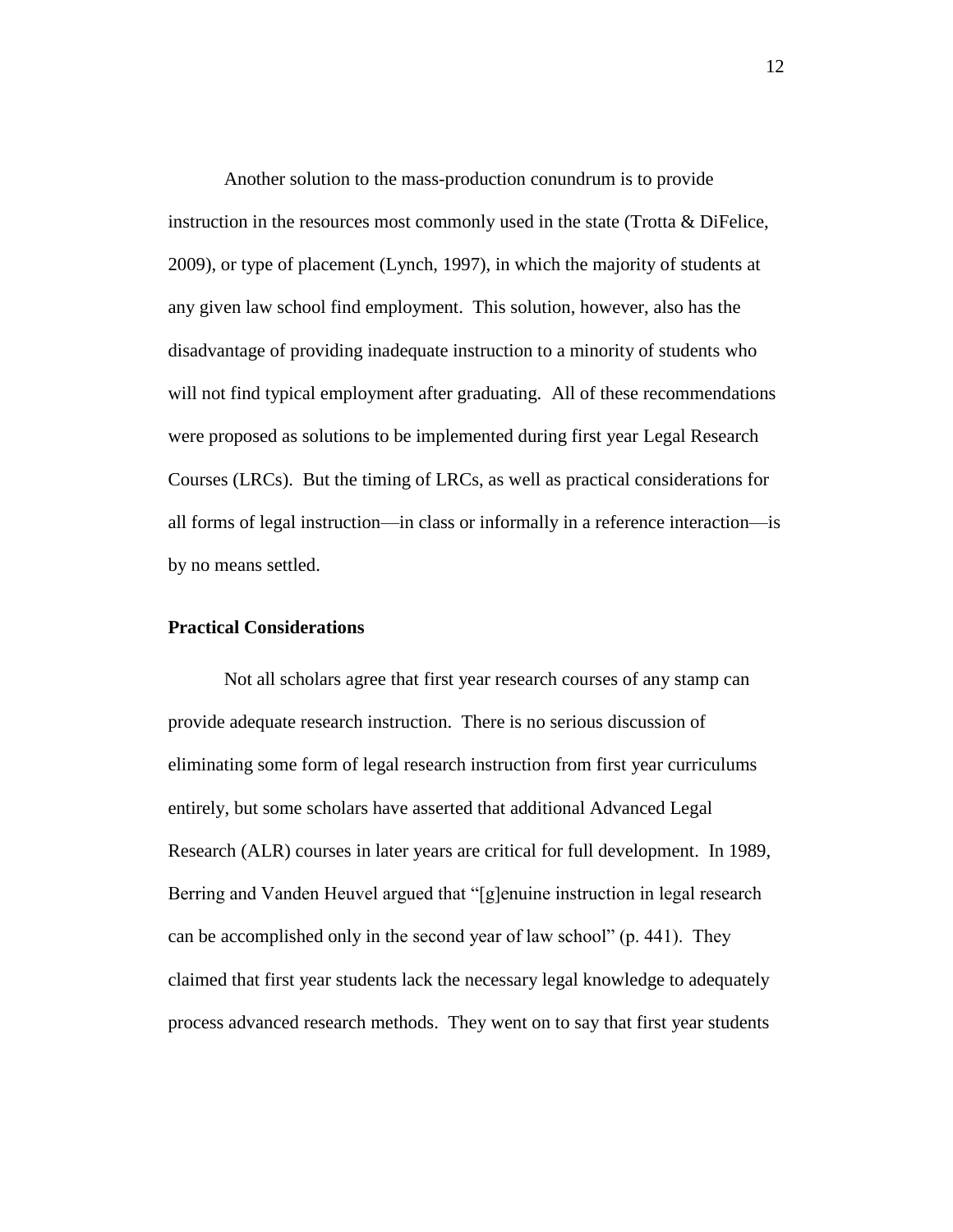require nothing more than "some basic sessions orienting them to the library, some general lectures on sources of law, and perhaps a bit of help on legal citation practice"  $(p. 441)$ .

While some scholars have agreed that law students in their first semester are ill-equipped to handle legal research, they proposed that the second semester is a more ideal time to instruct the students in legal research and writing, partly so that students have some experience to take to their summer jobs (Chiorazzi  $\&$ Esposito, 2009). Others proposed refresher courses and seminars during the second and third year in order to reinforce the concepts, skills, and resources presented in first year courses (Dunn, 1993; Lynch, 1997). Many schools now offer optional ALR courses for upper-level students, though making such courses mandatory for all students has gained little traction (Berring & Vanden Heuvel, 2009; Dunn, 1993; Knott, 2009). But whether taught in the first semester or the last, the question of who is the proper instructor for LRCs, ALRs, refreshers and seminars has also been contested.

The recent explosion of CALR has created unique opportunities for vendors of electronic legal databases to train law students on their system while the students have unlimited access through library subscriptions (Chiorazzi  $\&$ Esposito, 2009). But the complications of allowing vendors to dictate training are well understood (Chiorazzi & Esposito, 2009). Reward programs and other incentives for using one system over another can create narrow proficiency and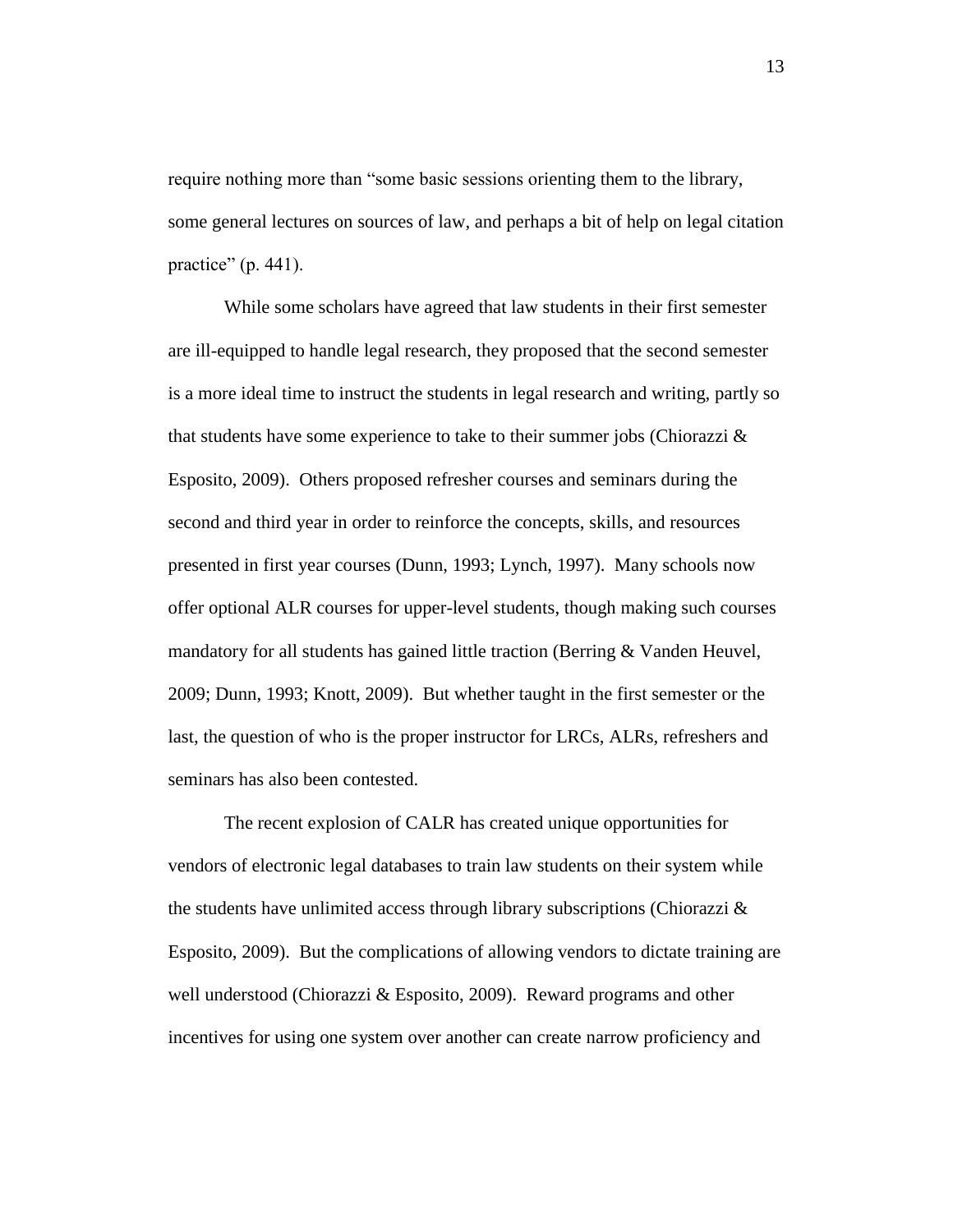cause students to lose sight of the learning goals that should be at the heart of learning to research (Gallacher, 2006). Students learn the system rather than the research, creating the CALR dependence currently causing concern in the profession. When students begin practicing law, they may no longer have access to the system they chose to learn about, and they will certainly not have access at the same low price (Brooks, 2009).

With vendors considered unsuitable candidates, the question of who should teach legal research is one that is answered differently at many institutions. According to one 2005 study, 84 responding programs employed doctrinal professors and adjunct faculty to teach legal research in the first year, while librarians were involved in instruction with varying degrees of responsibility in about 100 programs (Gallacher, 2006). A 2010-2011 survey conducted by the Academic Law Libraries Special Interest Section of the American Association of Law Librarians indicated that law librarians were involved in teaching at 96% of 114 responding law schools, and 93% of the schools surveyed indicated that law librarians taught Advanced Legal Research Courses (Black-Dorward, Butler, Olejnikova, & Ostiguy, 2011). These numbers and the presence of so many articles in the *Law Library Journal* and *Legal Reference Services Quarterly* indicates the implied notion that it is law librarians, particularly in academic settings, who should teach or are teaching legal research. This assumption has been challenged. As previously noted, some authors have advocated shifting the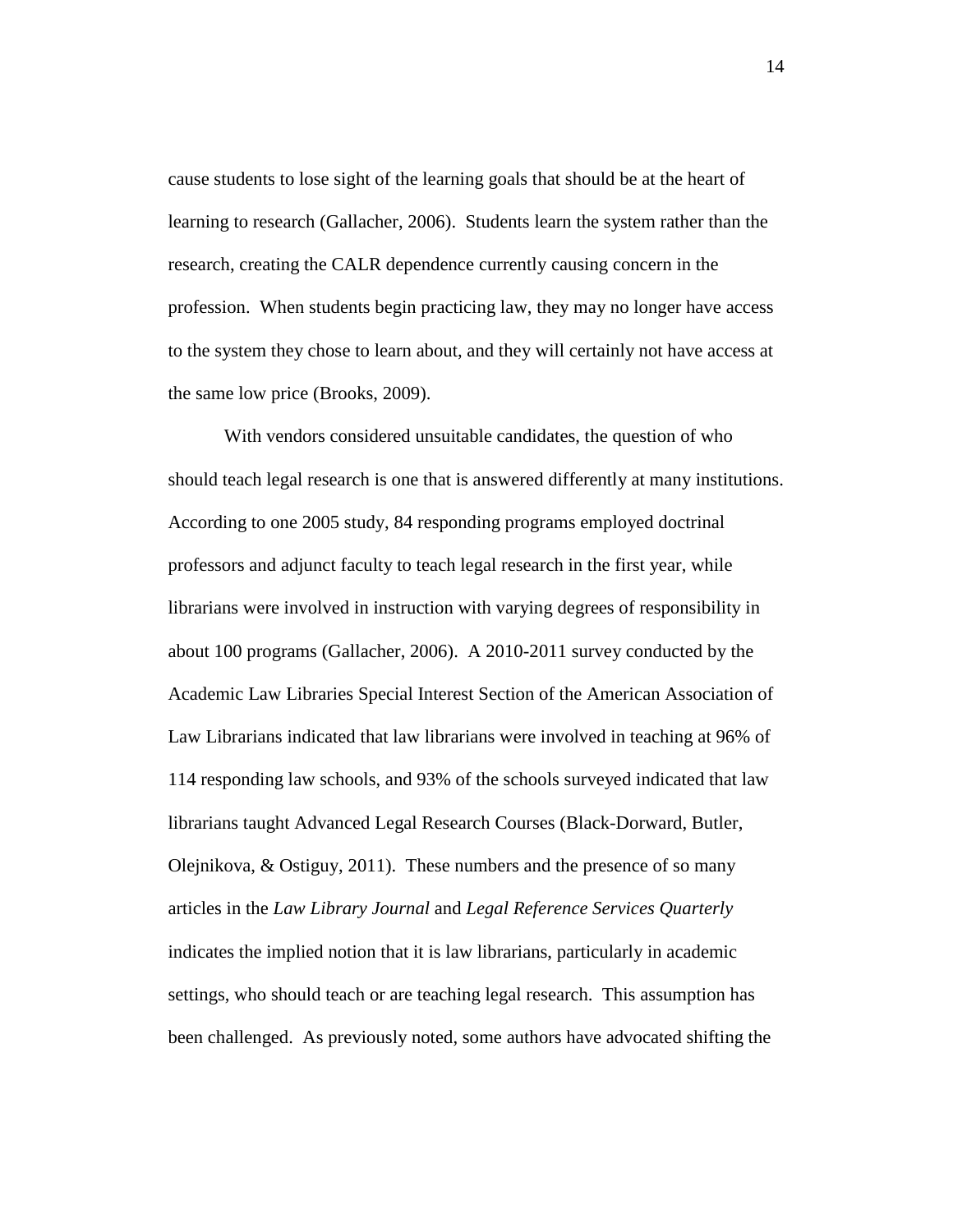burden of detailed or advanced legal research instruction onto the legal employers who require unusually high research proficiency of their attorneys (Brooks, 2009) and vendors for legal databases also play a controversial role (Brooks, 2009; Gallacher, 2006).

Though the participation of law librarians in formal research instruction is varied when it comes to first year courses, it is vitally important to remember that most students do not complete their training in research when they leave those courses. Advanced Legal Research classes, seminars, and one-on-one help with research projects all provide instruction in legal research with varying degrees of formality, and nearly all involve law librarians. In order to provide the most complete education to law students, experts in legal research, namely law librarians, should take on the task of constructing and implementing legal research instruction in their schools both formally and informally. It is formal classroom instruction on which most scholars fix their analytical gaze, however, and some argue that additional course material lumped in with legal research has shifted attention away from what should be the primary focus of legal research courses.

Legal research instruction is, in many law school curriculums, taught in conjunction with legal writing, reasoning, and other lawyering skills (Dunn, 1993; Mersky, 2007; Millemann & Schwinn, 2006). Some argue that the push for legal writing requirements for graduation have taken focus away from research (Alford, 2009), even going so far as to argue that this distraction is one of the core reasons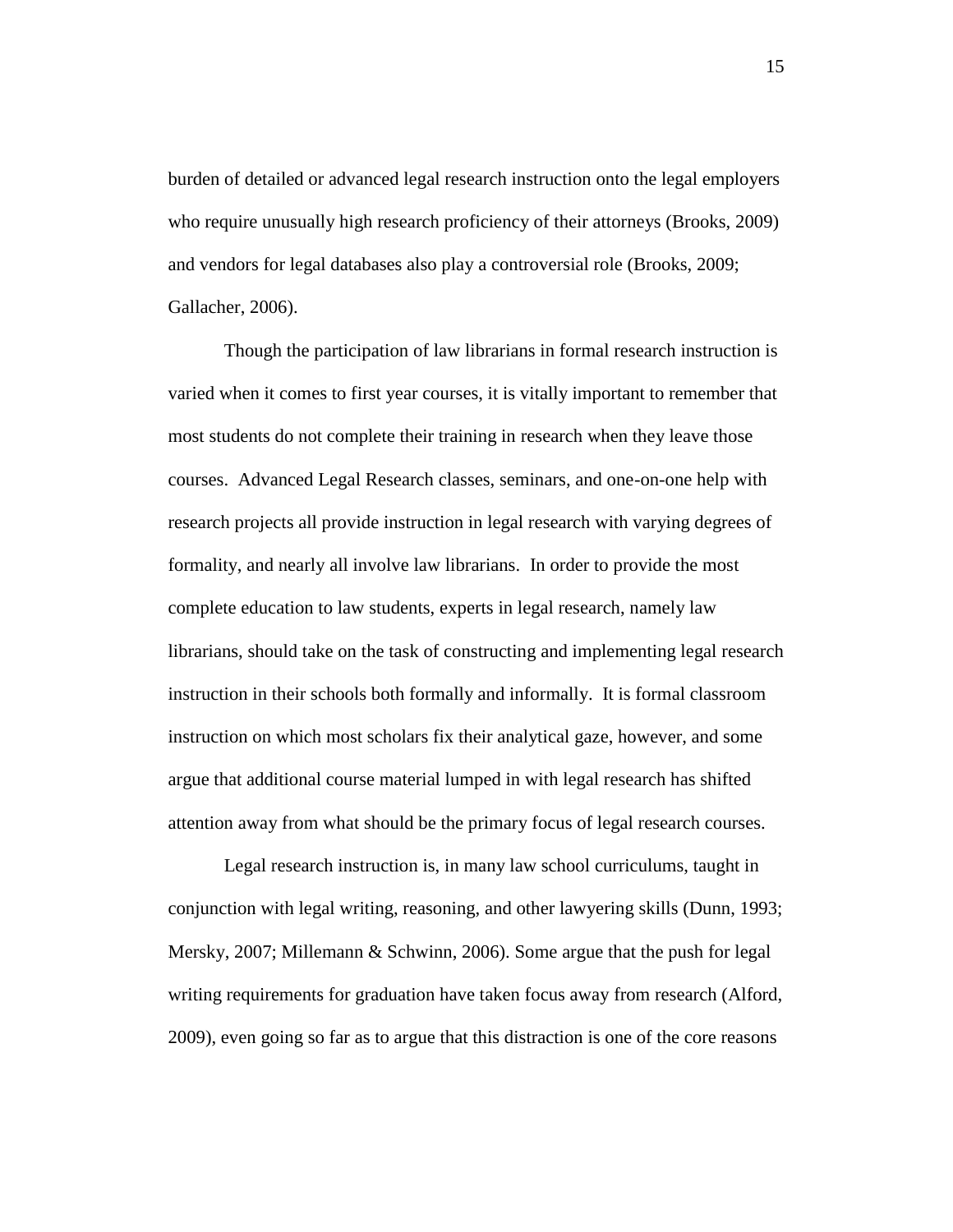that legal research instruction is suffering (Dunn, 1993). However, writing is crucial to the communication of information discovered during the research process, and is considered another of the fundamental lawyering skills, not to be given short shrift in legal education (MacCrate Report, 1992). Although instruction in the two require inherently different methods (Dunn, 1993), these two skills complement each other, making tandem teaching a practical, efficient solution.

Despite the detail and thoroughness with which these various articles propose practical changes to courses, any alteration will remain inadequate without serious discussion of whether instructional content should be revised as well. In order to assess content changes, scholars have primarily focused on surveying practicing attorneys and law firm librarians about 1) skills needed by new associates (Taylor, 2005; Meyer, 2009; Meyer, 2012; Young & Blanco, 2007) and/or 2) the resources most commonly used by law firms (Justiss, 2011; Meyer, 2009; Meyer, 2012; Street & Runyon, 2009). The results of these surveys and interviews are then used to compile a list of research skills or resources on which to focus during legal research instruction. Although these articles are primarily composed with formal courses in mind, it must be reiterated that the resources and skills discussed could also be incorporated into seminars, research guidance and even reference interactions when appropriate.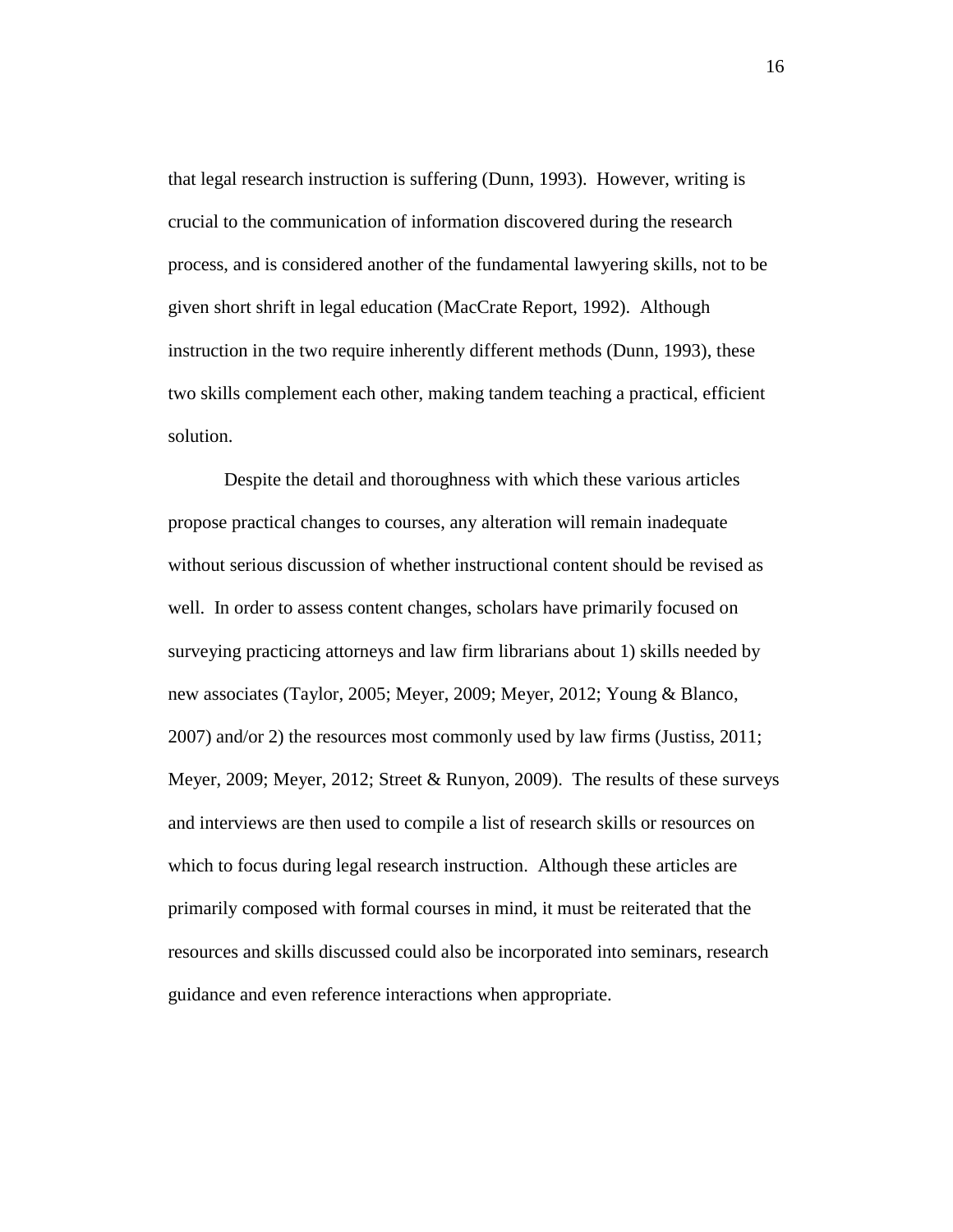## <span id="page-18-0"></span>**Content-Based Approaches**

In the body of literature that addresses content-specific solutions for legal research instructors as they prepare their students for real-world legal research, the theme of connecting law librarians to practicing attorneys stands out clearly. Some scholars have argued that librarians are too far removed from the world of practical legal research, creating a divide between what students are taught in law school and what they need in the real world (Armond & Nevers, 2011). Others blamed that disconnect on the inadequate legal education of some law librarians (Wright, 2009). Researchers have attempted to bridge the gap between academia and practice through surveys (Brooks, 2009; Howland & Lewis, 1990; Meyer, 2009; Meyer, 20129; Young & Blanco, 2007) or in depth interviews and conversations (Armond & Nevers, 2011; Taylor, 2005). By connecting with practicing attorneys, judges, law clerks, law firm librarians, and other legal employers, scholars gathered respondent's information in order assess LRC content and to create a list of resources most valued by practicing attorneys.

Researchers asked survey and interview respondents to describe those resources with which they felt students and young attorneys should be familiar. Some argue that knowing which resources attorneys utilize is seen by some scholars as a futile effort, doomed to fail because lawyers use such a wide variety of sources in practice, and because research processes are more enduring than the specific tools practitioners use (Davidson, 2010; Heller, 2009). But useful results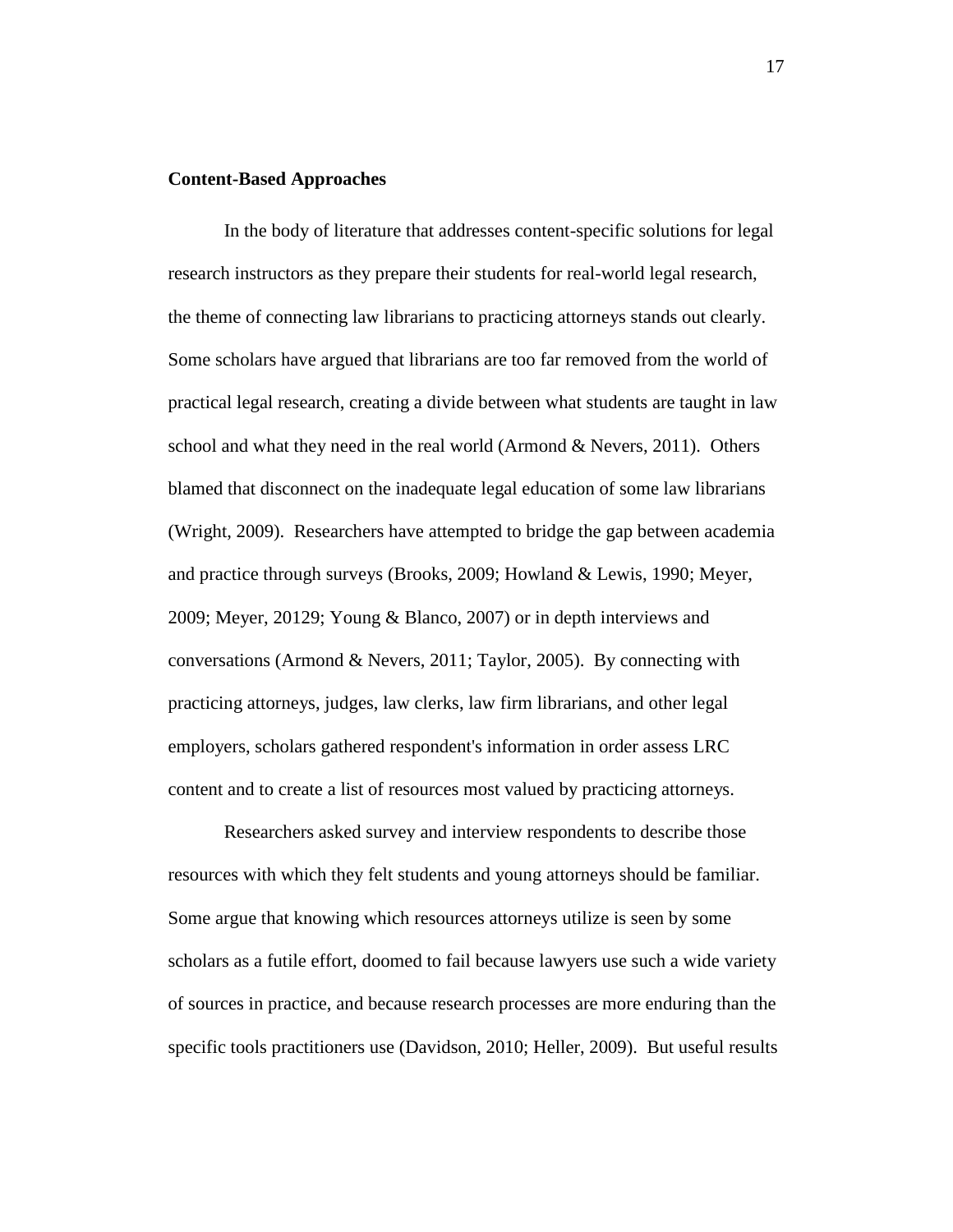may still be obtained if results are adequately generalized. The resources most commonly listed by respondents were subject-specific secondary sources, such as treatises (Johnson, 2009; Meyer, 2009; Meyer, 2012; Taylor, 2005). Legal secondary sources sum up existing settled law, analyze trends and development of laws, and address many of the key issues to be considered in nearly every subject area. Familiarity with state and federal court rules (Armond & Nevers, 2011), state and federal statutory codes, state and federal case reporters, and primary administrative law were also desirable (Johnson, 2009; Meyer, 2009; Meyer, 2012; Trotta & DiFelice, 2009). These resources seem general enough to meet the needs of most law students, but are they sufficient for attorneys in practice? For that, we turn to another survey which focused instead on law firm libraries.

In a recent survey of law firm librarians, Leslie A. Street and Amanda M. Runyon focused on resources being utilized at law firm libraries as a way of informing collection development (2010). The authors asked law firm librarians to identify what secondary, practice-oriented resources were available in their firm libraries, as well as how satisfied librarians were with new associates' training on each. Common secondary resources at law firms of all sizes were subject-specific treatises, loose-leafs (treatises updated periodically with new information), procedure manuals, and subject-specific desk books (Street  $\&$ Runyon, 2010). Other practice materials, such as form books and practice guides, were also popular (Street & Runyon, 2010). About half of the firms surveyed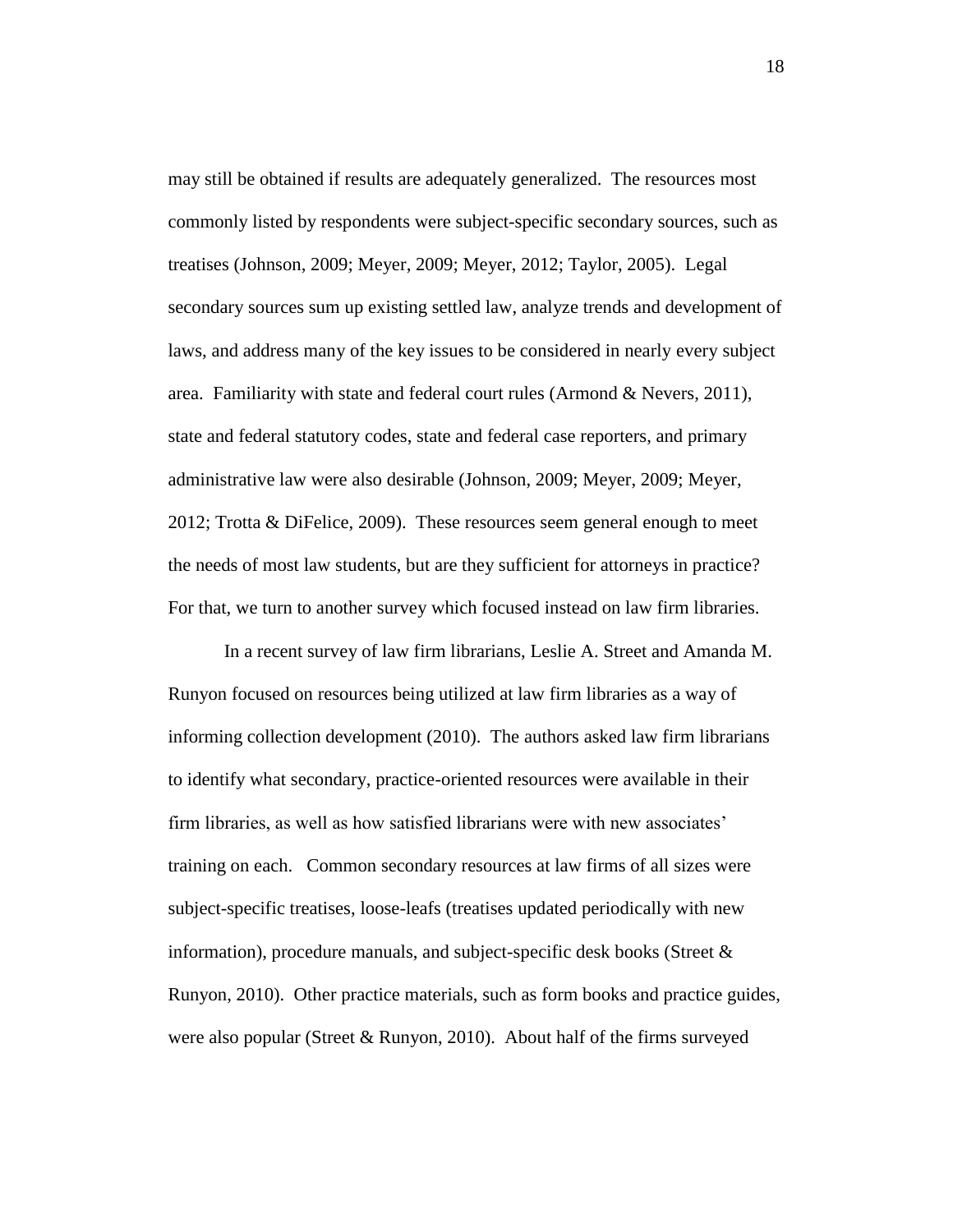showed no preference between print and online access, but the remaining firms had a distinct preference for use of print materials (Street & Runyon, 2010). The survey indicated that respondents were generally dissatisfied with new associates' exposure to these secondary materials, both online and in print (2010). From this survey, legal research instructors may take away several important points. First, that students should be at least familiarized with print resources in addition to online resources, and second that students should be exposed to secondary practice materials in addition to primary law. Determination of what skills are necessary to utilize these resources effectively is by no means simple, but survey data offer avenues for the identification of research skills to teach students.

Data collected from several studies shows that the ability to conduct costeffective searches using CALR was deemed one of the most important skills that many young attorneys lacked when entering practice across the board (Brooks, 2009; Howland & Lewis, 1990; Meyer, 2009; Taylor, 2005; Young & Blanco, 2007). Patrick Meyer notes in his forthcoming article that survey respondents believed CALR costs were driven up by students and new attorneys "not being aware of low cost research alternatives to online researching; not realizing the value to using print resources or even that they're available; and poorly constructed search queries/failure to understand proper search techniques." (2012, p. 4) Cost-effective search strategies suggested by scholars included: planning, using print resources before going online, effectively using search languages (e.g.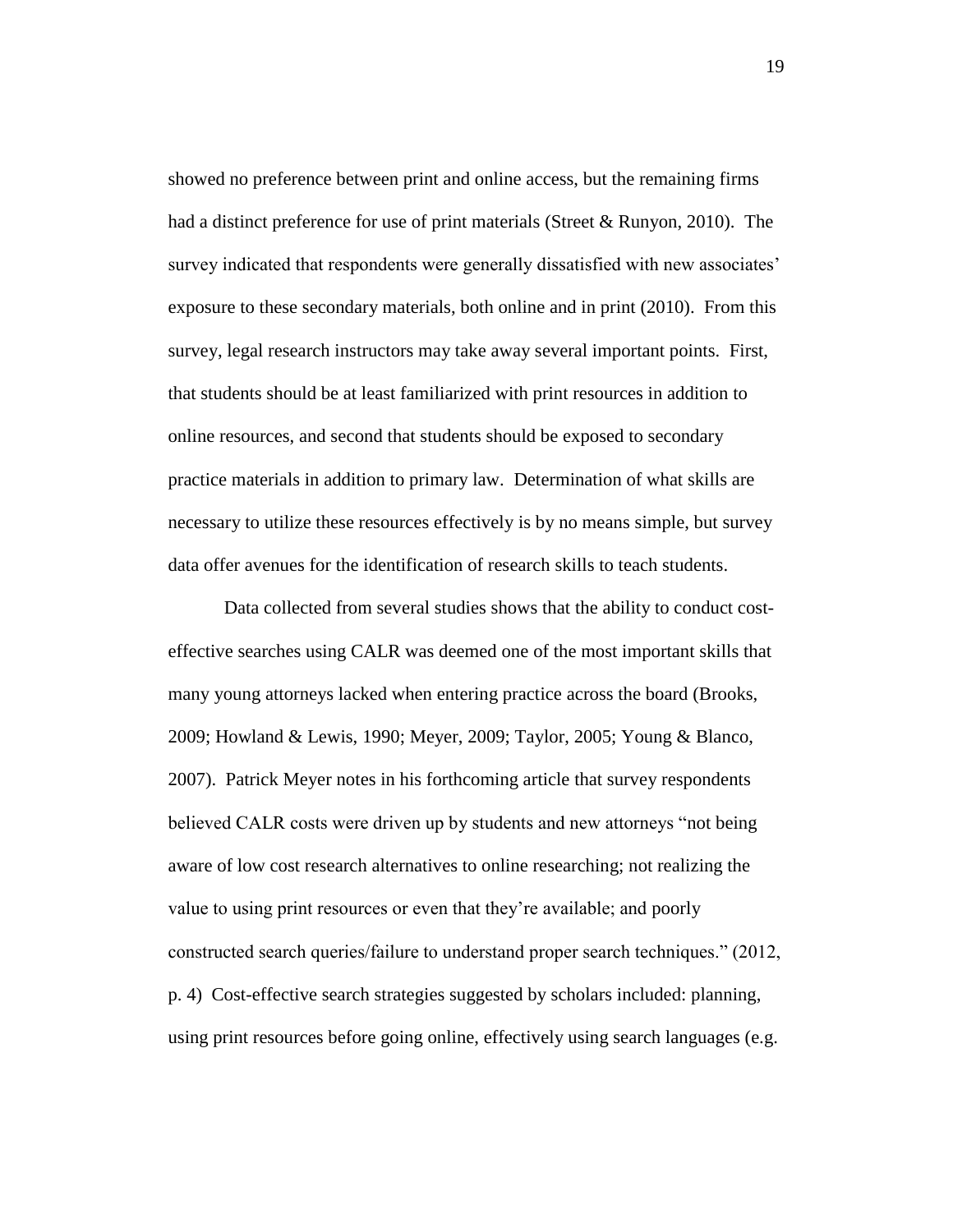Boolean operators, truncation, and root extenders), using free features on pay electronic legal databases to narrow searches, and reading online rather than printing (Meyer, 2009; Meyer, 20129).

Other useful skills noted by researchers include using others' previous work rather than attempting to create original research (Taylor, 2005), general attention to detail and high quality analysis of material (Young & Blanco, 2007), and spending more time thinking through problems (Lynch, 1997). In several studies, interviewees and survey respondents remarked that students were conducting shallow searches, and expressed opinions that the skill of complex, indepth searching was sorely lacking (Brooks, 2009; Gallacher, 2006). Many voiced worries that overreliance on computer search functions in other areas of life led to student overconfidence in incomplete research (Gallacher, 2006) as well as generally poor search strategies, particularly with print resources (Howland & Lewis, 1990). These authors advocated course emphasis on improved search strategies and instruction in the use of subject-organized print resources (Gallacher, 2006; Howland & Lewis, 1990). Survey data, however, is not the only means of identifying skills to teach.

 Several scholars have proposed that information literacy competencies are effective, standardized measures by which all legal research instruction can be designed and evaluated (Margolis, 2012; Kim-Prieto, 2011; Kauffman, 2010). In July of 2012, the American Association of Law Libraries approved "Legal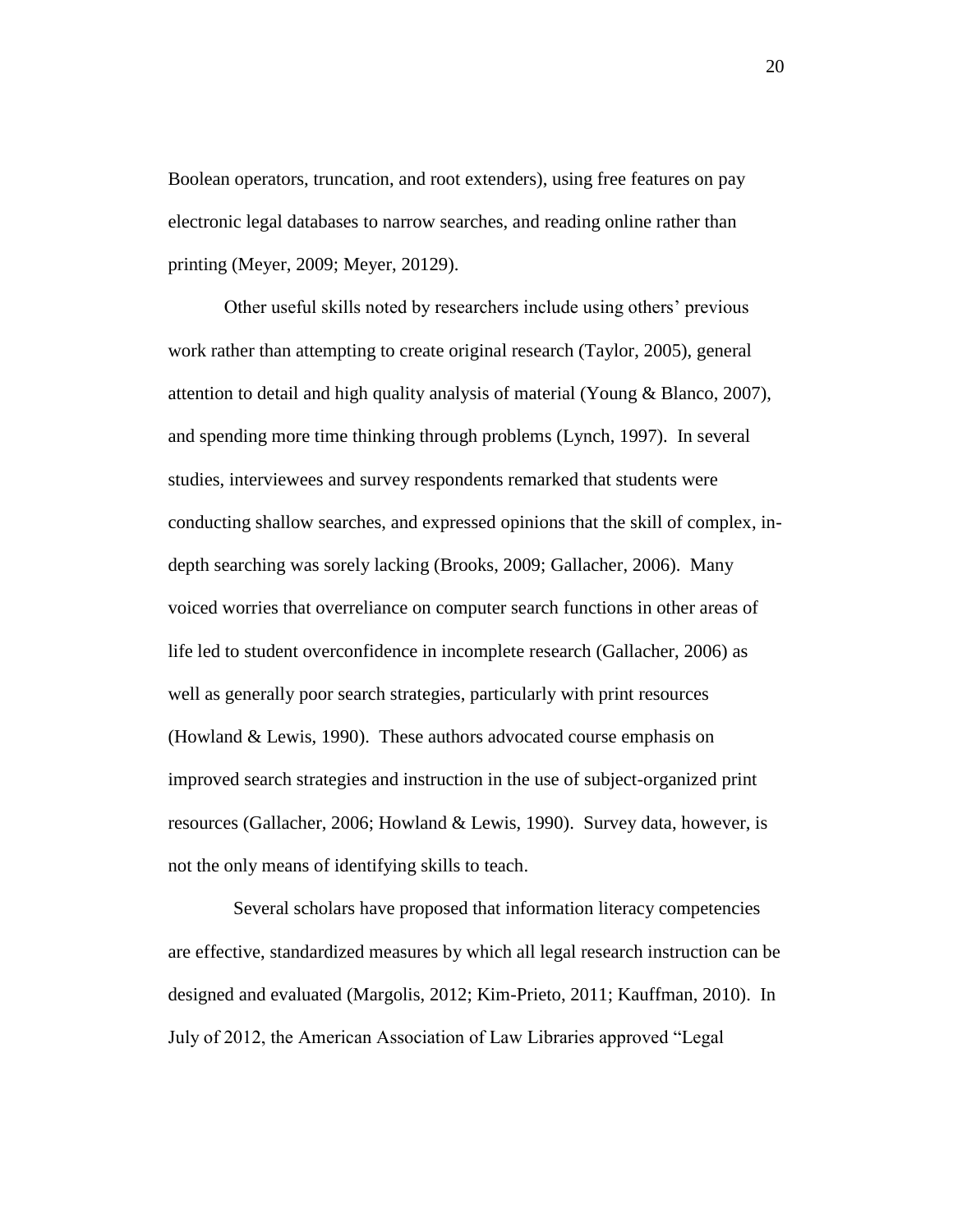Research Competencies and Standards for Information Literacy" based in part on the Association of College & Research Libraries' set of information literacy skills (AALL, 2012). The AALL Legal Research Competencies include five main principles, each with multiple subparts, designed to describe what law students should be able to do upon graduation in order to be competent attorneys. The basic principles state that a successful legal researcher: "possesses fundamental research skills," "gathers information through effective and efficient research strategies," "critically evaluates information," "applies information effectively to resolve a specific issue or need," and "distinguishes between ethical and unethical uses of information, and understands the legal issues associated with the discovery, use, or application of information" (AALL, 2012).

The description of these high-level principles are of limited use to legal research instructors, given their abstract nature. However, each principle is further broken down into parts which contain lists of more specific "knowledge or skills required"—a nuts and bolts approach to understanding the necessary legal research competencies. Instructors may use this list of information literacy competencies to identify skills to teach in the classroom, just as they may use survey information to identify skills and resources to teach. Deciding which teaching methodology and pedagogy is best for imparting these skills and resources, however, is also a matter of debate (Armond & Nevers, 2011; Callister, 2010; Guyer, 2013; Murley, 2007; Viator, 2012; Wu & Lee, 2012).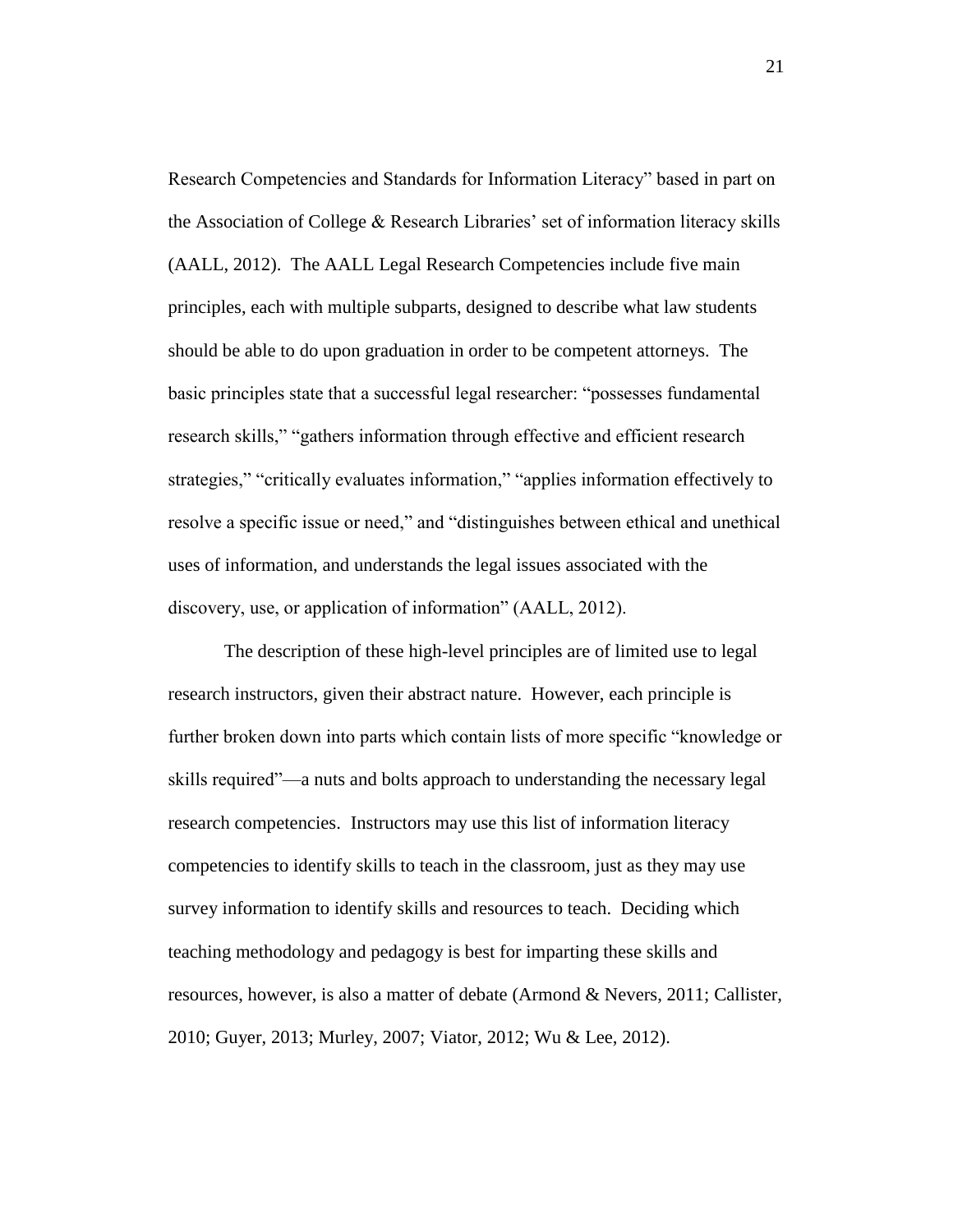### <span id="page-23-0"></span>**Methodological and Pedagogical Approaches to Instruction**

Contemporary legal research instructors are by no means agreed on the teaching methodology or pedagogy that will best prepare law students for legal research in practice. Over the last twenty-five years, scholars have divided into roughly five different camps: proponents of process-oriented instruction, traditional bibliographic instruction, cognitively rooted instruction, structuralist instruction, and experiential/clinical, instruction.

Christopher G. Wren and Jill Robinson Wren (1989) argued that the traditional bibliographic method of instruction long used in law schools was in dire need of change. They proposed a new model of teaching, which they termed "Process-Oriented Instruction" (p. 7). Rather than focusing on how and why to use legal resources, their Process-Oriented model purported to instruct students in the process of moving through resources in response to information needs for research problems. The system used frameworks for instruction, including Legal System Orientation, Assessing the Research Problem, and Library work. These three frameworks were designed to give students instruction on the basics of the legal system, legal analysis and legal problem solving before familiarizing students with how and why to use a variety of resources through hypothetical legal research questions. The Wrens proposed that by focusing on the process of legal research rather than merely the materials used, students would develop more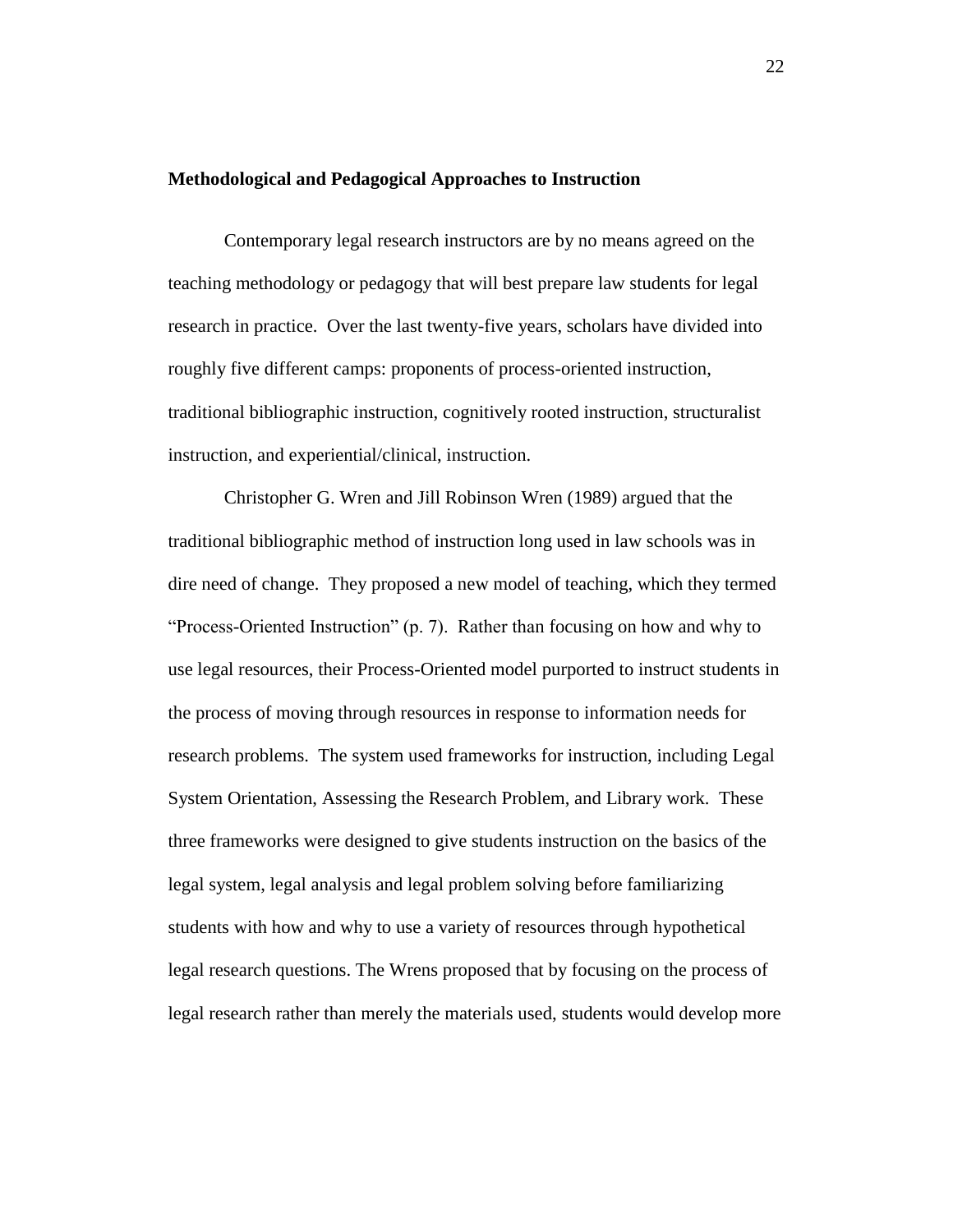in-depth research skills. Process-oriented instruction would do more than show students where to find a case in a reporter and where to find case analysis; rather, it would teach students where to start when conducting case research and when to move to other types of resources given the problem identified. In response to this new model, supporters of the more traditional bibliographic method, Robert C. Berring and Kathleen Vanden Heuvel, published a defense of bibliographic instruction.

Berring and Vanden Heuvel critiqued the process-oriented model as one that encourages students to learn on the fly with no grounding in legal resources (1989). They argued that legal research is more than a set of step-by-step tasks that lead to easy answers, and that teaching in that way might make students proficient in answering only those types of research questions they practice in class. Berring and Vanden Heuvel proposed that a genuine understanding of a variety of legal resources—how to find them and use them, what the primary function of each is, and so on—would give students the necessary knowledge and evaluative skills to approach any new legal research situation they faced, no matter how different from the tasks completed in the classroom. The debate between these two sets of scholars remained unresolved, and nearly fifteen years passed before further contributions to legal research instruction scholarship were made.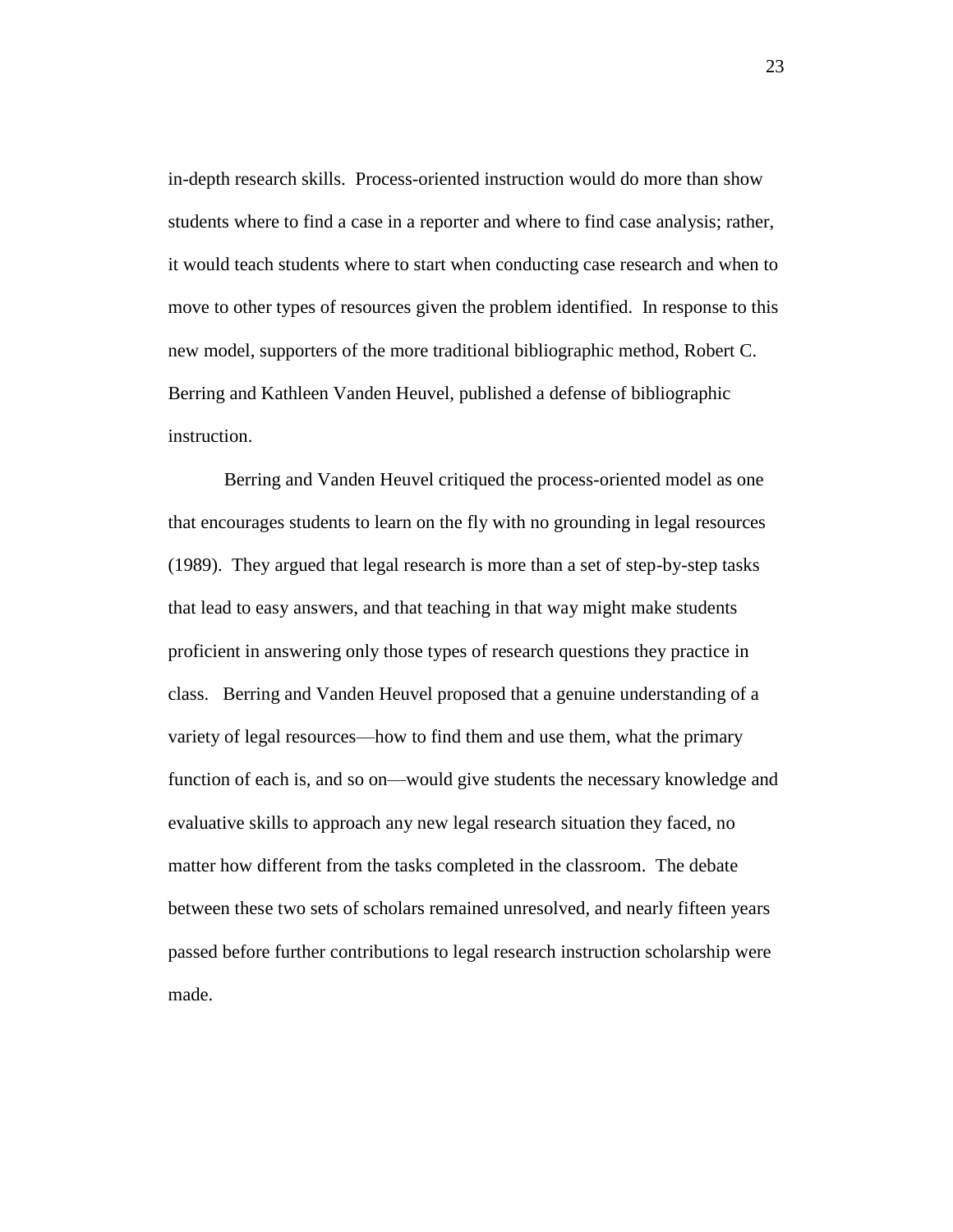Paul Douglas Callister (2003) was the first to enter the fray of legal research instruction research with his cognitively based pedagogy. Callister asserted that there is a difference between training someone to research (conditioning someone to apply certain resources and tasks in specific instances), and educating them in research (teaching them to thoughtfully analyze a problem). Callister advocated the art of learning, or "Mathetics," which he believed was all the more important after the advent of widespread CALR (p. 30- 33). In later articles, he expanded on this notion of teaching problem-solving research skills as opposed to methods and materials (Callister, 2009; Callister, 2010). He applied the cognitive functions and higher order thinking skills defined in Bloom's Taxonomy of Learning to create a model for cognitive processes required by legal research, from recalling, remembering or recognizing sources, to analyzing and synthesizing both primary and secondary sources of law to answer a complex simulated legal problem (2010). Callister also included detailed examples of LRC activities such as quizzes and research memoranda that incorporate the cognitive schema of learning into the classroom (2010).

Callister's approach to teaching legal research is both thorough and highly student-focused, and his use of Bloom's taxonomy in particular has found support among instructors (Butler, 2012; Feliu & Frazer, 2012b). However, it is a purely theoretical model, and there have been no practical applications to test it at the time of this publication. The structuralist approach, on the other hand, was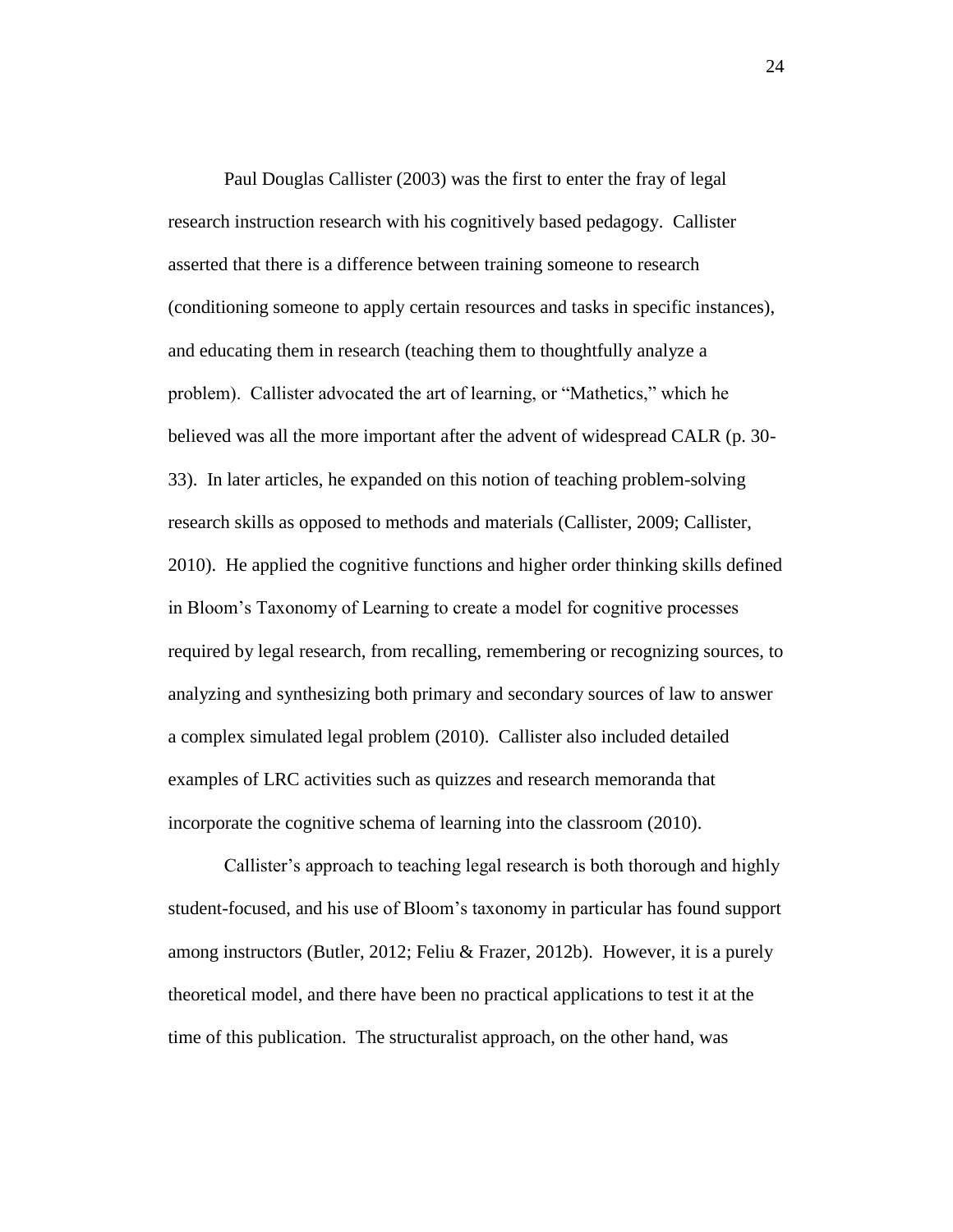derived from actual teaching experience and strikes a balance between the various approaches.

Christopher A. Knott (2009) took a less theoretical approach to choosing a methodology by formalizing and relating his own method for teaching advanced LRCs. In the structuralist approach, LRCs focus on the ways that legal resources have grown and changed in response to the needs of the legal profession over time. Knott saw exploring this overall structure of legal resources as a way of introducing complex ideas and understandings of legal materials. However, this approach was not meant to supplant all earlier methodologies. Knott encouraged instructors to create syllabi with a balance of the three approaches in order to gain the benefits of each, meet the goals of the course and help students achieve the desired level of proficiency. Although not explicitly aligned with Knott's terminology, Diane Murley also advocated a mixed-methods approach that teaches "the underlying theory and processes of legal research" as well as the functions of individual research sources (Murley, 2007, p. 172). The structuralist approach, like the other methodological approaches, also strongly advocated the use of practical research assignments to give students solid grounding for their instruction and to engage student enthusiasm for the research process. This emphasis on practical clinical experience in law schools gave rise to a new experiential methodology for legal research instruction.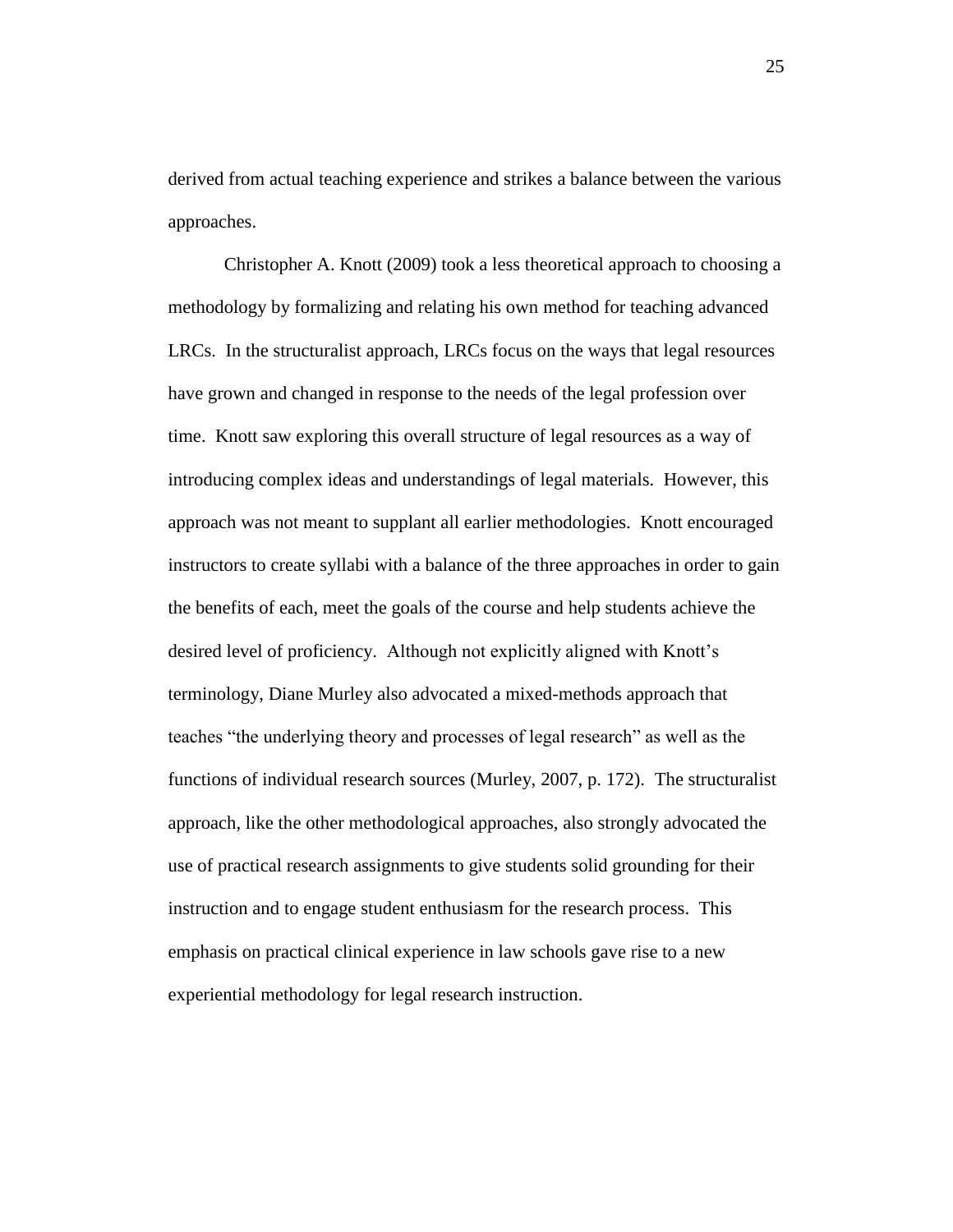Legal research instructors recognize the importance of seeking experiences outside of classroom exercises to teach students about legal research for the real world (Staheli, 1995; Wright, 2009). Kory D. Staheli found that inviting practicing attorneys into the classroom to discuss personal experiences, along with creating panels of practicing attorneys available for questions about the research process, was beneficial to students (1995). In one school, instructors invited a panel of attorneys to relate their "war stories" about legal research and explain their methods for solving the difficult problems they faced (Armond & Nevers, 2011). Michael C. Cordon advocated the use of task (or skills) focused instruction (2011). The most extensive foray into experiential territory was that of Michael Millemann and Steven Schwinn (2006). They created two experimental legal research and writing courses based on the clinical model in which students assisted adjunct attorneys with actual legal work for in-need clients. Millemann and Schwinn asserted that exposing students to real world situations created a sense of urgency and importance that made the students take the work more seriously.

Each of these methods aimed to solve a particular problem with legal research instruction, whether students' unfamiliarity with and misunderstanding of sources (bibliographic), or lack of understanding of the unique process of researching law (process-oriented), fundamental lack of legal analysis and problem solving skills (cognitive), poor motivation and lack of practical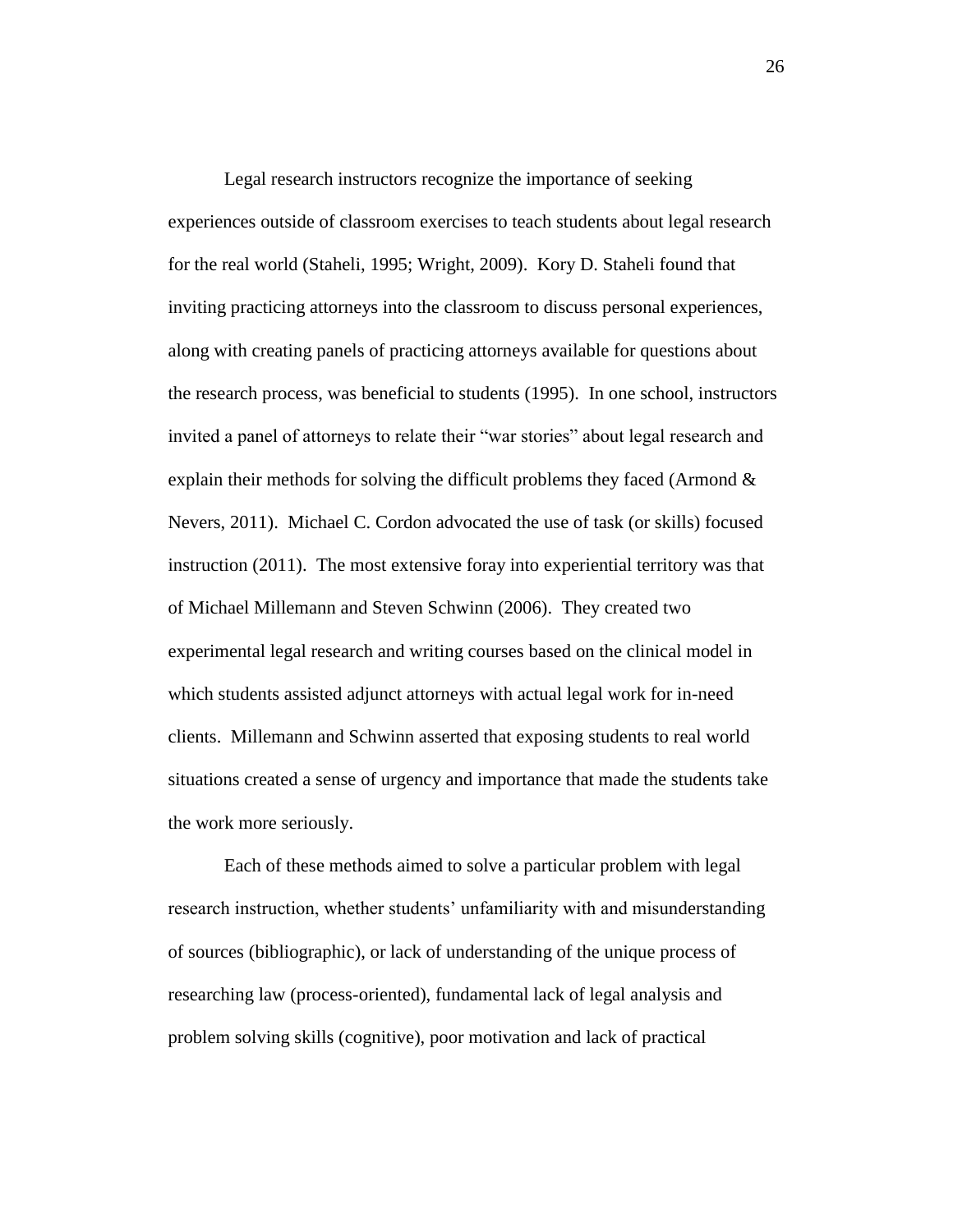experience (experiential) or some combination of these (structuralist). Using these methodologies in research course design, as well as the content identified previously, will certainly benefit those law students who take advanced legal research electives. But classroom exercises, however well designed, are not fully equivalent to the practice of law. They lack the urgency that comes with serving an actual human being with needs and often serious legal issues. Therefore, any research exercises in the classroom will retain some artificiality. Additionally, benefits of improved educational design will be limited to a small number of students who opt to take elective upper level research courses or seek help from law librarians who are practice-focused. If the purpose of legal research instruction reform is to prepare law students for practice, there is another law school institution which will give law librarians the opportunity to interact with a portion of the student population as they represent real clients: law school clinics.

#### <span id="page-28-0"></span>**The Law School Clinic**

Law school clinics originated both as a means of giving much-needed practical experience to law students—since the J.D. degree replaced traditional apprenticeship models of attorney training in the United States—and as a means of providing legal aid to those who could not afford it (Blaze, 1997). Though few clinics operated during the middle part of the twentieth century, there was a surge of clinic building in the 1960s and 1970s (Blaze, 1997). This push was due in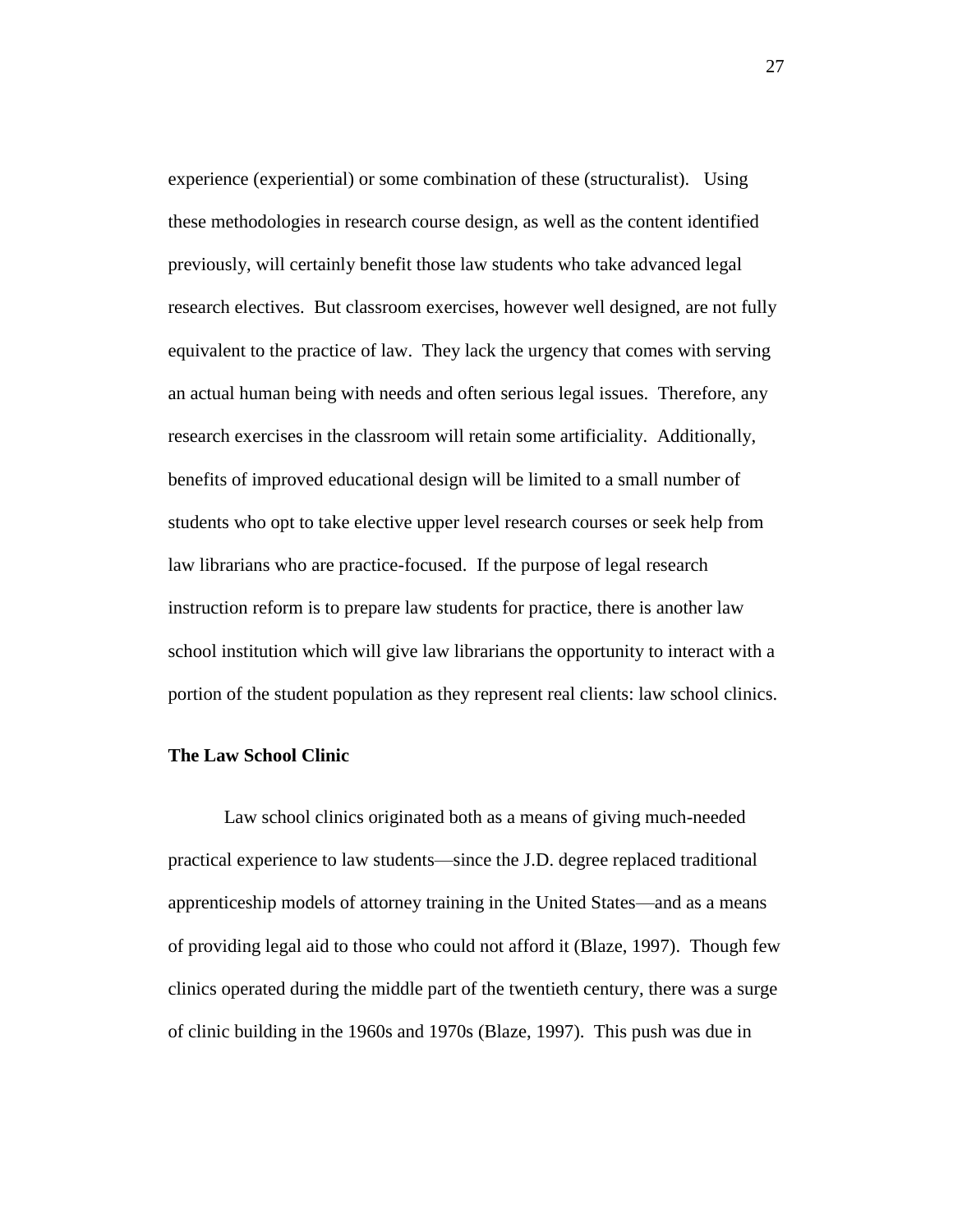large part to the efforts of national organizations to fund law clinics where lowincome clients could receive the help they needed free of charge, particularly in areas where civil rights activism was high (Blaze, 1997). Clinics have now moved into the mainstream of legal education thanks in part to the changing standards of education introduced by the MacCrate Report and reiterated by Carnegie (Blaze, 1997). The American Bar Association Standards for accreditation of law schools now require that law schools offer "substantial opportunities for … live-client or other real-life practice experiences, appropriately supervised…" (American Bar Association. Section of Legal Education and Admissions to the Bar, 2013) and many schools satisfy this requirement by offering clinics.

Today's clinics can best be described as programs that operate within the law schools, offering students course credit for their work with real clients on real legal cases (Joy 2012). Students sign up for some number of credit hours, and are expected to devote a certain number of hours each week during the term to the representation of clinic clients. The vast majority of clinics still maintain a financial need requirement for clients, although the definition of need is variable depending on the clinic. Clinics usually have a classroom component before the clinic begins and/or regularly throughout the clinic term, and cases are always supervised by licensed attorneys. There are hundreds of clinics operating at nearly all law schools in the country, with over 85% of schools in a 2010 survey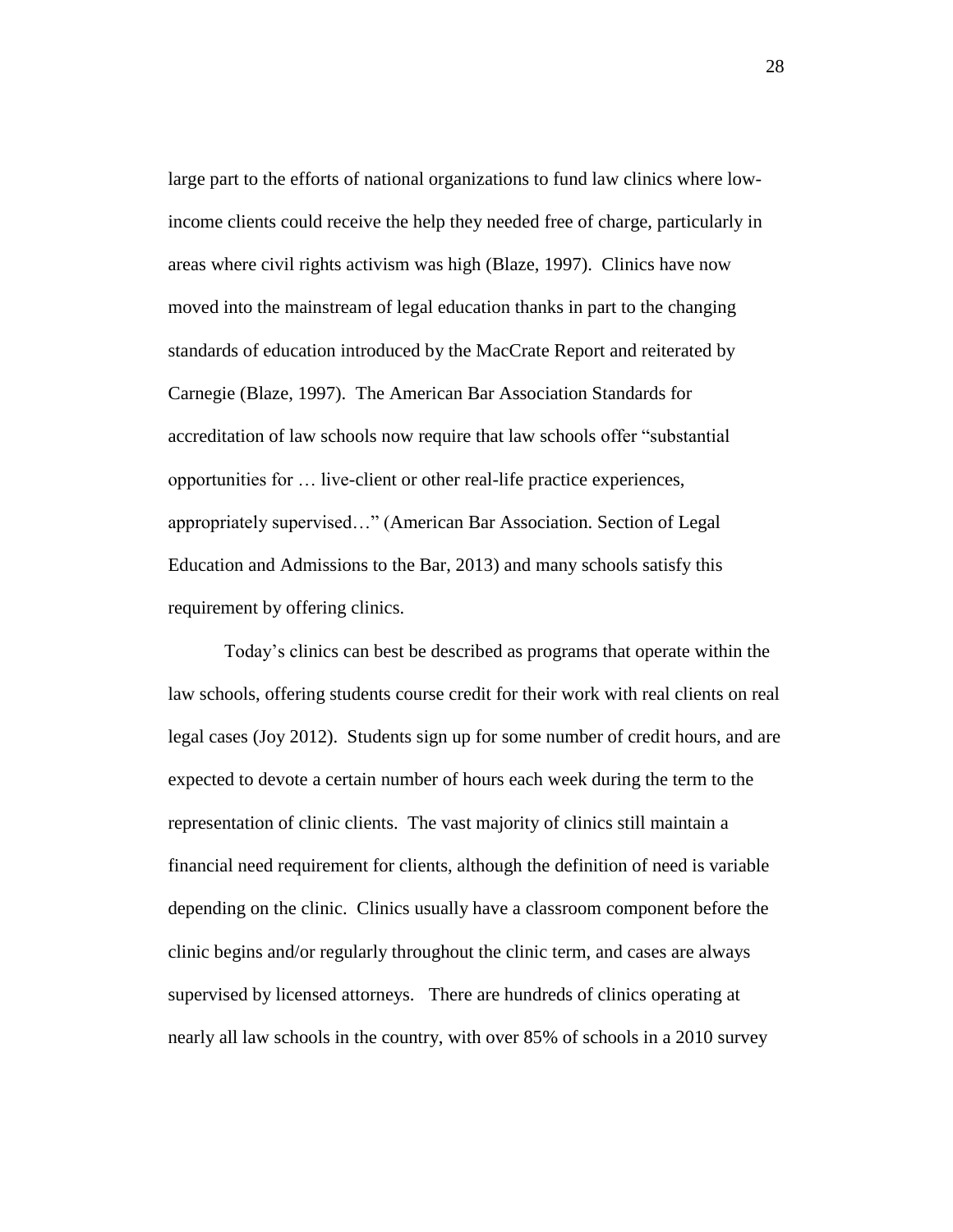reporting in-house live-client clinics (American Bar Association. Section of Legal Education and Admissions to the Bar. Curriculum Committee, 2012). In them, students engage in client representation in a variety of practice areas, from tax work to criminal defense. While clinics seem an ideal solution, there are some limitations—both pedagogical and practical—to the clinic model.

In terms of student experience, students may only practice under attorney supervision according to student practice rules, which vary by state (Joy 2012). Thus, students rely heavily on their supervisors to ensure they get the appropriate levels of instruction and hands on work. Additionally, there are significant concerns that clinical education may be too expensive to maintain and may be driving up the cost of legal education (Joy, 2012; Goldfarb, 2012). But on the whole, scholars seem to agree that the value to students is far greater than the costs (Goldfarb, 2012; Joy, 2013). At least one author notes that there are other ways to cut costs which would have a lesser impact on the educational value that students gain from the degree, including scaling back on faculty salaries and large-scale building and renovation projects (Joy, 2012). Regardless of criticisms, new ABA emphasis on practical and experiential education indicates that clinics are here to stay. As part of law libraries' mission to support student education and prepare students for practice, exploring the role that law librarians can take in these clinics is a natural marriage of experiential and pedagogical education.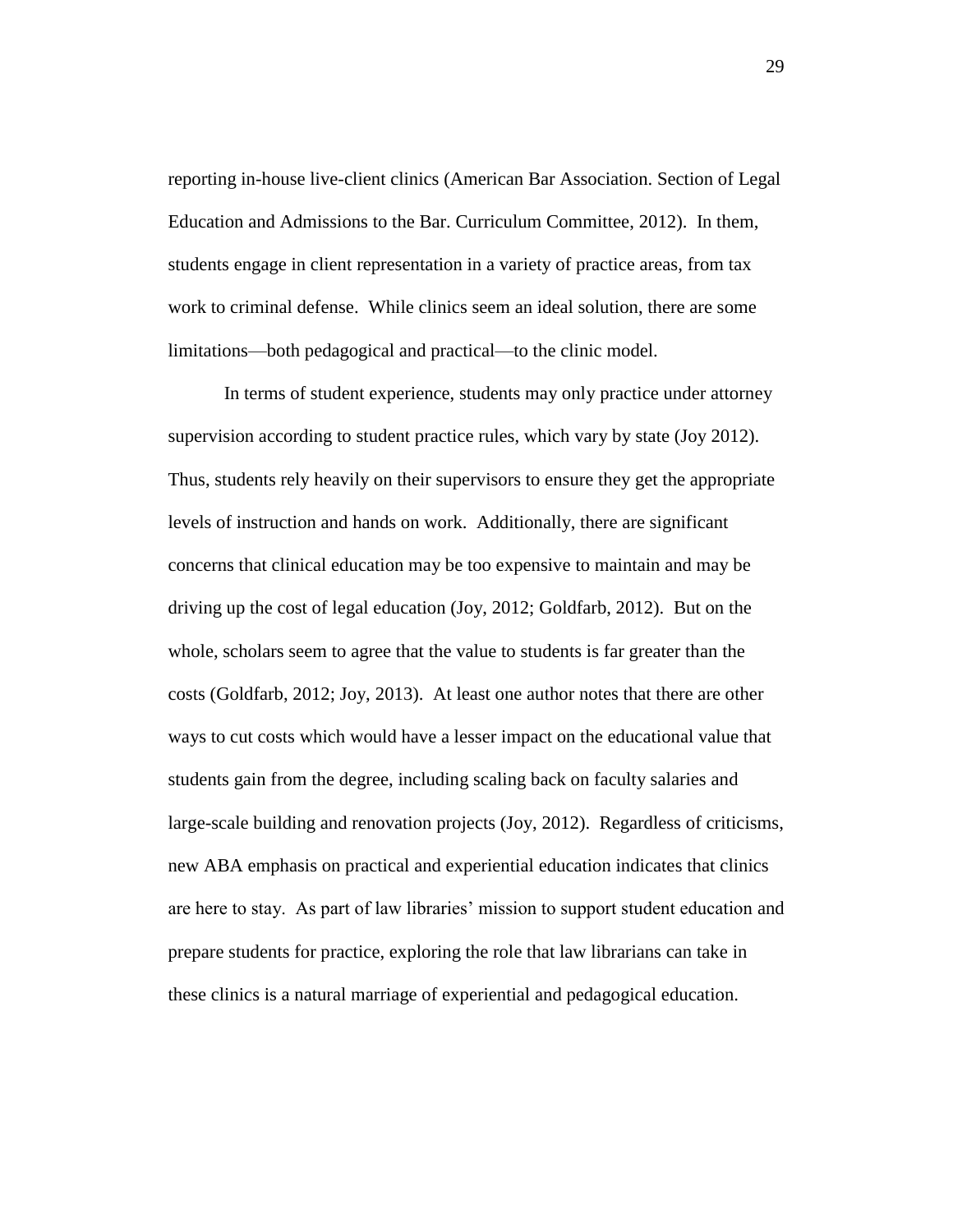The study of law librarians' roles in supporting students in law school clinics is an emerging field. To some scholars, the pairing of legal research instruction with actual legal work through clinics is natural (Tung, 2013). It mimics the work of librarians in the private sector, who are occasionally embedded in law firm practice groups to perform research tasks for specialist attorneys (Feliú & Frazer, 2012a). Although the literature does not suggest that the practice of embedding librarians in clinics is widespread at the moment, there is some evidence that librarians are stepping into the fray at their own law school clinics (Kauffman, 2010; Feliú & Frazer, 2012a). Discussion of law librarian participation in clinics is primarily anecdotal, however, and there is a call for more widespread and systematic research on the subject. This paper will explore two of the ways that librarians can support clinical programs. First, by identifying formalized roles that librarians might be able to play within clinics. Second, by identifying skills and resources particular to clinical work that librarians can either teach in other instructional modes or emphasize in reference support of clinic students.

## <span id="page-31-0"></span>**Methodology**

Due to the lack of scholarship on the subject, an exploratory, qualitative approach to analysis was chosen for this study. In order to gather data to determine appropriate action for librarians to take in supporting clinics, nine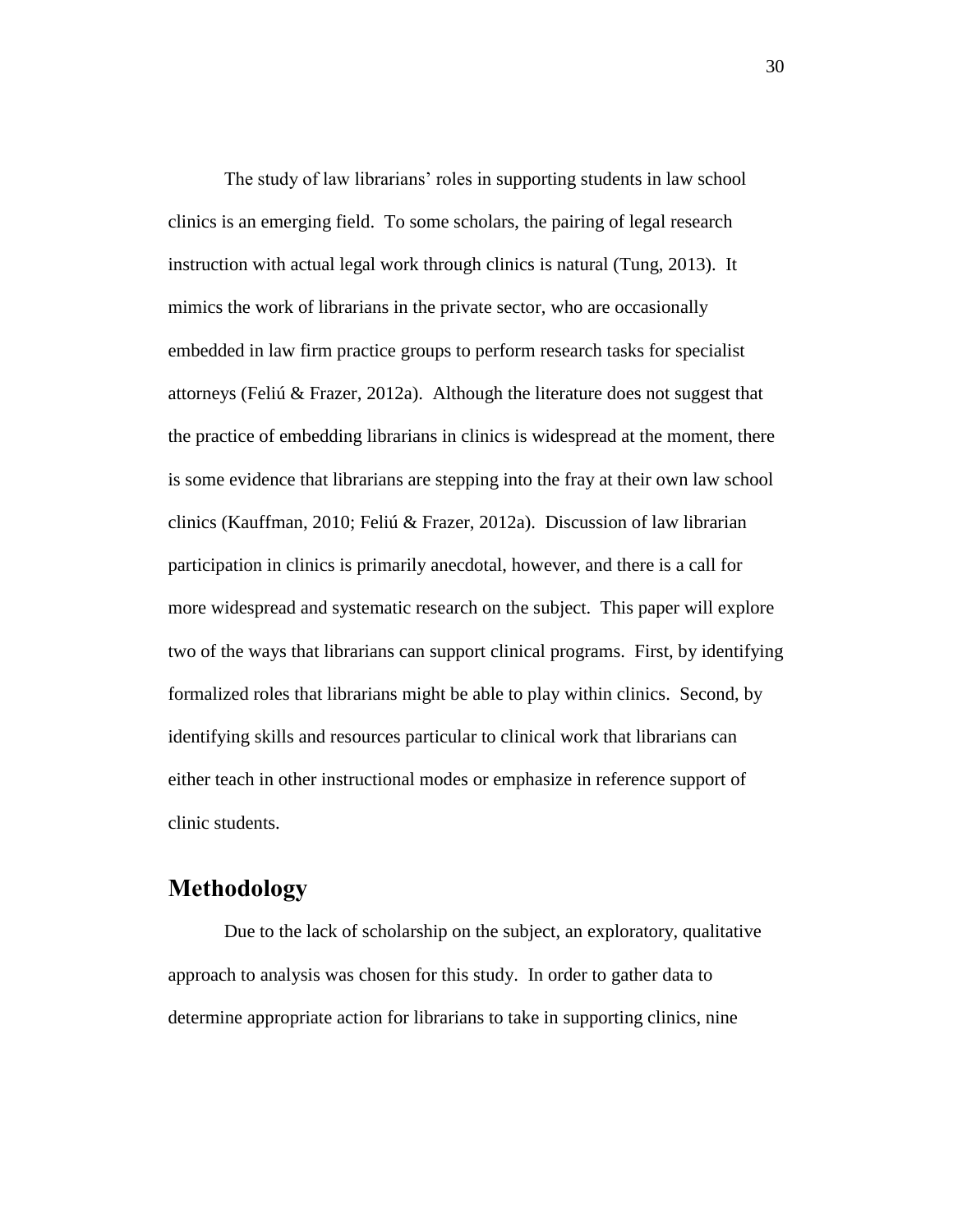broadly worded interview questions were posed to elicit the impressions of clinical directors and professors (clinicians) of varying experience levels. Clinicians were chosen in order to gain generalized information about overall student performance and research needs based on personal observation. Who better to tell what is required of students in the clinics than the faculty who run them year in and year out?

Other possible participant pools were considered, including clinic students and law librarians. Individual students were not chosen as participants for a selfreporting instrument because they have a narrow view of clinical work based on their own experiences, and may suffer from personal biases when describing their experience. Longitudinal testing of clinic students' research proficiency in clinic was determined to be impractical for the purposes of this study, primarily due to time constraints as well as limited scholarship on which to base questions and testing assessments. Law librarians were also considered as possible subjects, but were not chosen for two main reasons: 1) only those librarians which were already involved in clinics would be likely to respond, and this study was designed to obtain a broad view of librarian work in the clinics, including nonparticipation; 2) one of the goals of this study was to not only identify ways in which librarians participate, but also to determine their success rate. Librarians were not chosen to provide this information in order to avoid self-reporting bias. In lieu of empirical testing of students to determine "success" of librarian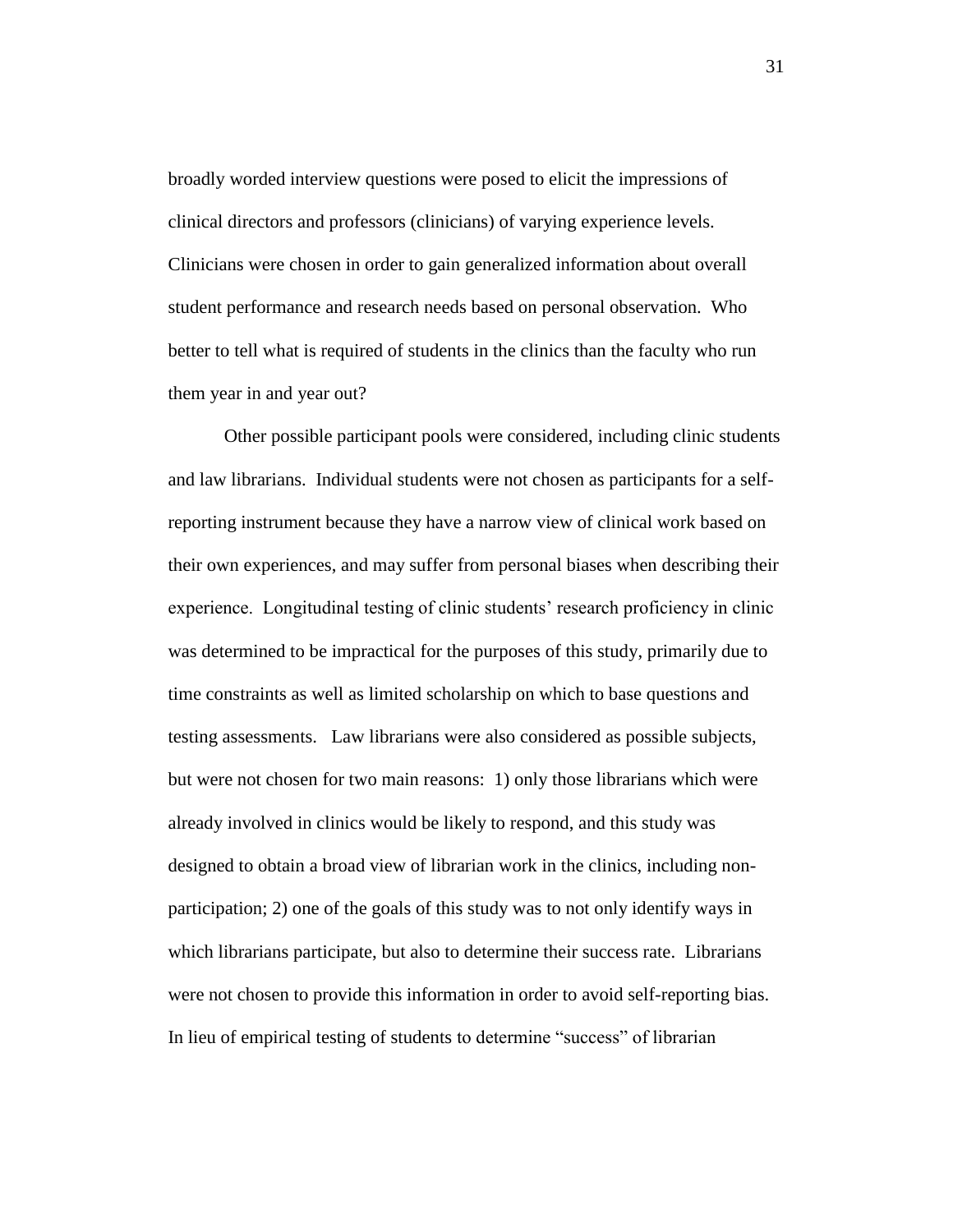participation, clinician satisfaction with library services was used as a means of assessment.

In order to explore librarian participation in law school clinics and avenues for support, interviews were chosen as the instrument for gathering data (See Appendix A). These interview questions were phrased in order to solicit the broadest possible range of responses with as little guidance as possible. In order to gather the most prominent impressions of clinicians and those issues that they were already aware of, the questions contained no list of research skills, tasks, resources, or types of librarian participation, which might limit responses. Questions and a project description were submitted to the University of North Carolina at Chapel Hill Office of Human Research Ethics, which determined that this study did not involve human research subjects, and that Internal Review Board approval would not be required.

To avoid any potential geographic bias or community of practice, email solicitation for participants was distributed over a nationwide law clinic professional listserv. A letter describing the scope of the study, research question, and participant requirements, was distributed over the listserv along with a confidentiality notice (See Appendix B). Both the initial call for participants and a "last call" for participants was sent with the assistance of Tamar Birckhead, Interim Director of Clinical Programs at the University of North Carolina at Chapel Hill School of Law. Of the 21 initial respondents, 14 clinical professors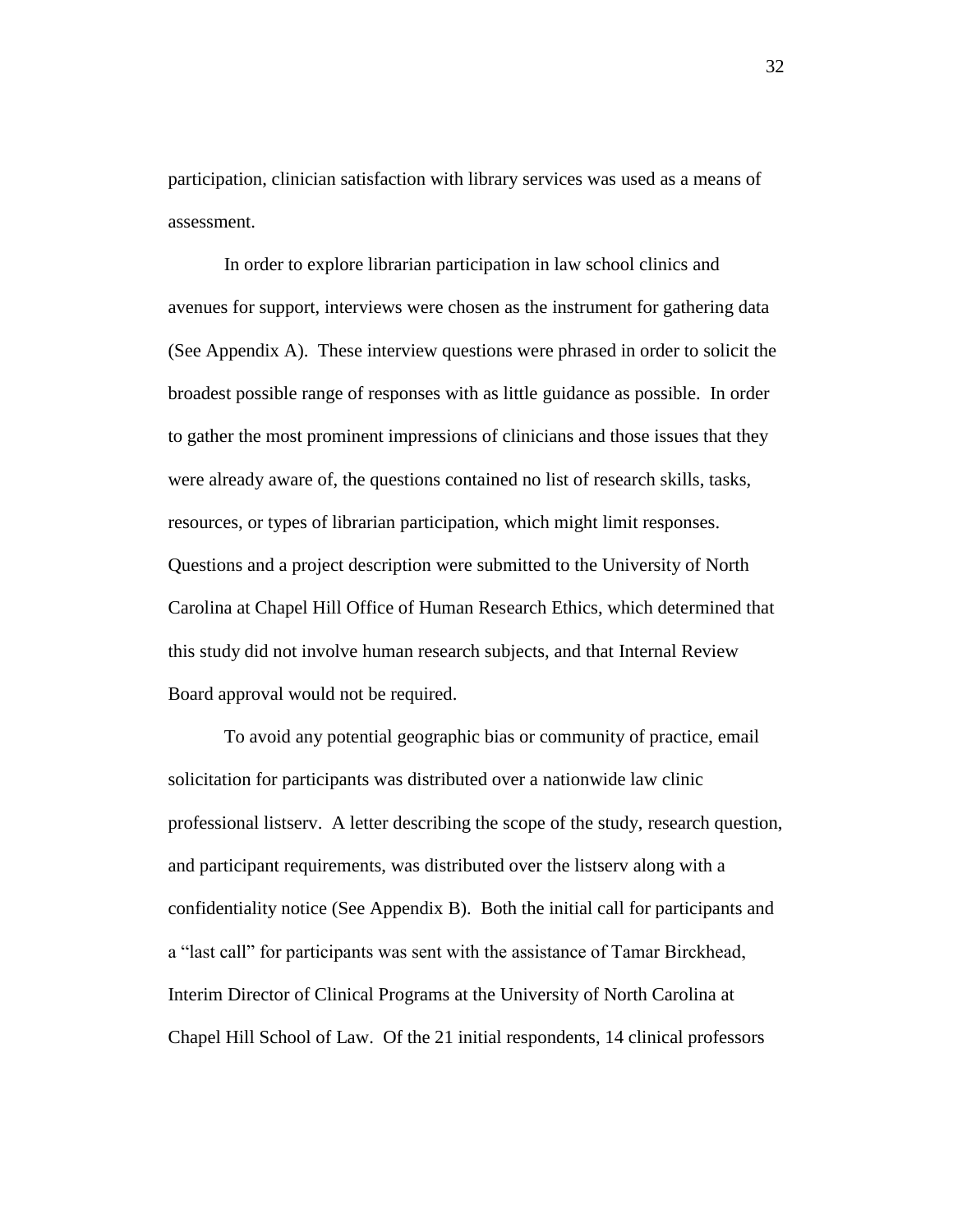and directors were able to schedule time for interviews during the study period. Several participants discussed involvement in externship programs as well as clinical programs during the course of the interviews. Those discussions were determined to be outside the scope of this study and were excluded from analysis. One participant's data was eliminated from analysis entirely due to the fact that she exclusively worked with an externship program, leaving 13 total participants' data for analysis.

Interviews were conducted over a four week period, from February 11, 2014 - March 6, 2014, and lasted between nineteen and forty-six minutes per interview, averaging thirty-two minutes per interview. Interviews were recorded and transcribed for analysis, but transcripts are not included here in order to maintain confidentiality. Each interview's audio recording, author notes, and transcript are on file with the author. All participants gave permission for the author to use quotes from their interviews in the paper, provided that names and institutions were kept confidential. Interview texts were analyzed qualitatively in two primary ways. First, using Atlas.ti—a qualitative data analysis program automatic content analysis indicated key words for coding. Second, a close reading of interview texts with knowledge of results from relevant literature indicated other codes. A total of approximately 90 codes were selected, applied to transcript text, and analyzed within the program using several analytical tools as well as independently.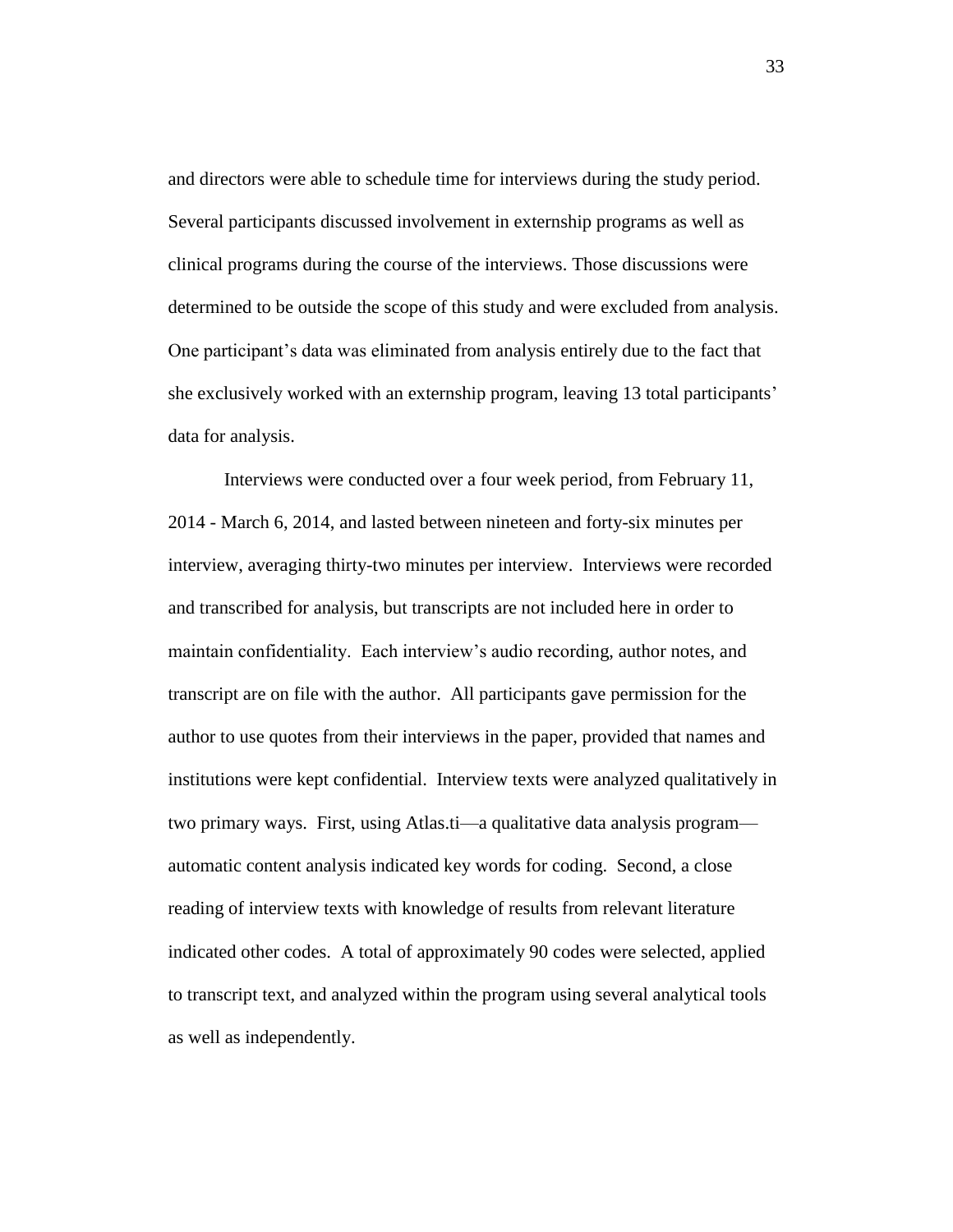Participants came from a variety of institutions and practice areas, and had varying degrees of personal experience both in practice and in clinics. Participants represented thirteen states in nearly every region of the United States, including the Northeast (three), the Southeast (four), the Midwest (four), the Southwest (one), and California (one). Of the thirteen participants, eight came from public institutions, while five worked in private institutions. The law schools represented by the clinicians had total student enrollments averaging 538 students for the 2013-2014 academic year, with the smallest school enrolling under 350 and the largest enrolling over 1000. The clinicians themselves had an average 9.2 years of clinical experience, and ranged from less than one year to over twenty years of experience in the clinic. Eight of the thirteen participants were directors of the clinics in which they worked; the remaining participants were either assistant/associate professors (four) or fellows (one).

Areas of clinical law practice included: tax, immigration, elder law, business and non-profit, bankruptcy, foreclosure, criminal, and general civil practice. All clinics only took clients that could not otherwise afford to hire attorneys (low income clients) although the definition of "low income" varied by clinic.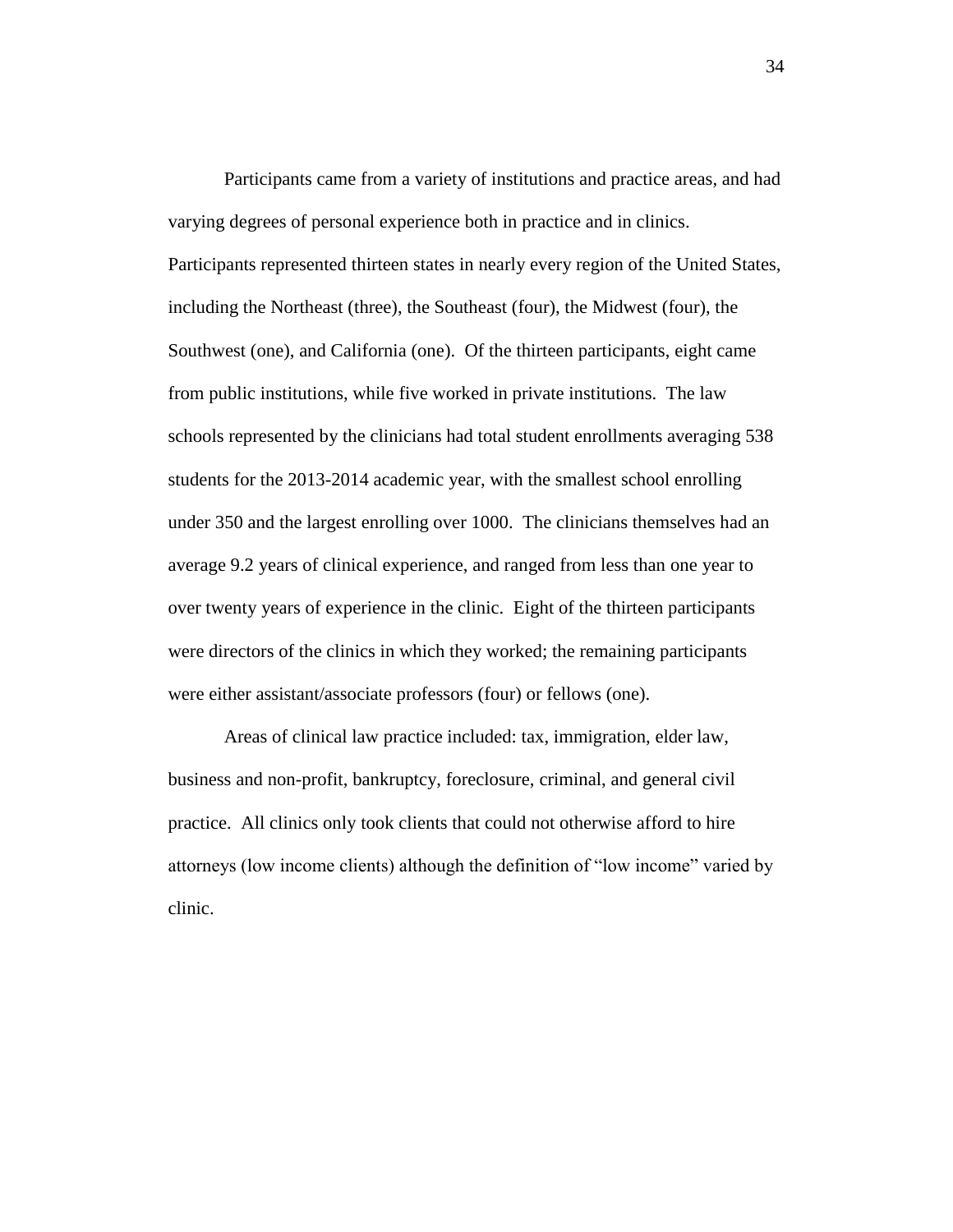## <span id="page-36-0"></span>**Results and Discussion**

This study was initially conducted in order to identify the range of librarian support that might be useful to students in clinical settings. However, several themes emerged from analysis of the interview texts which impact legal research instruction and are, to this author's mind, equally as important as any bullet list of skills or librarian roles that may be produced.

### <span id="page-36-1"></span>**Sources of Law Covered in Clinics**

As might be imagined, the sources of law with which students in clinics needed to be familiar varied based on the type of law practiced and jurisdiction of the clinics. In the tax clinics, the IRS tax code was the most commonly mentioned resource, while in criminal clinics the most commonly mentioned source of law was the state statutory code. There are, however, some generalizations about sources of law and administration with which librarians could familiarize students to prepare them for clinics (See Figure 1). All thirteen respondents indicated that research in two sources of law were required by their students. The first of these was statutory research, with either state (six respondents) or federal (seven) statutory code research being a part of clinical research requirements. The second major type of research required by all thirteen clinics was research into court rules and procedures, with state court rules (five),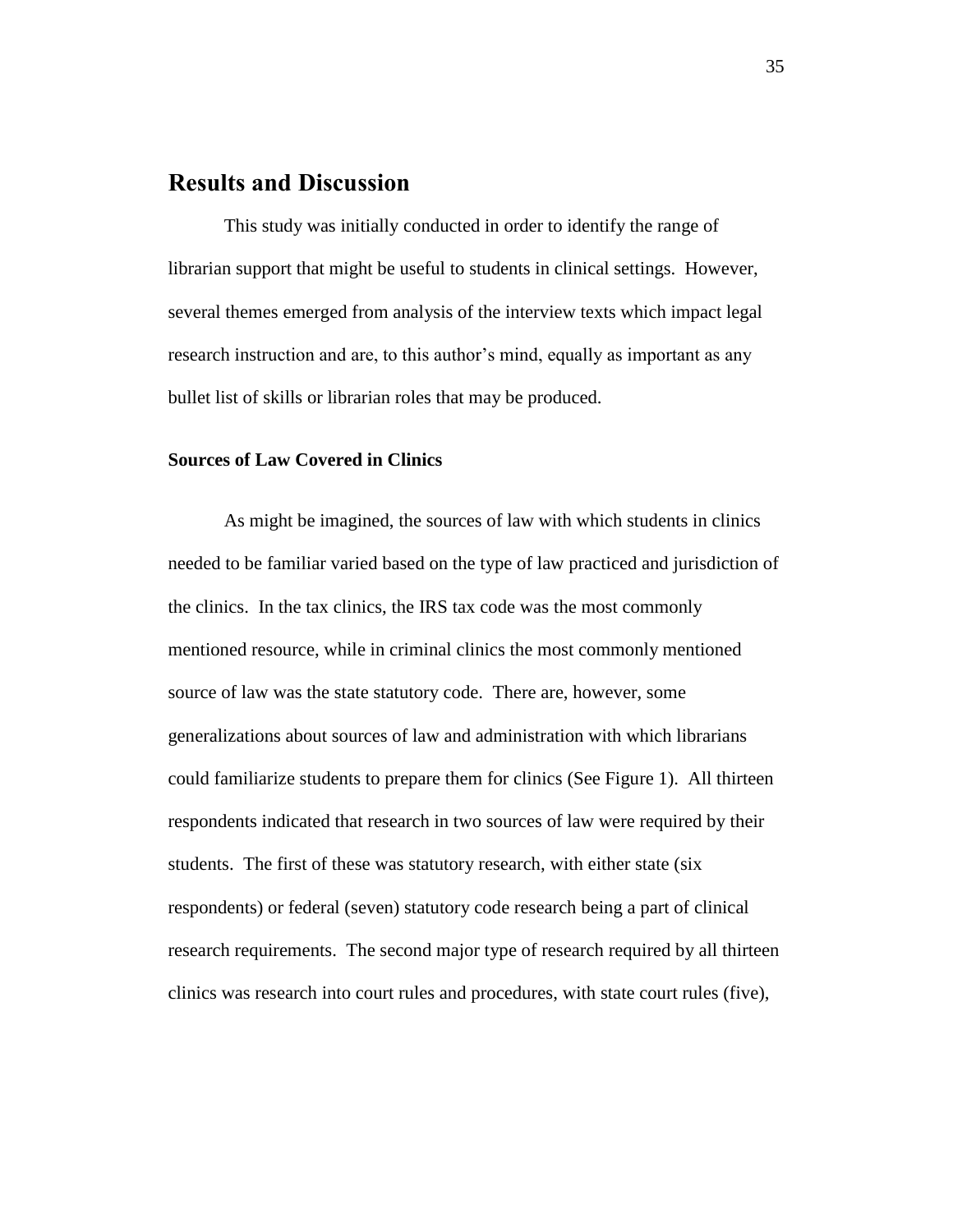federal court rules and procedures (six) and local court rules (two) being mentioned explicitly by clinicians.

## [Insert Figure 1]

Other sources of law touched on in clinical research include both state (three) and federal (six) case law, as well as state (two) and federal (four) regulations. Case law was mentioned most often in the context of interpreting statutes rather than pure case law research. Two of the clinics dealt with immigration law and required some knowledge of foreign or international law research. Finally, two clinics required students to complete research memos or special projects which occasionally required research into legislative history and intent. The incredible breadth of sources mentioned in these interviews mirrors those listed by attorneys in the literature (Armond & Nevers, 2011; Johnson, 2009; Meyer, 2009; Meyer, 2012; & Trotta & DiFelice, 2009) and confirms the difficulty of creating a concise curriculum to prepare students for clinics. Making sure that students are generally familiar with statutory research and finding appropriate court rules and procedures is one way to help prepare students, but it seems that in order to effectively prepare students for the clinics at a particular school law librarians should familiarize themselves with the particulars of those clinics. This will allow individual librarians to focus on narrower sources of law. Knowing the specific sources of law with which students must be familiar, however, is only one aspect of clinic research.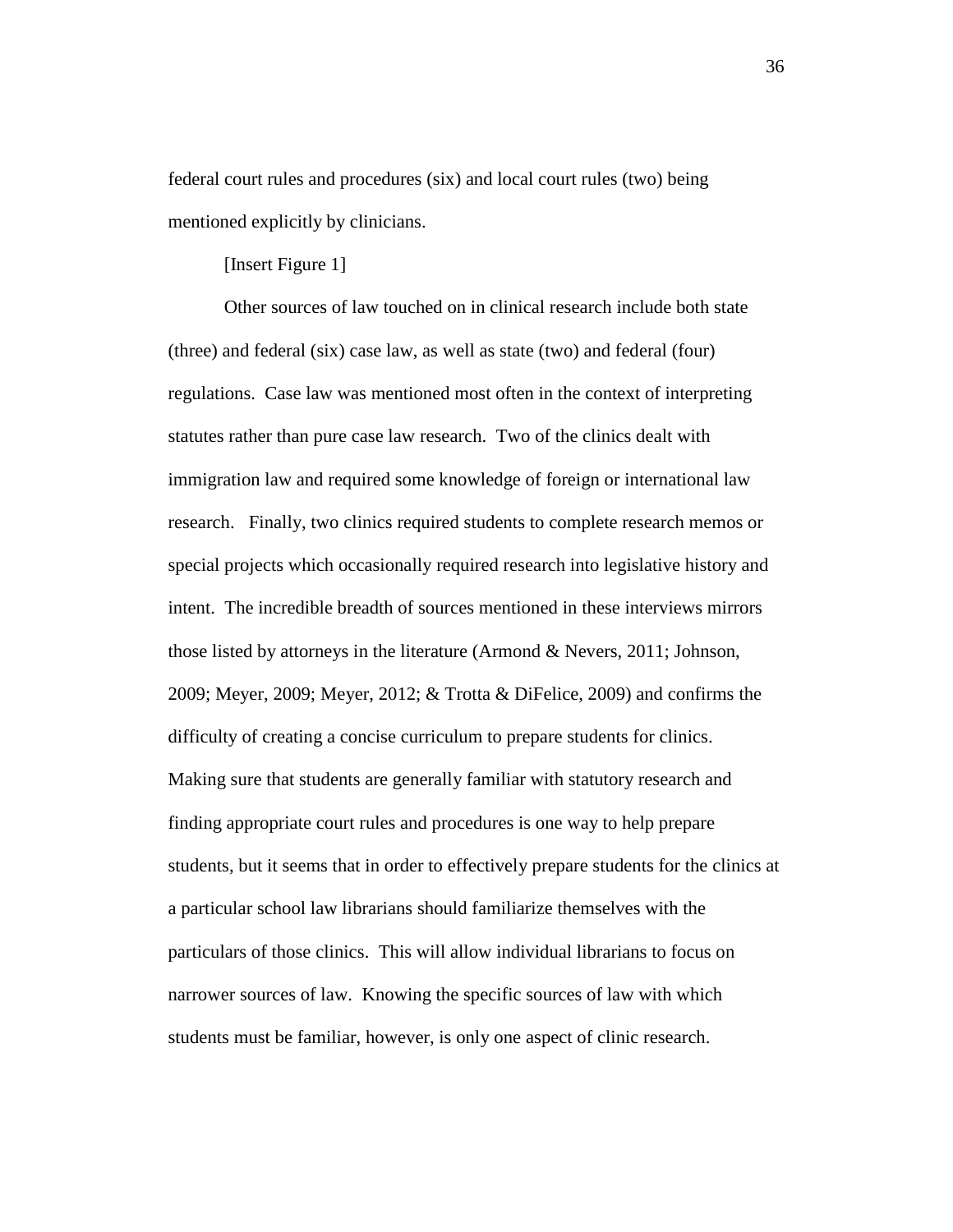## <span id="page-38-0"></span>**Other Research Performed in Clinics**

One of the more surprising aspects of this data was the number of times that non-legal research or non-primary law research was integral to the work performed by the clinics. The non-legal research required was primarily factual research. One aspect of clinics which varies greatly from academic inquiry is that the facts of the case are not always settled in the real world as they are in textbooks and classroom hypotheticals. Of the respondents, three specifically indicated that students are required to complete factual research in order to build their cases. This includes, for example, information from clients or from others required to build the facts of a case to support a particular claim for immigration visa. Such support may take the form of proof of birth dates and locations, or the conditions for ethnic minorities in a foreign country. This aspect of clinic research is one of the reasons why working with students in clinic is so important. Setting up a simulated classroom exercise which requires fact finding on the part of the students is difficult and, no matter how artfully written, still artificial. This is a skill that might only be accessible in the clinics, and so if librarians are involved formally in clinics it is a skill that they should be sure to emphasize.

Use of secondary sources to search for summary of the law, or to assist in understanding the background and context of a particular case, was also frequently mentioned by clinicians. Ten of the thirteen respondents mentioned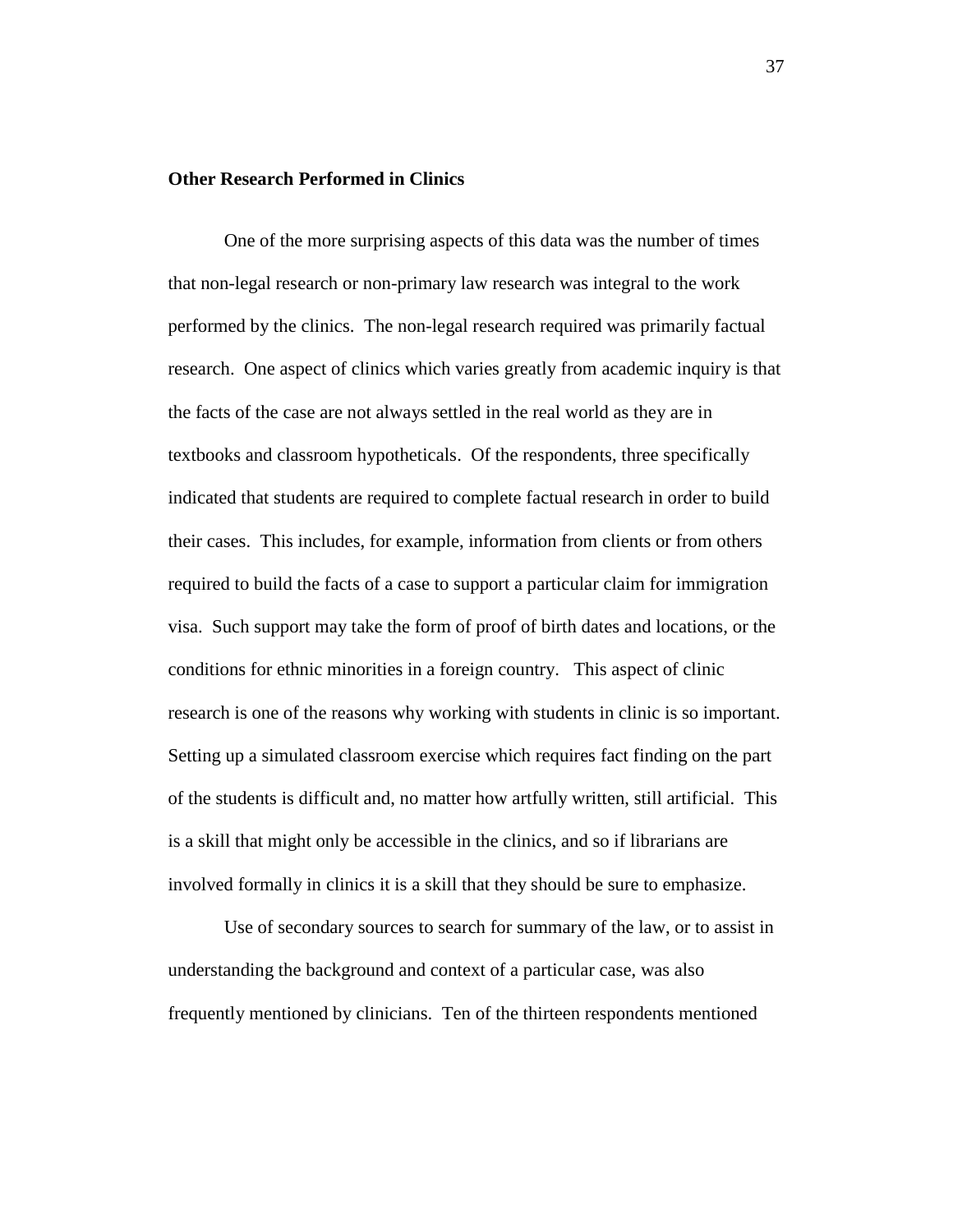the importance of using secondary sources—whether traditional law treatises or newer online resources provided by reputable sources such as federal regulatory agencies. A further eight respondents made a point of discussing the fact that their students were required to do background or foundational research to familiarize themselves with a particular area of law, which included the use of many sources, primary and secondary. Practice aids to be found in secondary law sources were also mentioned as important sources of research, particularly for those clinics which engaged in transactional work. Librarians can assist students with these research tasks in many ways, both outside clinic in a reference interaction and inside clinic in formal instruction. By familiarizing themselves with the preeminent secondary sources, form books, and practice manuals in the areas of law practiced in the clinics, librarians can be ready with advice and guidance to any clinic students in search of help.

#### <span id="page-39-0"></span>**Clinic Skills Perceived as Lacking**

One of the primary purposes in conducting this study was to identify particular skills needed for clinic work in addition to particular resources. When asked to identify the types of problems students had in completing research, clinicians named many different skills that students seemed to be lacking. Among the most frequently mentioned skills was identifying where and when to start research. Students' ability to decide where or when to start research was noted as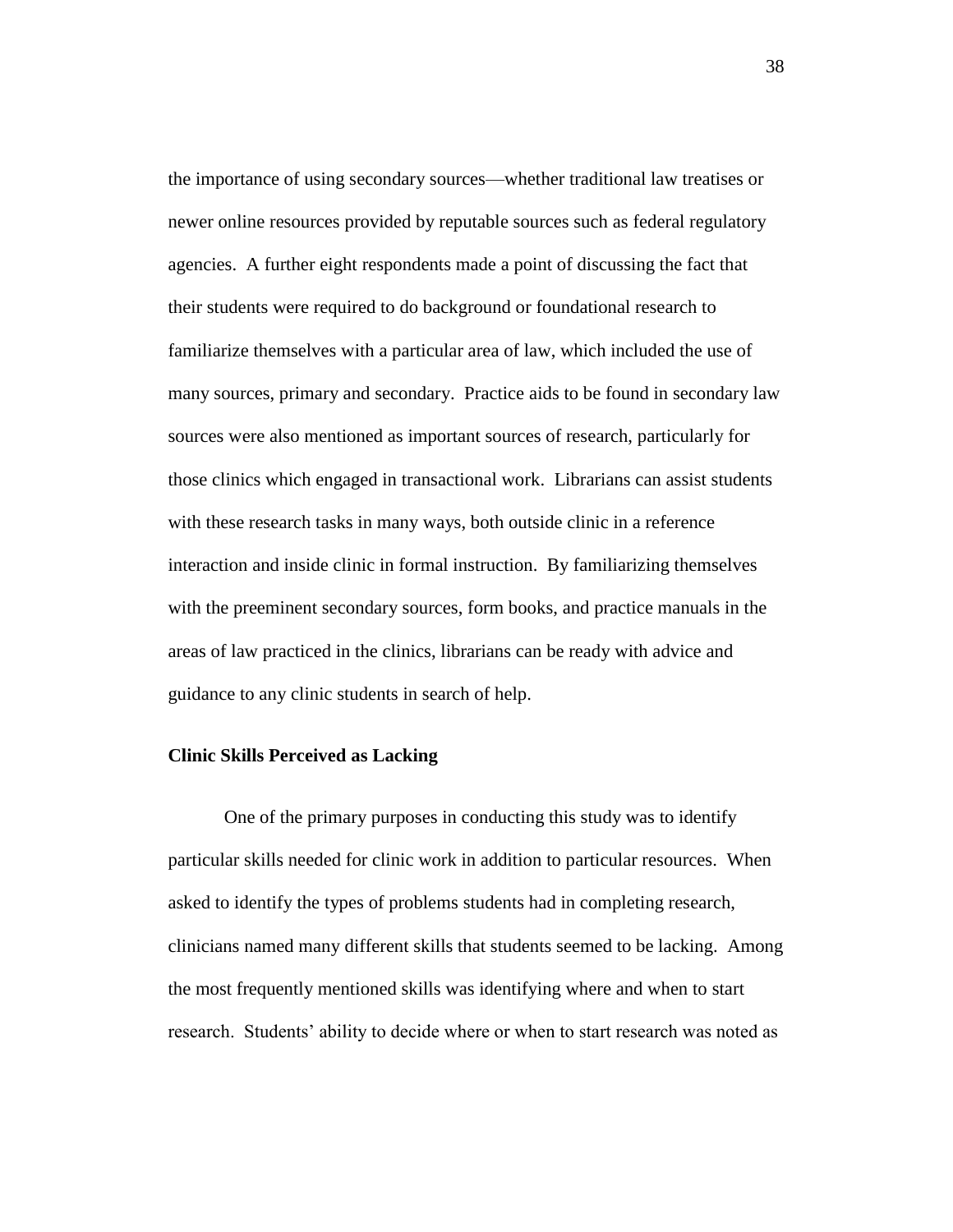a problem by seven of the thirteen respondents, six of whom mentioned that difficulty in the particular context of maneuvering in unfamiliar areas of law. Six clinicians advocated the use of secondary sources and practice manuals over primary materials when students were unsure of the area of law or struggling with where to focus research. Unfortunately, they also noted that students seemed unaware of and unable to use these resources. Using secondary sources of all types—e.g. treatises, practice guides, reliable online resources, and research guides—to familiarize oneself with new areas of law is a skill that law librarians can also emphasize to students, whether in class, in research seminars, or in reference interactions.

Clinicians also mentioned that students had difficulty with the analysis and/or selection of particular sources. For instance, when it came to understanding the full meaning of statutes, or statutory construction, five respondents noted that students had trouble getting beyond the basic meaning of the words in a statutory provision. Only one clinician did not find statutory construction to be problematic for their students, but believed this was primarily due to the extensive work finding statutory meaning and applying the language to specific situations in pre-clinic classroom study. In contrast, few clinicians found that students had difficulty analyzing cases. In the words of one clinician, "[i]n truth, the only thing the students are reliably good at –RELIABLY good at—is case law analysis." That does not mean, however, that students were fully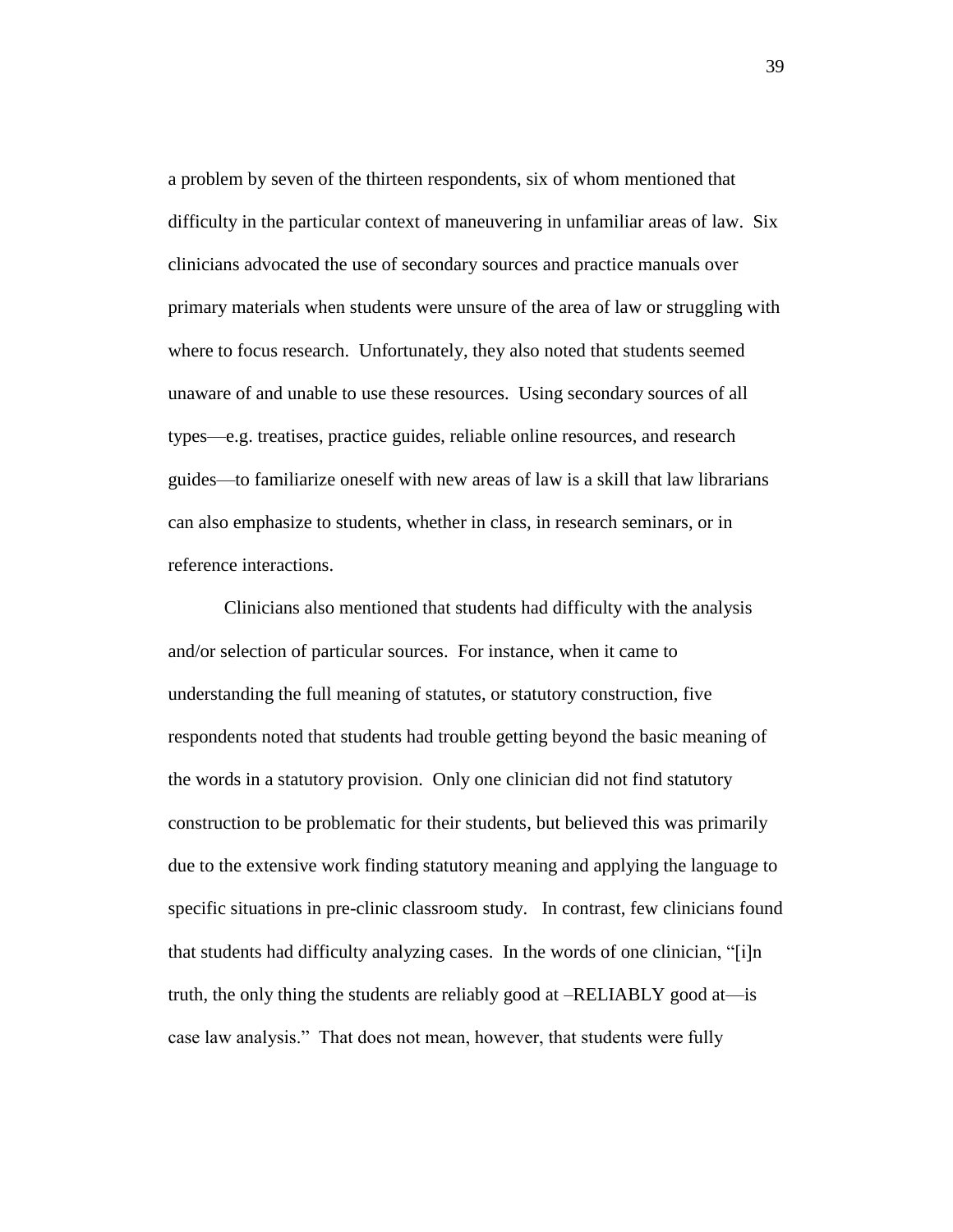successful at case law research. In fact, six clinicians found that students had difficulty selecting appropriate cases for their purposes, mostly due to students' inability to narrow down large numbers of cases or navigate through poorly indexed cases. These two issues, analysis and selection of sources, are also skills which can be exercised in a classroom setting, reference interaction, or other instructional situation. By walking through steps necessary to fully understand a statute or to select relevant cases, law librarians can offer students examples of how to exercise these skills. In the context of working with students in clinic, law librarians can take on the role of guide, asking questions to help nudge students in the right direction.

A skill more commonly mentioned by the clinicians was synthesis of multiple sources of law and/or resources. Seven clinicians noted the difficulty that students had pulling multiple pieces of law together to get a complete picture of their case and the way all of the parts fit together. According to one clinician,

The… problem I see is students not understanding how different sources fit together to support their case. So, for example, I've had to work with my students a lot on if you're bringing a claim under a particular statute, you don't want to just read the statute, you also want to go and take a look at case law interpreting that statute.

Yet another described a similar problem with student synthesis of materials they are faced with:

I think it's the research that cuts across those traditional subject area lines. Because all the research they've been asked to do in property or contracts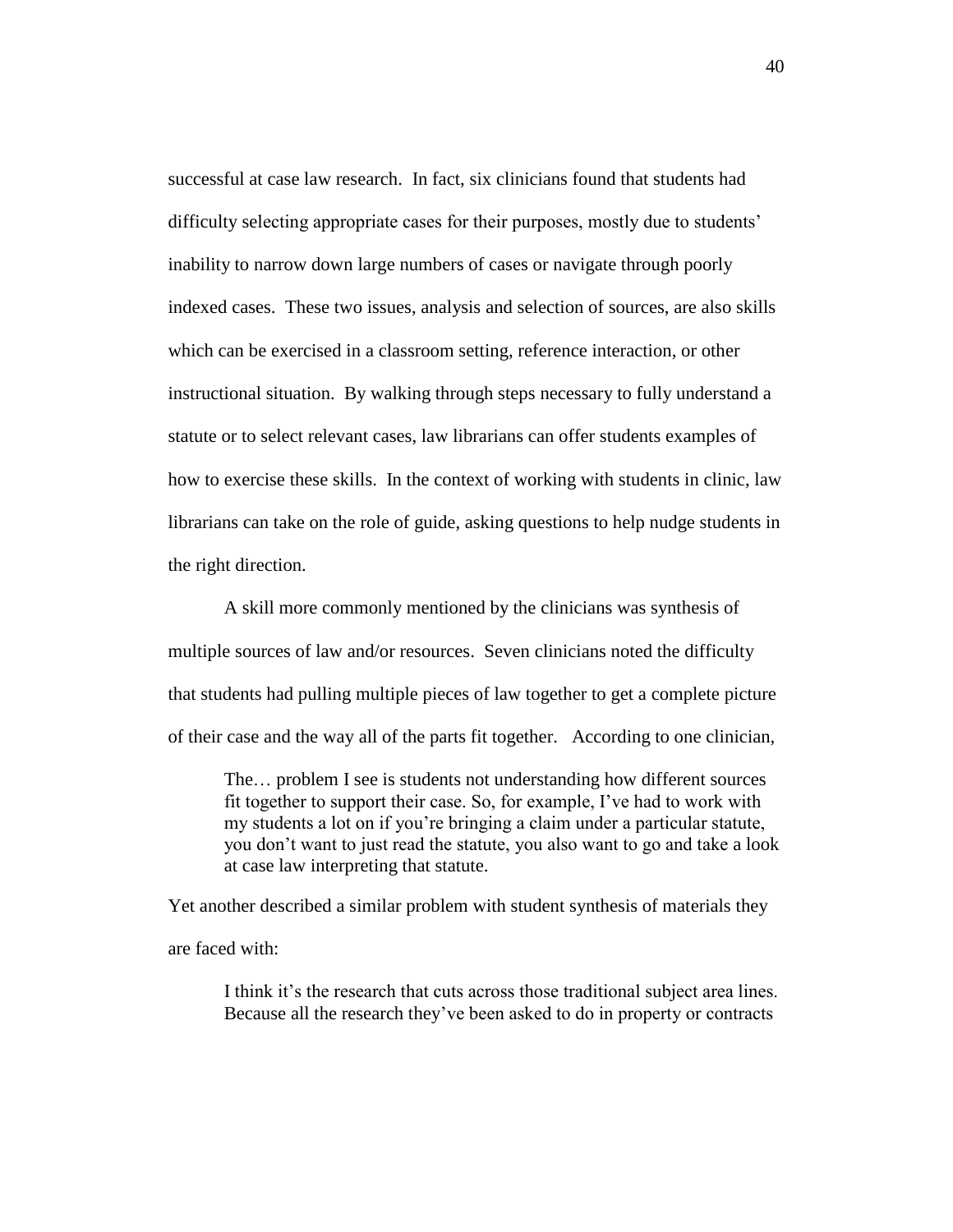or torts or whatever the course was, was very specific to that subject area of the law. And the things that we get … they may not.

 The skill of synthesizing many different types of law from many different resources is another that is difficult, but by no means impossible, to teach in in a classroom setting. Law librarians can help to equip students with this skill by the creation of real-world scenarios in a classroom setting. During a reference interaction, law librarians might ask guiding questions to help students identify the different areas of law that might be involved. There is another theme, however, that dominated discussion of student problems with research in the clinic: electronic research.

## <span id="page-42-0"></span>**Electronic Research**

Electronic research—whether Google searching or queries in major legal databases such as Westlaw and Lexis—was discussed in conjunction with student research problems by nine of the thirteen clinicians interviewed. Seven clinicians noted that pay databases such as Westlaw or Lexis are not always effective or efficient sources to use for certain types of research, yet they are the first resources that students go to when presented with a new research issue. One respondent noted that student expectations of electronic resources leads to frustration and poor research results.

With Boolean searches and the wonderful availability of Westlaw and Lexis, these students feel that they can find answers really quick… The problem is that those very quick answers often don't take into account all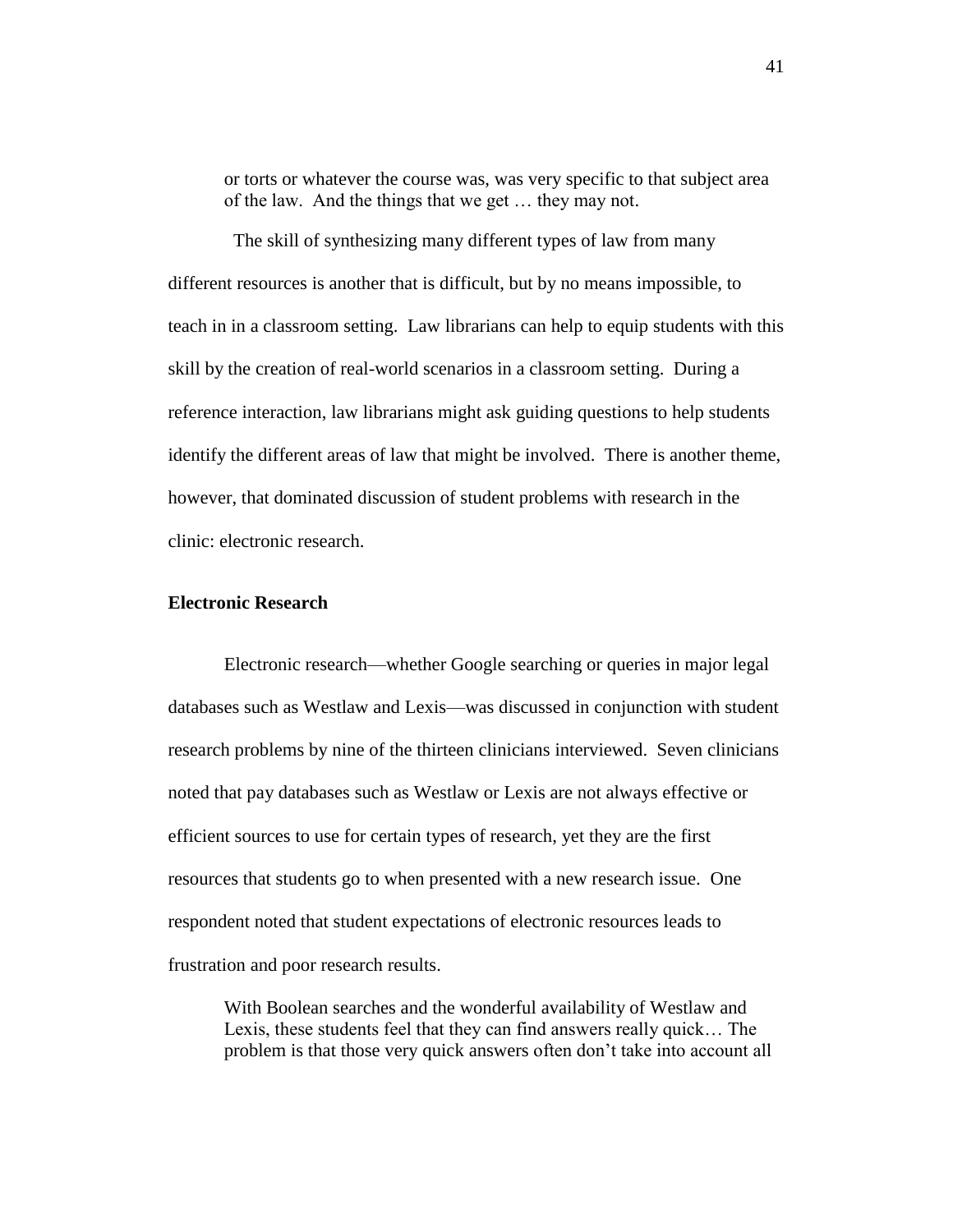of the other possible arguments that might be out there for or against their position. And it may give them the answer they like, but that doesn't mean there aren't other arguments to be made simply by reading and educating yourself that you really know whether or not the issue you have asked and answered is really the pivotal issue—the deciding issue in the case.

Another clinician notes that not only are students using electronic databases as a

first resort, they are also missing something very important: context.

The context surrounding any particular legal issue is something that

students appear to have a difficult time processing when using online resources.

The solution to that issue, according to several respondents, is the use of

traditional print resources. Students, however, are extremely reluctant to use

these resources, which is a source of frustration for clinicians.

[T]he students have a hard time not using Lexis and Westlaw, and they have a hard time ... looking at books now. So I find that really frustrating. Because I think sometimes looking through a book is so much easier, and they only look at one section of either a code or rule or statute [online]. They're not getting the context, and I find that really frustrating. So they tend to have a little tunnel vision in terms of some of the legal research.

Yet another respondent shared a similar point of view.

They don't know how to use books, and how to do research in books… Well, I don't know if this is my generational bias, but I thumb through the code and I say "Oh, I didn't see that." I might be looking for something, one thing, and I might find something else that I wasn't aware of. And you just don't get that on the computer training that they get.

This clinician also hit on an important aspect of overreliance on and

ineffectiveness of strategies in electronic legal databases: the generational gap.

Older attorneys, attorneys in smaller firms, and most legal professionals who went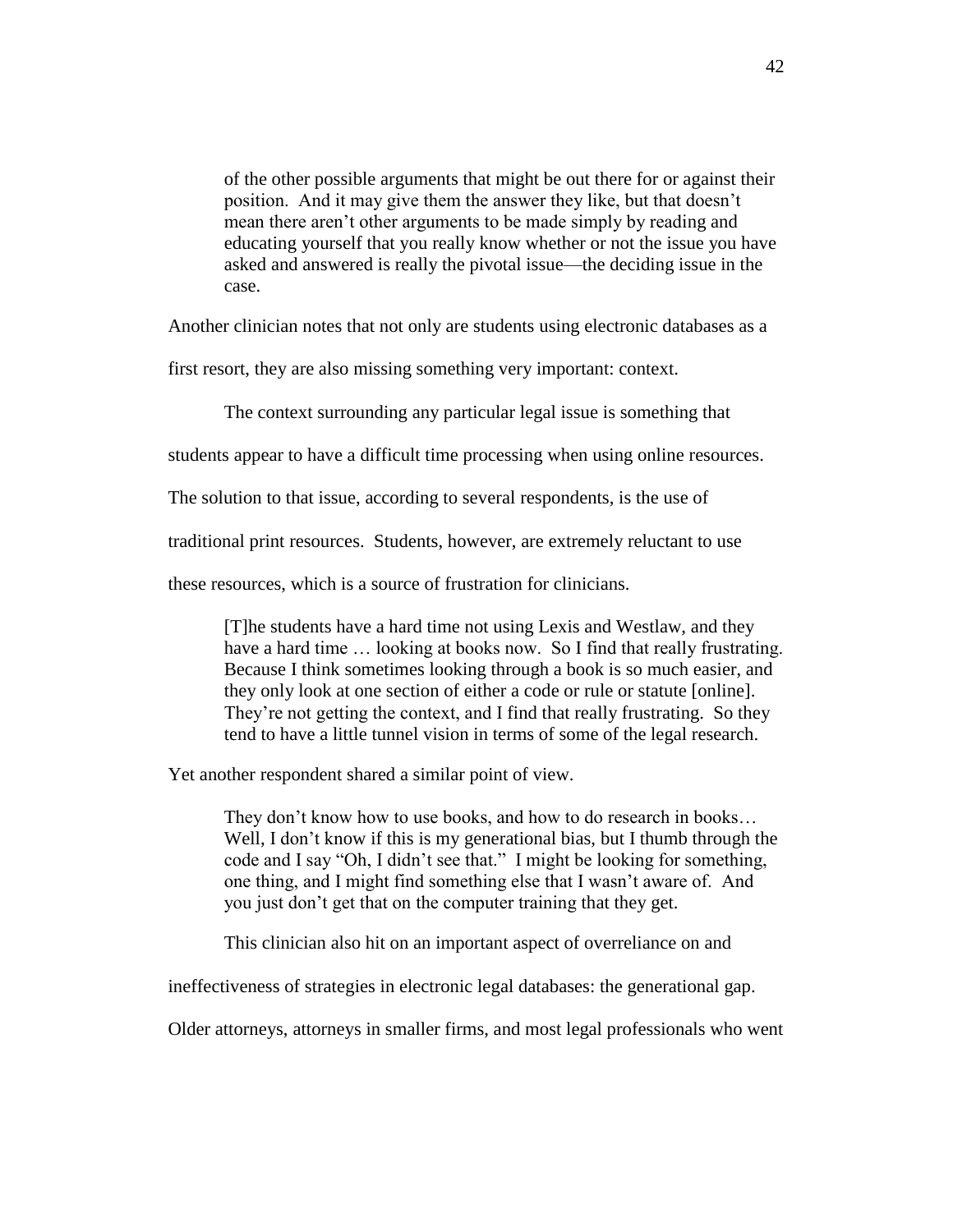to law school before the advent of electronic legal databases take a dim view of overuse of electronic research. That is especially true when research yields poor results. One clinician shared a memorable story about a visit to court with her students.

[W]e were in court when we filed [some] motions and the judge asked us to come step into his chambers while he read the motions that we filed. And while we were waiting the judge had on his shelf all the [state] annotated volumes—West's Annotated. And one of the students said to me, "Oh, are those the code books you were talking about?" And I said, "Yes." I pulled them off the shelf and I showed them the book … And they say "Yes, but I can get all that on Westlaw." And I said "Yes, but you can't see the context, you can't see the table of contents, and you can't see what it's next to or how it's organized which informs you about its relevance and might alert you to something else you hadn't even thought of because you see it's adjacent to what you're concerned about. So we went through that and I showed them the pocket parts and how that worked again.

So then the judge finished and we went back into the courtroom and the judge took the bench… The district attorney asked for a continuance and I didn't oppose it, and the judge said. "That's fine. But Professor M—, next time you come into my courtroom don't bring these students who walk into my chambers and offend me and are disrespectful." And of course my heart flips over and I could see my students turn ashen. And I said, "Your honor, I'm terribly sorry. Please tell me how my students have offended you." And he just said, "They come into my chambers and tell me they don't know what a book is!" So I was like, "Oh, my gosh!" And I said, "Well judge, on that one I'm afraid I'm in agreement with you."

This narrative was no surprise given the breadth of literature that already

exists on the perils of CALR. Perhaps if students were conducting research that

was equally effective online as that which older attorneys can complete using

print resources, the stigma against online research would not exist. However, the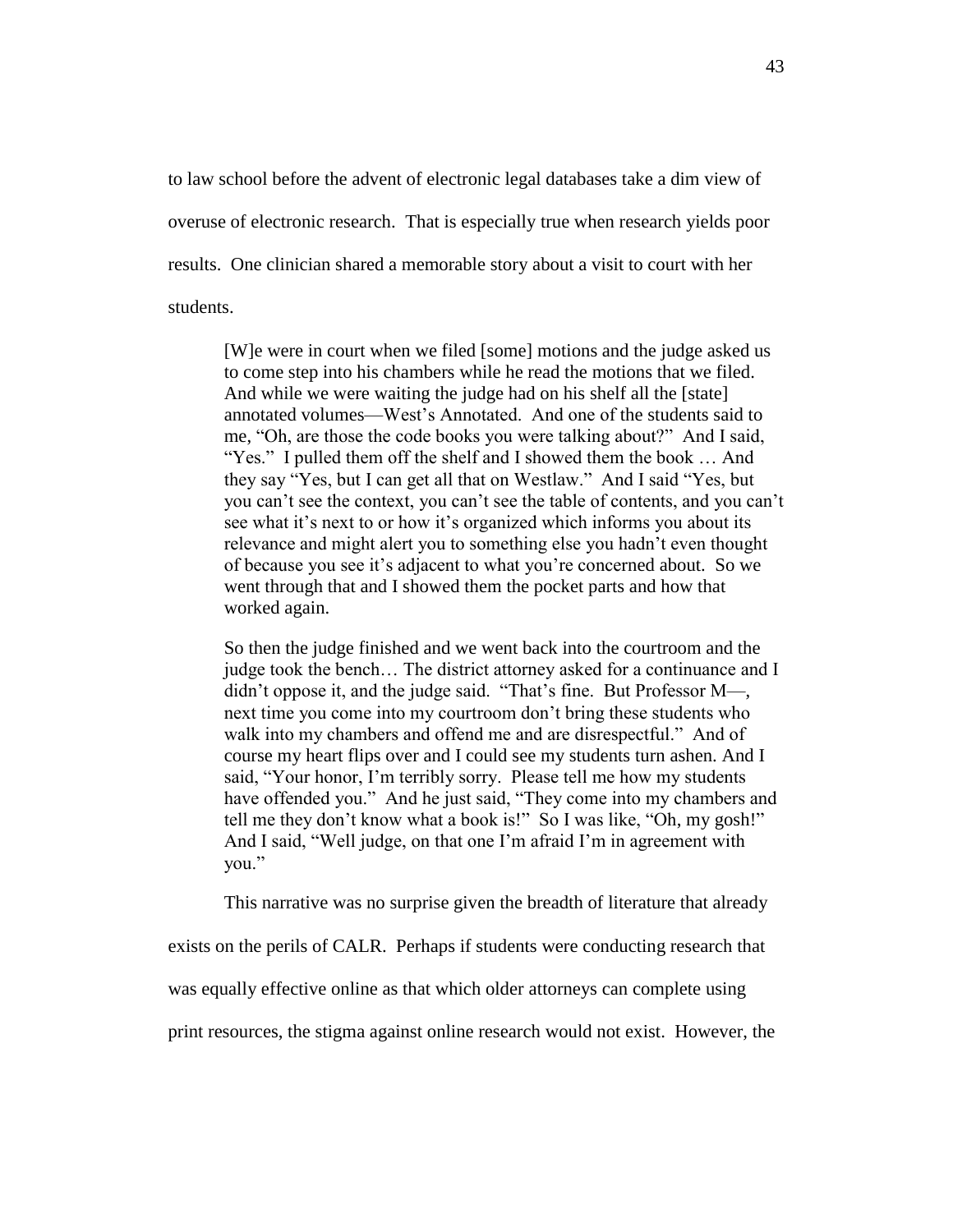fact remains that students' searching strategies online leave something to be desired in practice because of the missing context, not to mention the costs associated with electronic legal databases.

A solution to this conundrum does exist. For instance, law librarians would be well advised to emphasize the complexities of legal research in order to manage student expectations of electronic research. Since persuading students to use print resources in law school may be a lost cause given student preferences in the digital age, law librarians should focus on the affordances of digital materials that mimic the features of print materials. Indexes, tables of contents, other finding aid tables and charts, and browsing through sections are among the features to emphasize. The presence of so much linked data in addition to more effective search strategies may in time make CALR as effective as print research and even more efficient. But the investment in training that this education would require is something that clinics will have difficulty providing without outside help.

### <span id="page-45-0"></span>**Priorities**

Legal research, although acknowledged as important by all 13 of the respondents, is nonetheless often deprioritized. This low prioritization of research is most often a function of time and resource allocation, and occasionally is not even deliberate. Although eleven clinics offered some form of instruction in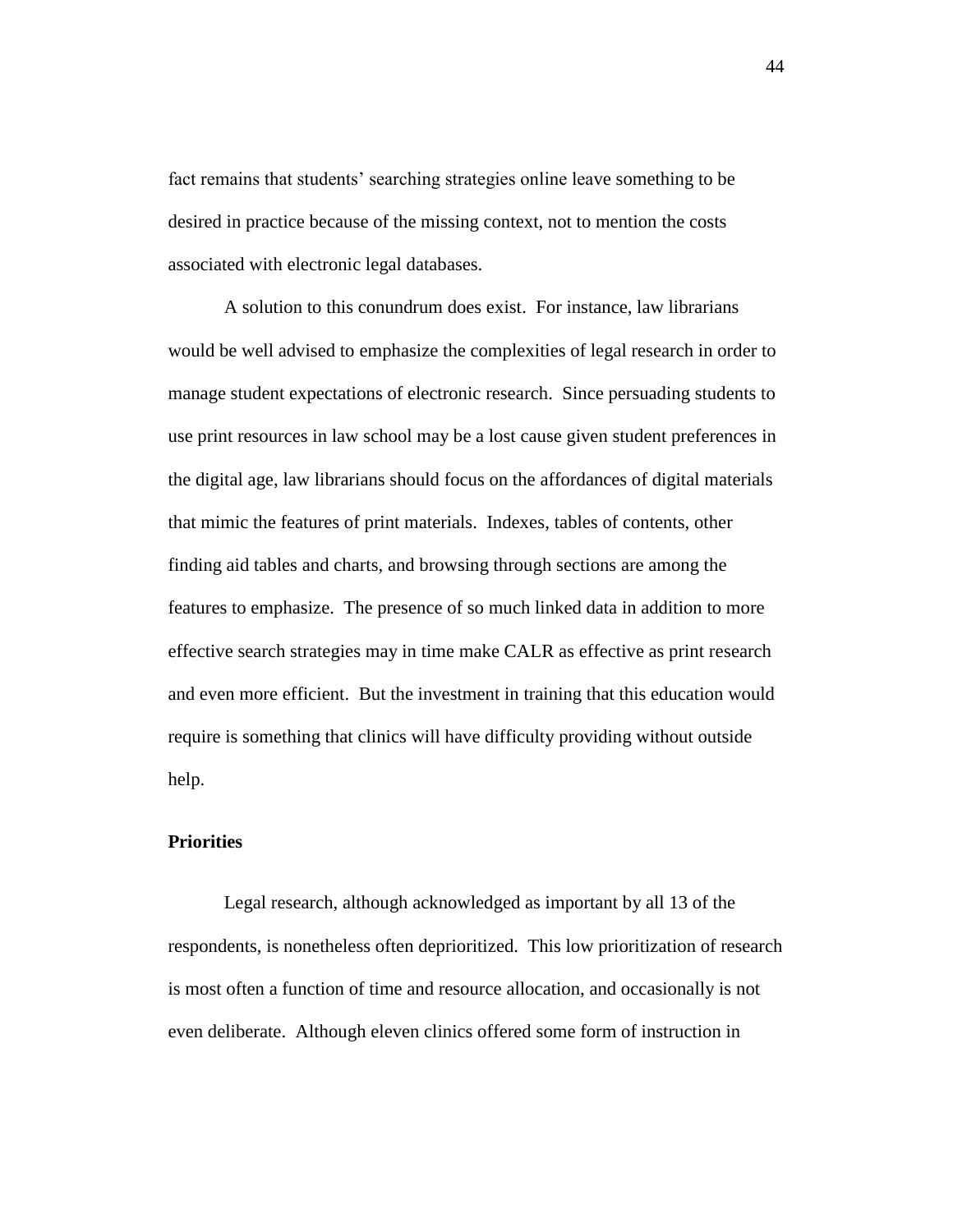research within the clinic, seven of these clinicians noted that the instruction was really a cursory introduction to basic resources totaling two hours or less for the entire clinic term rather than in-depth instruction. Five of the clinicians noted that they would have done more instruction if they had more time, but that legal research instruction was a lower priority than other instruction, such as education about substantive law. One of the clinicians had no formal instruction within the clinic at all, though the majority of clinicians (nine) "taught" legal research through case-by-case guidance provided to students.

One respondent contributed to the general de-emphasis of legal research instruction by framing his instruction as something else entirely. Rather than explicitly tell students that he was teaching them about research and the research process, he used a roundabout way of challenging their research process and choices framed as "confidence level." In his words,

I don't frame it as teaching them research, I frame it as how to become confident in the law.… If they come to me and say, "Here's my answer to the question," typically I'll already know that area of law and what the parameters are. If I know that they're wrong, I'll engage them in one way. Even if they're right I'll ask them, "Are you confident in that; are you sure? How confident are you?" That actually unsettles a remarkably high number of students.… I want to know how confident you are in your answer. And if you're not confident, let's talk about what you need to do, what you need to read, where you need to go to generate that confidence.

He found students to be more engaged with this less formalized method of research instruction, and so kept an effective teaching tool. In all of these ways, clinicians contribute to the image of legal research as a less important aspect of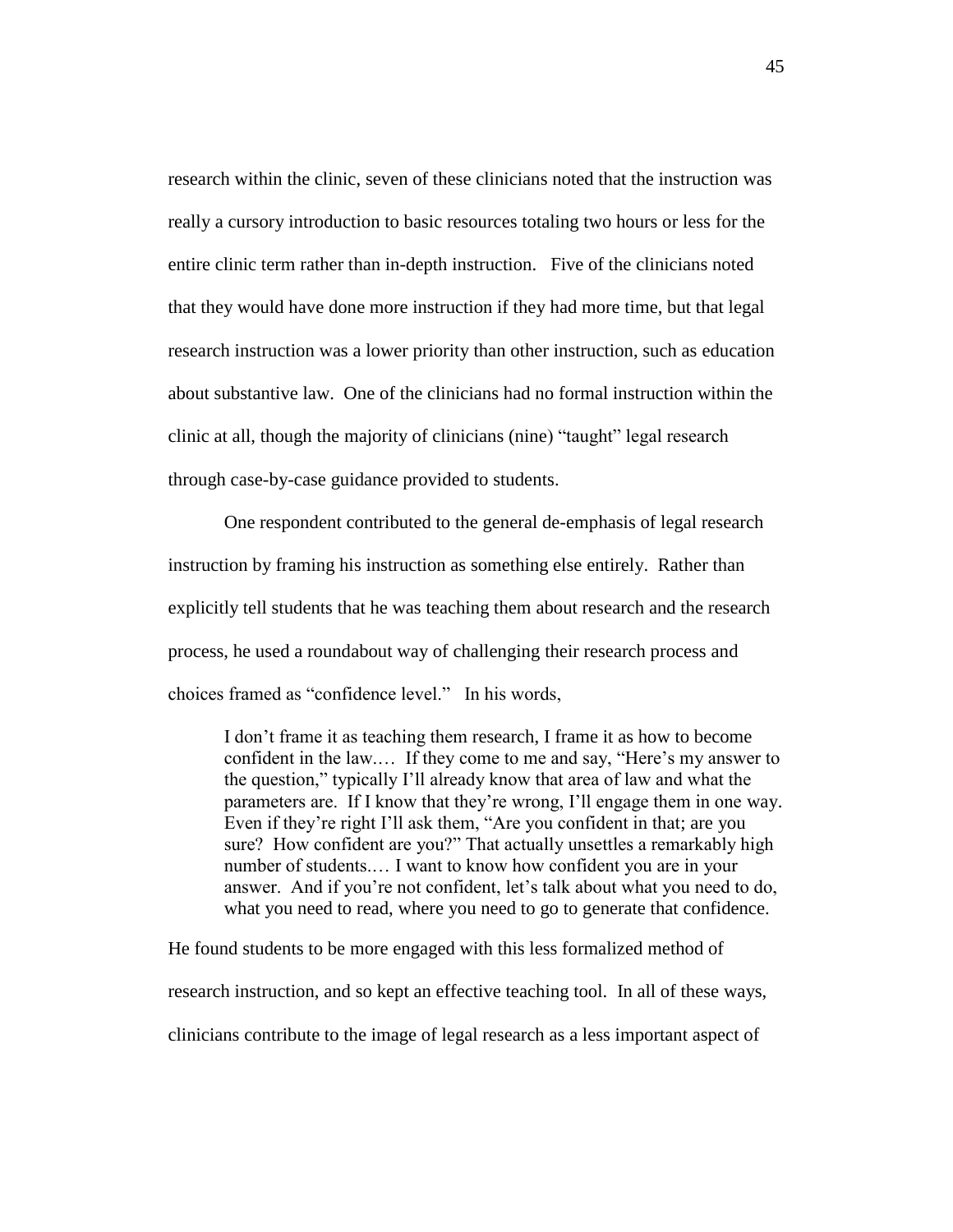law practice. These actions are by no means malicious or indicative of a dismissive attitude towards research; they simply don't have the time.

Despite relatively low numbers of students enrolled in clinics—the most that any one clinician supervised was 12 in a semester—clinicians are hard pressed to keep up with the tremendous amount of work required to represent clients. The substance of law is of primary importance when working on legal cases, and when clinicians are experts in the area of law practiced in the clinics they are able to vet student answers without necessarily knowing every step of the process by which students found those answers. By teaching research incidentally rather than explicitly, clinicians are still teaching effectively while bypassing another barrier to adequate instruction—students' reluctance to seek help from law librarians.

### <span id="page-47-0"></span>**Librarian Relationships with Students**

One of the emerging themes of this research is the less-than-perfect relationships between students and law libraries and librarians. Of the respondents, nine explicitly referred their students to law librarians for extra help on research, and six of those noticed that students were reluctant to make the effort. One clinician believed that students didn't understand the value of law librarians.

I don't think they get it, that the person at the reference desk is not a reference librarian. That it's a lawyer that has an MLS... They don't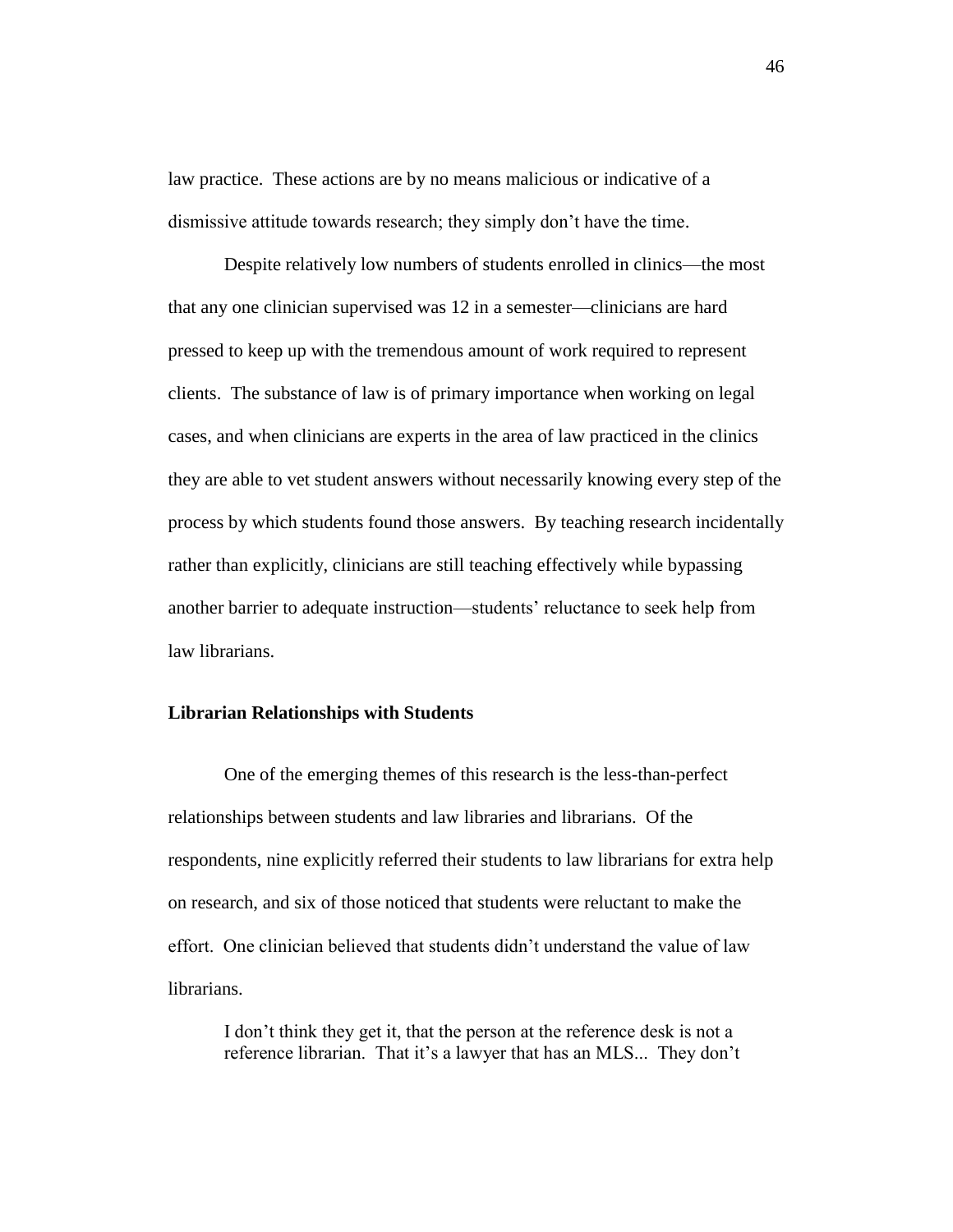understand that they know more than you do about the law. And they know more than you do about the law library. They think of them as kind of reference librarians in the New York Public Library sense of the word. Smart people who know where the books are. As opposed to lawyers who know more sources than you'll know probably in your career.… I think if they had a better understanding of what the reference librarians can do for them that they might use them better than they do now.

Another clinician found that students were not as attentive to librarians

teaching legal research as they were to her when she taught legal research.

Though she felt the librarians were "fantastic", she also found that "something in

students turns off [when the librarians teach] and I've found it's best to just do it

myself." Some of this attitude may come from the general de-prioritization of

legal research as a discipline of study. But another clinician had a different

theory. She believed that low utilization of law libraries and law librarians in the

world of legal practice contributes to the issue. According to that clinician,

I was in practice for seven years before starting with the clinic program here. And during my time in practice I can probably count on one hand the number of times I went to a law library and used a law librarian.… I think there isn't the expectation in the bar that practicing attorneys use those resources, and I don't know if that's because it's not established as part of our culture in law school and so when law students become attorneys they continue to not use the libraries as much, or if the law students see that in practice the attorneys with whom they're clerking or interning that they don't use those resources and so they don't see those resources as helpful.

This attitude is much more difficult to address than any simple list of skills or resources that students will need in clinic. One of the first steps in any solution includes making sure that librarians are giving satisfactory help when they are asked. One clinician noted that students who were required to meet with a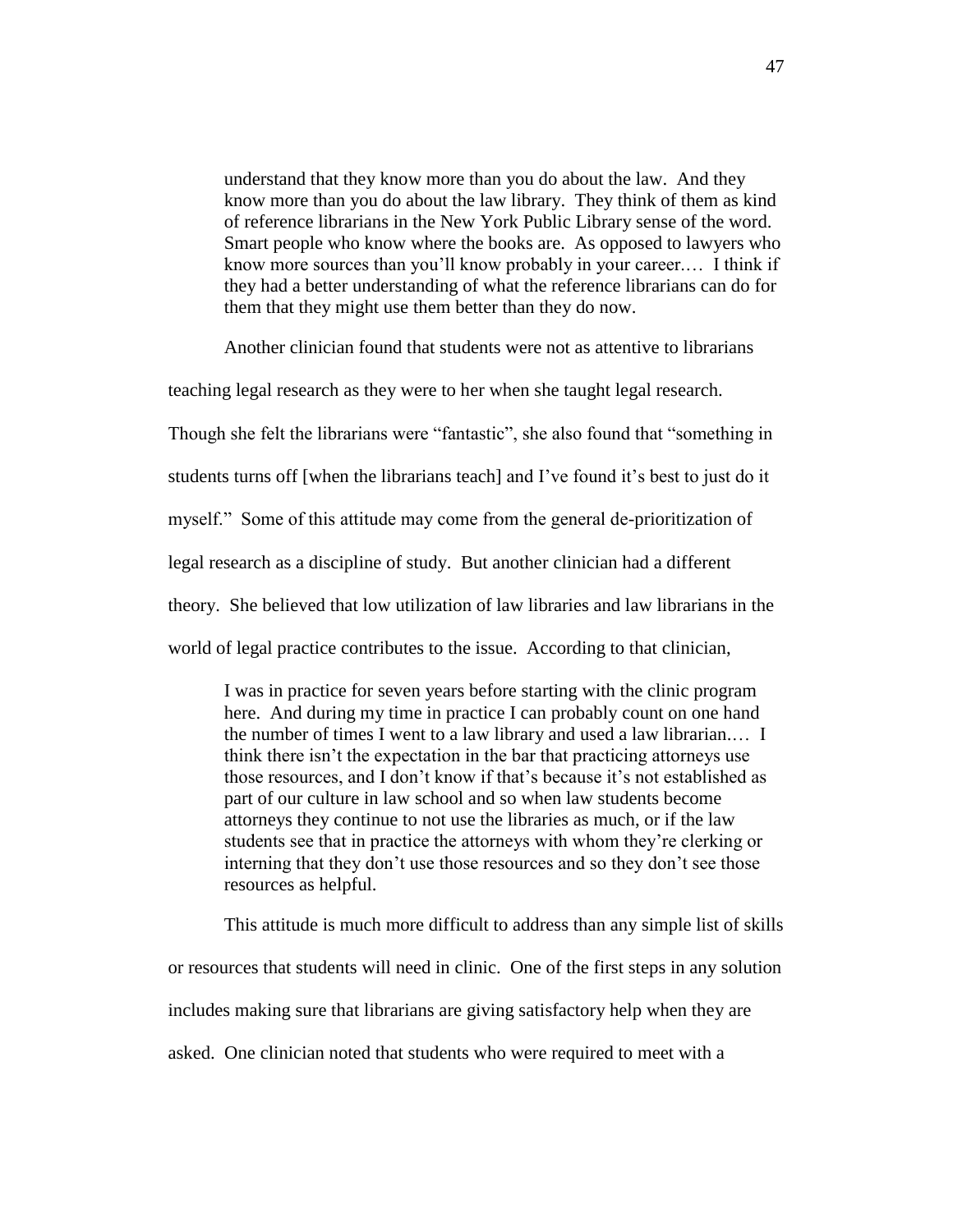reference librarian on a particular project had a negative experience when they weren't given the sort of specific directed assistance with formulation of search terms that they needed. If librarians are to make any headway in supporting students in clinic, they will need the cooperation of the students they aim to help. In addition to student outreach, librarians must develop relationships with professors and clinicians who can advocate or mandate the use of librarian services.

### <span id="page-49-0"></span>**Librarian Relationships with Clinics**

Despite the fact that reference librarians are available for students at every school, only eight clinicians claimed to explicitly refer their students to reference librarians for help when they struggle. The current roles that librarians play in the participating clinics include: providing reference services to clinical students outside of clinic (at thirteen respondents' schools), creation of research guides for clinics (four), giving presentations on research topics independent of the clinic (three) and giving presentations on research topics within clinic instruction and classroom time (seven) (See Figure 2). It is important to note, however, that one of the clinicians reporting librarian instruction within the clinic later took over the job of research instruction themselves. Additionally, one of the clinicians who reported that their librarians offered research sessions outside of the clinic said that the librarians were forced to stop offering the sessions from a lack of student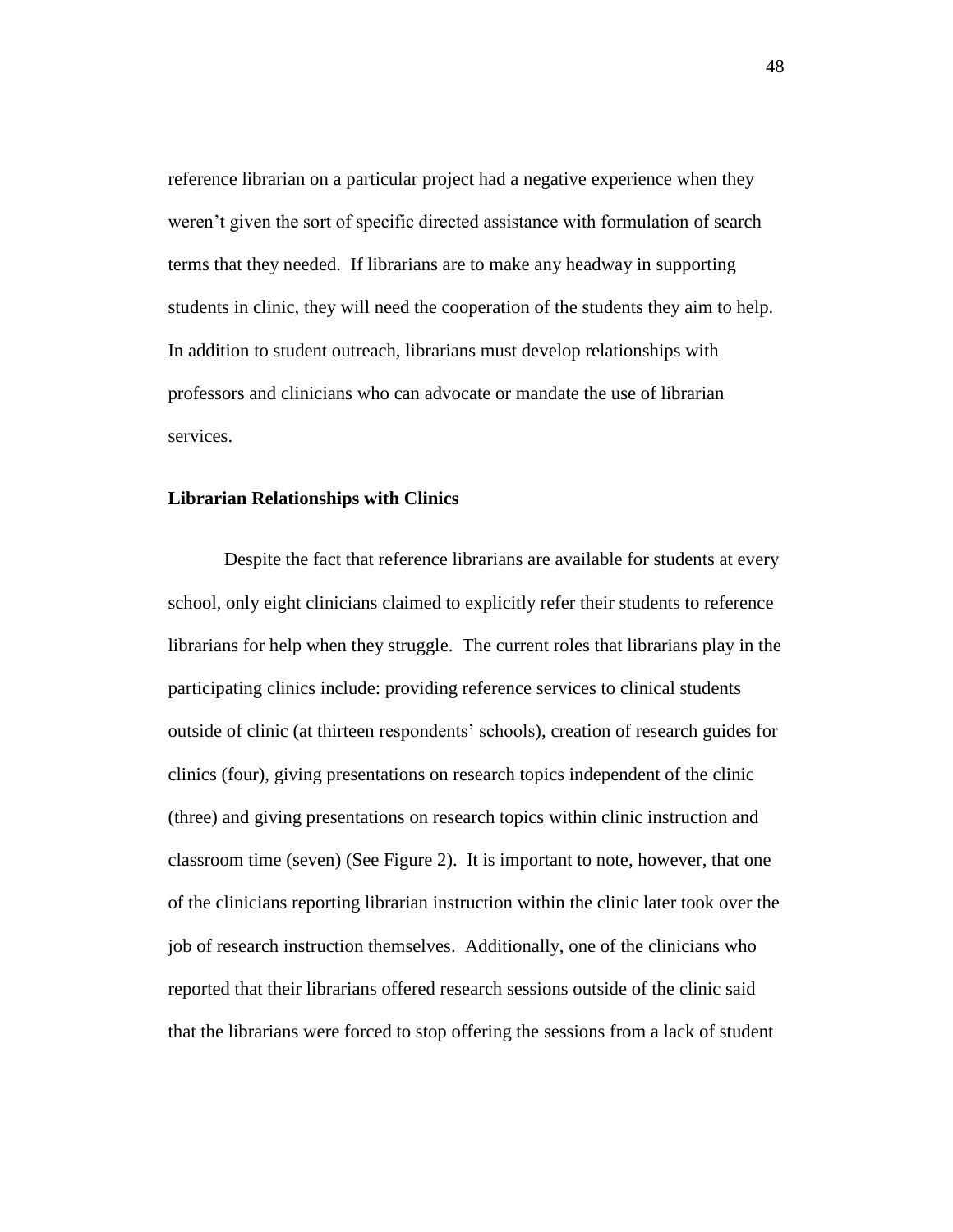interest. Of the participants, four spent time praising library services generally, and five discussed their positive reaction to librarian offers of help in their clinics. None of the participant clinics had embedded librarians—librarians who spent a significant amount of time in the clinic—or liaison librarians who are formally assigned as the point of contact between clinicians and clinic students and the library, although one of the respondents was interested in a liaison librarian relationship. But that is not to say that the relationship between clinics and librarians is fully positive.

## [Insert Figure 2]

Several clinicians expressed doubts as to the expertise of law librarians in areas outside of academic research, with four explicitly commenting that practical research did not seem to be within the realm of librarian expertise and one complaining that librarians were too focused on print resources that students would not use. One clinician actively desired to limit the role of librarians in the clinic. His reasoning was that too much librarian involvement might equate to a pedagogical loss, with librarians doing too much and students failing to learn through a healthy struggle with legal research. Clinicians also seemed inclined to go to other experts for assistance with tricky legal questions. Asking local attorneys for quick advice was the favored method of four of the clinicians, while two others sought help from non-attorneys such as vendors and office management experts. And while one participant seemed to have never considered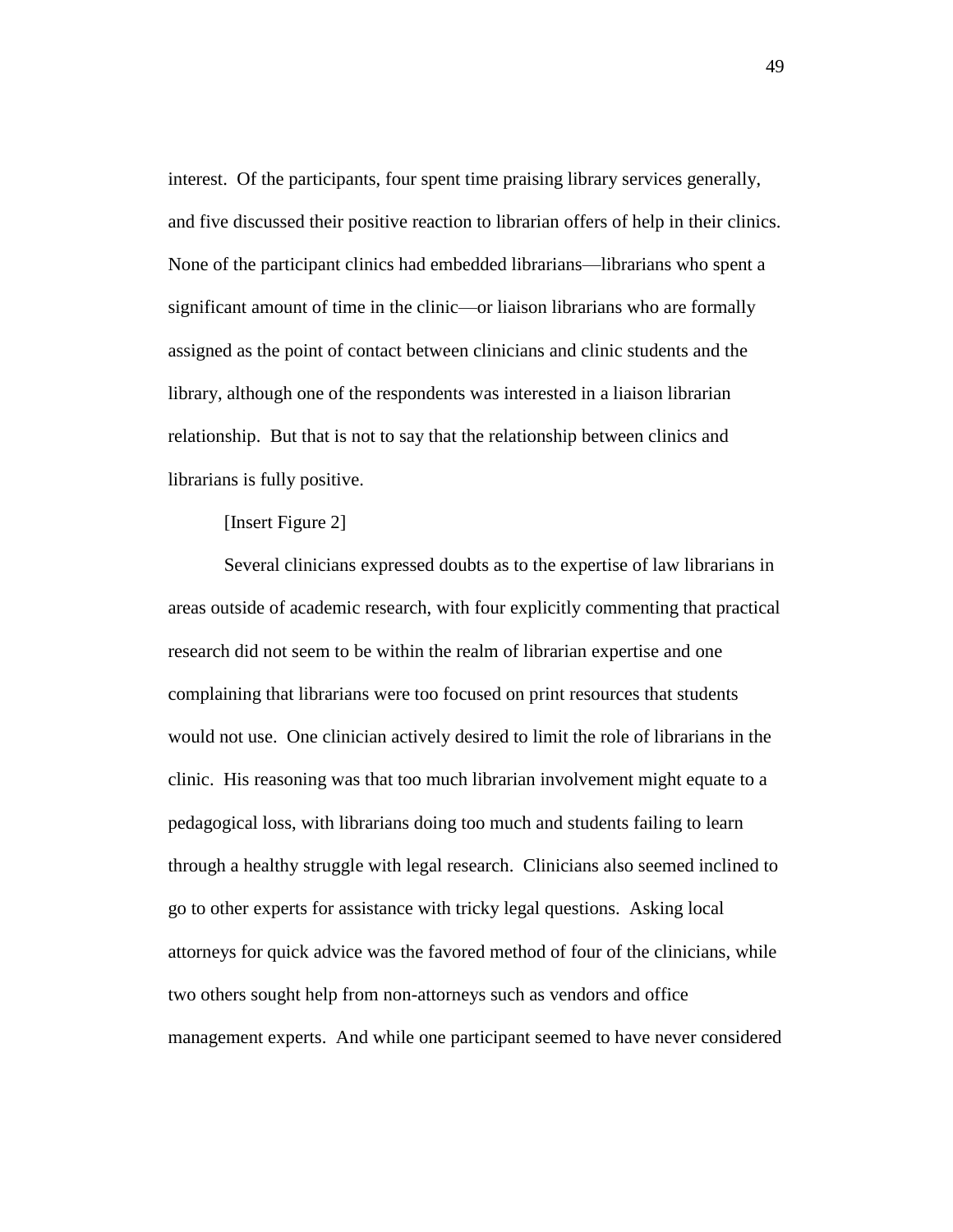involving librarians more extensively in clinics, several participants expressed a desire to have more open communication between librarians and clinics in order to better serve students. Despite the expressed sentiment, none of the clinicians indicated doing so. This limited effort on the part of clinicians, whether due to a lack of time or a lack of awareness of library services, is theme that emerged from data analysis.

Of those clinics that involved librarians in research instruction, most had incorporated librarians into research instruction at the suggestion of librarians. It was librarian outreach that led to the formalized relationship. Just like students, clinicians are unlikely to make the extra effort to seek help from law librarians for a variety of reasons. If librarians are to be of use to students as they work in clinics, this preliminary study supports the notion that librarians will have to make serious efforts at outreach.

## <span id="page-51-0"></span>**Conclusion**

Despite the literature and methodology and data gathering conducted by scholars nationwide, there are some fundamental barriers to providing support to students in the clinics. There are certainly issues complicating student preparation for clinics, from familiarity with resources to advanced researching skills. But emerging from this research are the more complex social and cultural barriers to better preparation of students. De-prioritization of legal research as a discipline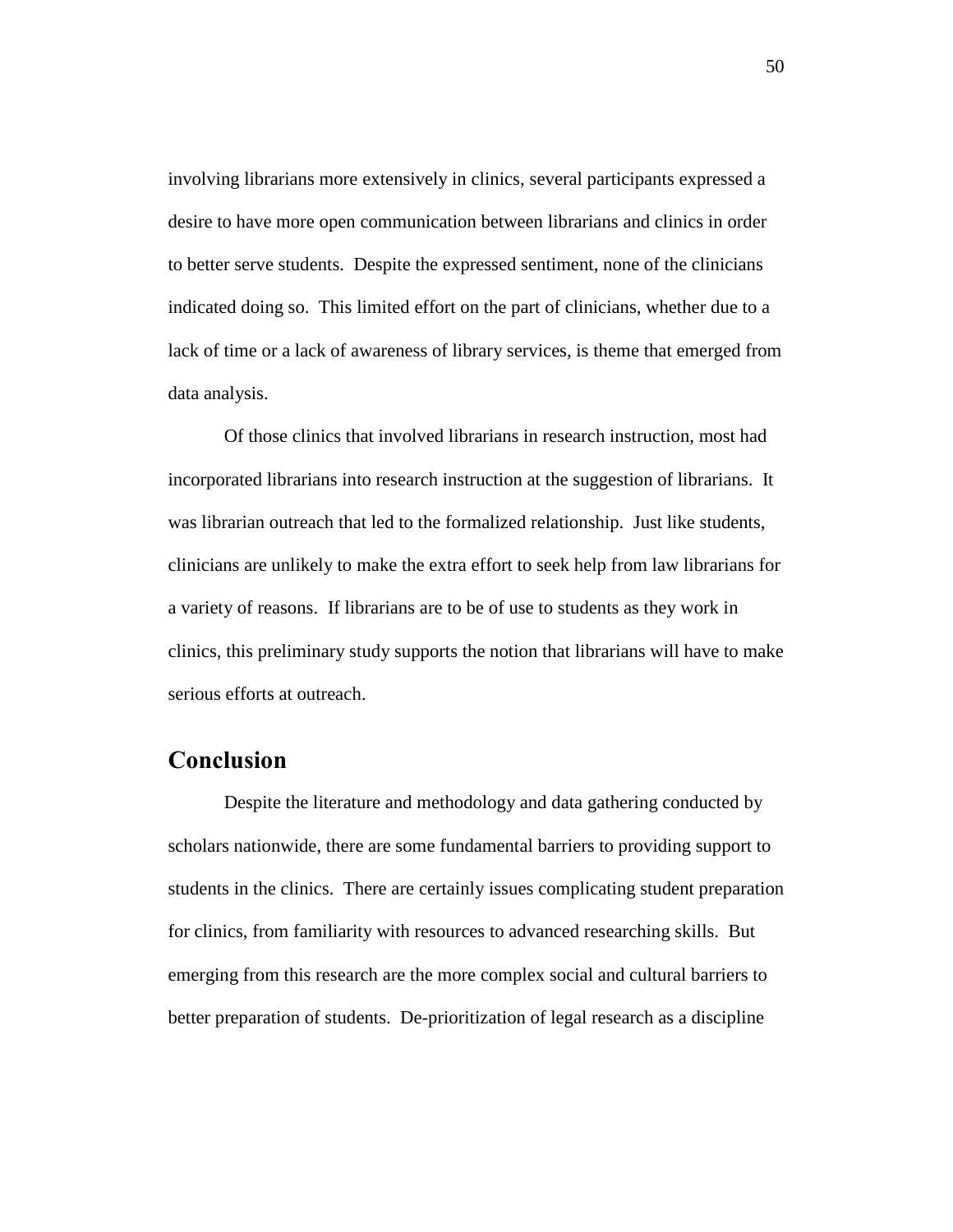for study, student reluctance to utilize library services, and the limited effort which clinicians are able to put into expanding clinic-librarian relationships all contribute to limiting the role that librarians play in supporting law clinics.

If law librarians are to overcome these barriers, they must not only learn about the types of work being done in the clinic, they must also learn about the workload distribution, clinic workflows, commonly used resources, and research strategies for narrow areas of practice. Shadowing clinicians is one way to gather this information, but this study also models questions that law librarians may ask their clinicians to gain a better understanding of what needs must be met. Rather than entering the conversation with some preconceived notion of what a librarian role should be, librarians can and should let individual clinic needs inform their suggestions. After assembling a complete picture of clinical work, librarians may then present innovative methods for meeting perceived needs appropriate to the specific situation.

In addition to those roles which librarians already fill at the respondent clinics, there are other, more innovated ways to help meet student needs. Law librarians may promote liaison relationships or embedded relationships with clinics. One interesting suggestion for an alternative role for librarians came from two of the clinicians who also participated in externship. Although their input was not examined for the bulk of this analysis, their use of law librarians was sufficiently unique to warrant mention. In two cases, externship instructors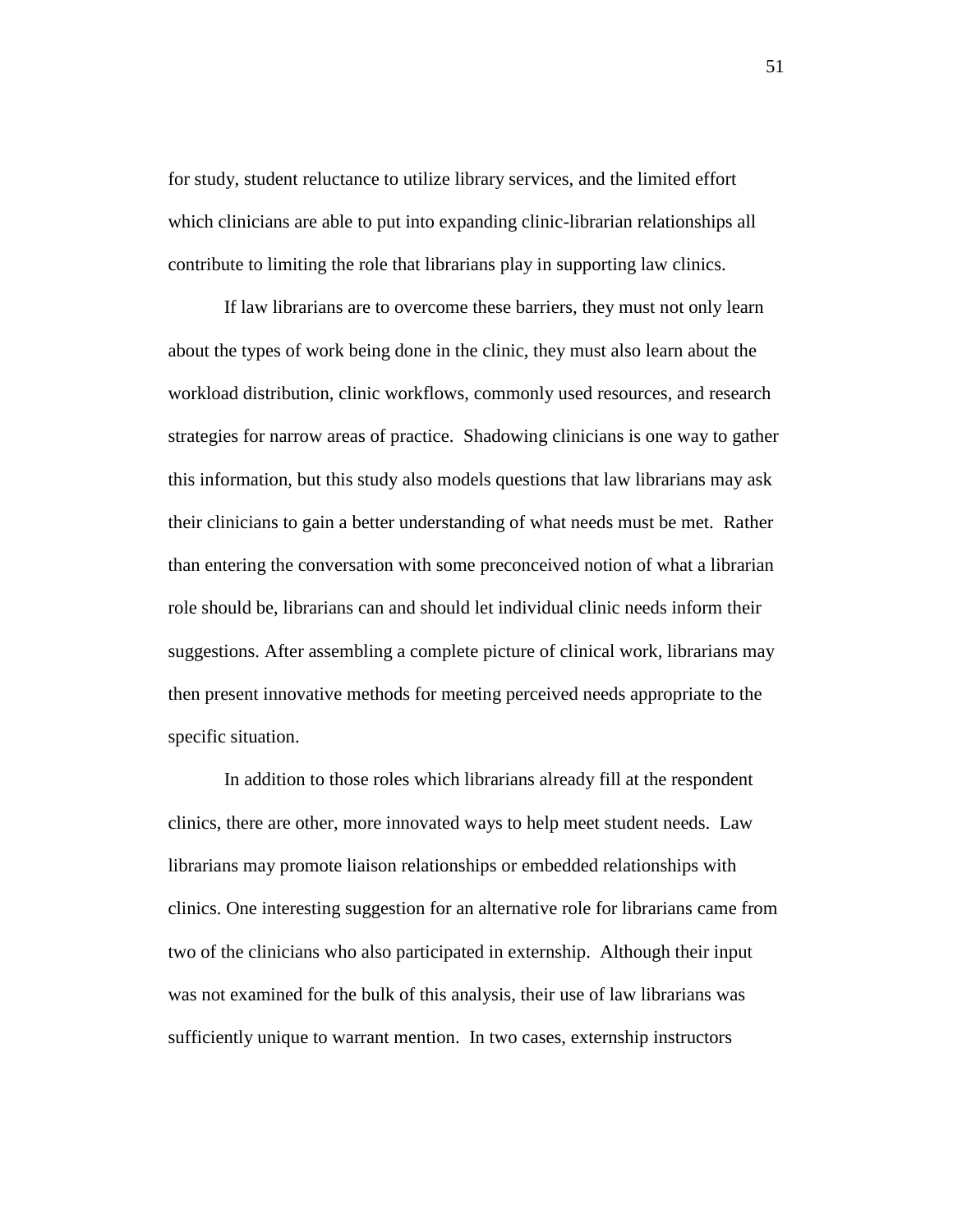required students to keep a research journal, and then to meet with law librarians in order to review journal entries for feedback and instruction. By requiring students to first reflect and then seek help, instructors found that students became more aware of their research strategies and were better able to assimilate the intended lessons. But presenting the ideas is not enough. Law librarians must engage in outreach to students, professors, and clinicians alike to overcome bias against using library services. They must prove their worth by providing excellent service to those who seek it. It may be difficult for many librarians, a notoriously introverted lot, to reach out to clinics. But if librarians are able to successfully promote library services, they can provide better support to students as they prepare for real-world legal work and, ultimately, do their part to create better attorneys.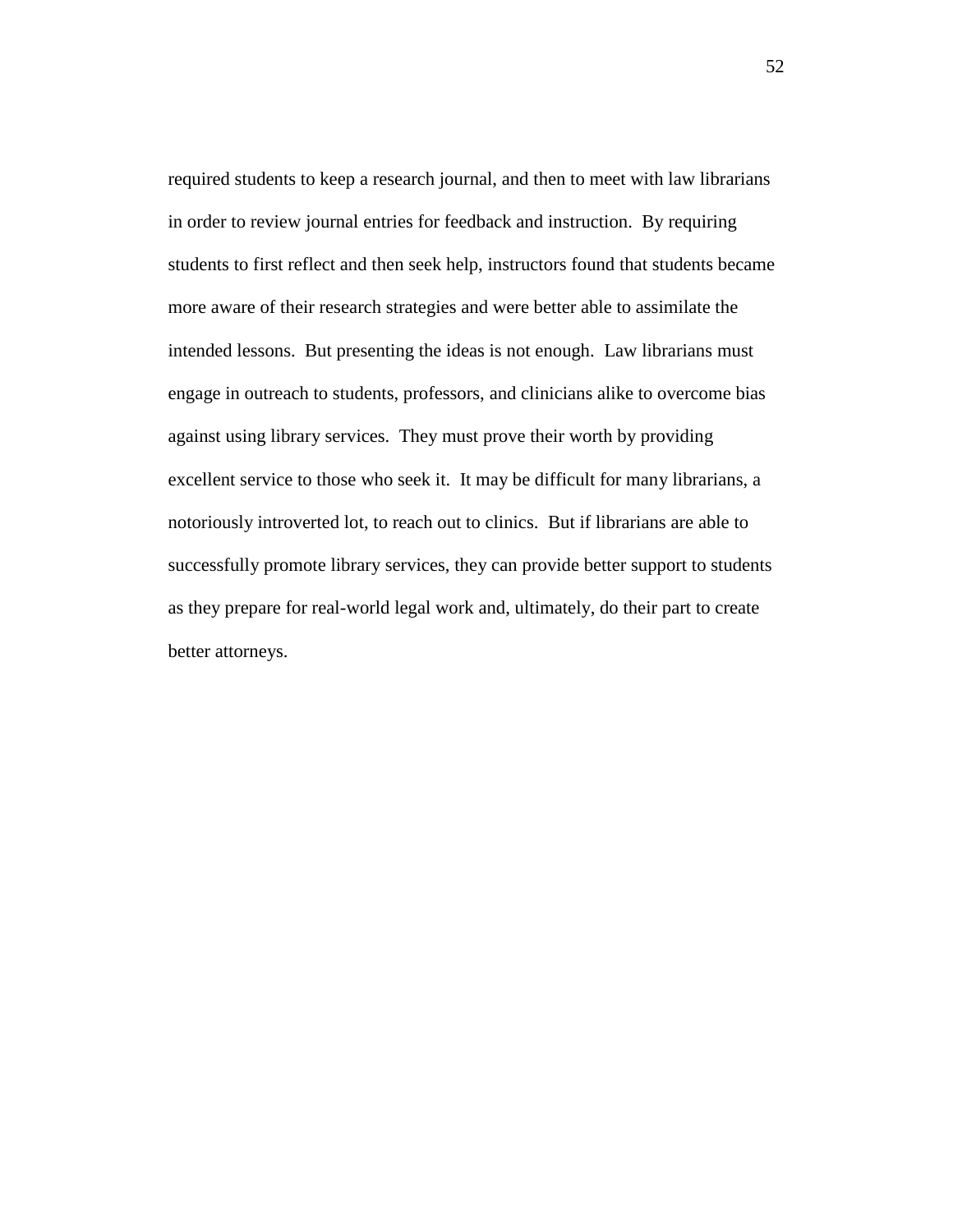# <span id="page-54-0"></span>**Bibliography**

Alford, D. (2009). The Development of the skills curriculum in law schools: Lessons for directors of academic law libraries. *Legal Reference Services Quarterly,* 28(3-4), 301-19. doi: 10.1080/02703190902961676

American Association of Law Libraries. (2012, July). *AALL legal research competencies and standards for law student information literacy*. Retrieved from: [http://www.aallnet.org/Archived/Leadership-](http://www.aallnet.org/Archived/Leadership-Governance/policies/PublicPolicies/policy-lawstu.html)[Governance/policies/PublicPolicies/policy-lawstu.html](http://www.aallnet.org/Archived/Leadership-Governance/policies/PublicPolicies/policy-lawstu.html)

American Bar Association. Section of Legal Education and Admissions to the Bar. (2013, August) *ABA standards for approval of law schools 2013- 2014.* Retrieved from:

[http://www.americanbar.org/content/dam/aba/publications/misc/legal\\_edu](http://www.americanbar.org/content/dam/aba/publications/misc/legal_education/Standards/2013_2014_final_aba_standards_and_rules_of_procedure_for_approval_of_law_schools_body.authcheckdam.pdf) [cation/Standards/2013\\_2014\\_final\\_aba\\_standards\\_and\\_rules\\_of\\_procedur](http://www.americanbar.org/content/dam/aba/publications/misc/legal_education/Standards/2013_2014_final_aba_standards_and_rules_of_procedure_for_approval_of_law_schools_body.authcheckdam.pdf) [e\\_for\\_approval\\_of\\_law\\_schools\\_body.authcheckdam.pdf](http://www.americanbar.org/content/dam/aba/publications/misc/legal_education/Standards/2013_2014_final_aba_standards_and_rules_of_procedure_for_approval_of_law_schools_body.authcheckdam.pdf)

American Bar Association. Section of Legal Education and Admissions to the Bar. Curriculum Committee. (2012). *A survey of law school curricula.*  Chicago, Ill. : American Bar Association, Section of Legal Education and Admissions to the Bar

American Bar Association Task Force on the Future of Legal Education. (2014, January 23) *Report and Recommendations*. Retrieved from: [http://www.americanbar.org/content/dam/aba/administrative/professional\\_](http://www.americanbar.org/content/dam/aba/administrative/professional_responsibility/report_and_recommendations_of_aba_task_force.authcheckdam.pdf)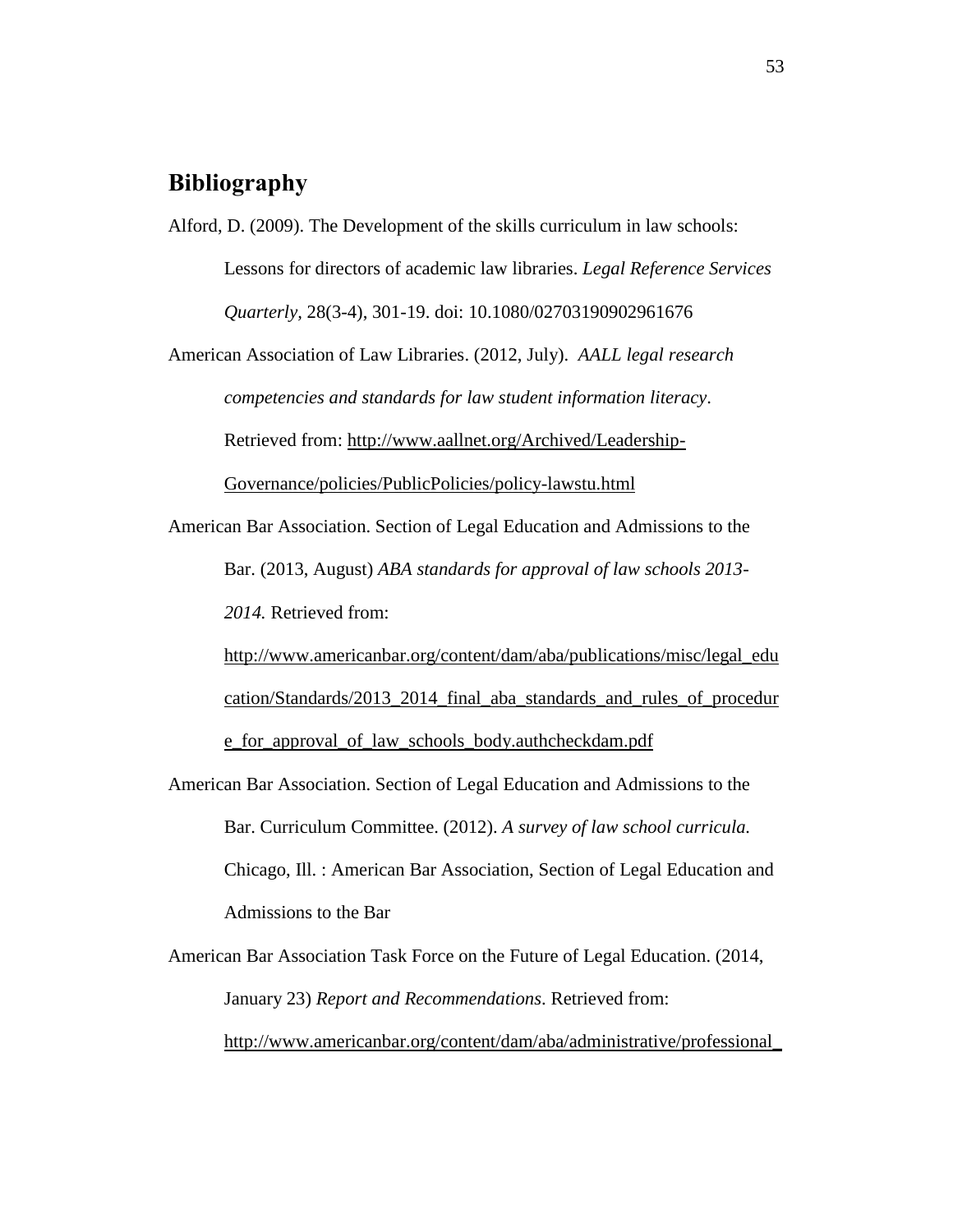[responsibility/report\\_and\\_recommendations\\_of\\_aba\\_task\\_force.authcheck](http://www.americanbar.org/content/dam/aba/administrative/professional_responsibility/report_and_recommendations_of_aba_task_force.authcheckdam.pdf) [dam.pdf](http://www.americanbar.org/content/dam/aba/administrative/professional_responsibility/report_and_recommendations_of_aba_task_force.authcheckdam.pdf)

- American Bar Association Task Force on Law Schools and the Profession: Narrowing the Gap. (1992). *Legal education and professional development - an educational continuum*. Chicago, IL: American Bar Association, Section of Legal Education and Admissions to the Bar. [The MacCrate Report]
- Armond, D. L., & Nevers, S. G. (2011). The practitioners' council: Connecting legal research instruction and current legal research practice. *Law Library Journal, 103(4)*, 575-603.
- Barkan, S. M., Case, S. M., Kane, M., & Moeser, E. (2009). Testing for research competency on the bar exam: The next steps. *Legal Reference Services Quarterly, 28(3-4)*, 281-289. doi: 10.1080/02703190902961643
- Barry, M. M. (2012). Practice ready: Are we there yet?. *Boston College Journal of Law and Social Justice*. *32*, 247-278.
- Berring, R. C. (1994). Collapse of the structure of the legal research universe: The imperative of digital information. *Washington Law Review, 69*, 9-34.
- Berring, R. C., & Vanden Heuvel, K. (1989). Legal research: Should students learn it or wing it? *Law Library Journal, 81*, 431-449.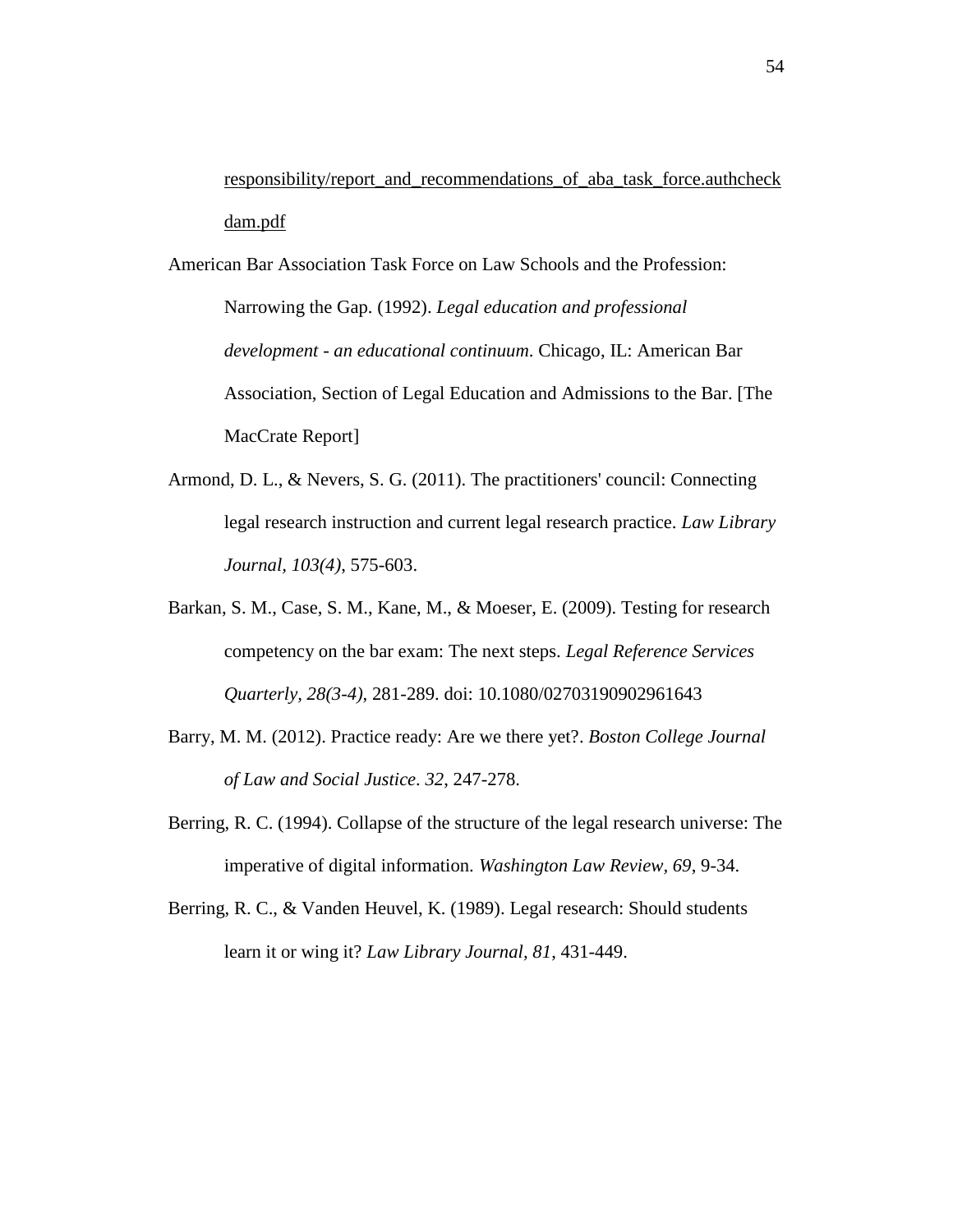- Berring, R. C., & Vanden Heuvel, K. (2009). Teaching advanced legal research: Philosophy and context. *Legal Reference Services Quarterly, 28(1-2)*, 53- 62. doi:<http://dx.doi.org/10.1080/02703190902961486>
- Bintliff, B. (2009). Legal research: MacCrate's "fundamental lawyering skill" missing in action. *Legal Reference Services Quarterly, 28(1-2)*, 1-7. doi: 10.1080/02703190902961445

Black-Dorward, A., Butler, A. H., Olejnikova, L., & Ostiguy, C. (2011). *ALL-SIS legal research & sourcebook committee: 2010-2011 legal research survey results & report*. Retrieved from:

[http://www.aallnet.org/sections/all/storage/committees/legalresearchcomm](http://www.aallnet.org/sections/all/storage/committees/legalresearchcommittee/projects/ALL-SISLegalResearchReport-final-with-attmts5.pdf) [ittee/projects/ALL-SISLegalResearchReport-final-with-attmts5.pdf](http://www.aallnet.org/sections/all/storage/committees/legalresearchcommittee/projects/ALL-SISLegalResearchReport-final-with-attmts5.pdf)

Blaze, D. A. (1997). Déjà vu all over again: Reflections on fifty years of clinical education. *Tennessee Law Review, 64*, 939-962.

Bronner, E. (2013, January 31.) Law schools' applications fall as costs rise and jobs are cut, *New York Times*. Retrieved from: [http://www.nytimes.com/2013/01/31/education/law-schools-applications](http://www.nytimes.com/2013/01/31/education/law-schools-applications-fall-as-costs-rise-and-jobs-are-cut.html?_r=0)fall-as-costs-rise-and-jobs-are-cut.html? $r=0$ 

Brooks, J. L. K. (2009). Great expectations: New associates' research skills from law school to law firm. *Legal Reference Services Quarterly, 28*(3-4), 291- 300. doi:<http://dx.doi.org/10.1080/02703190902961650>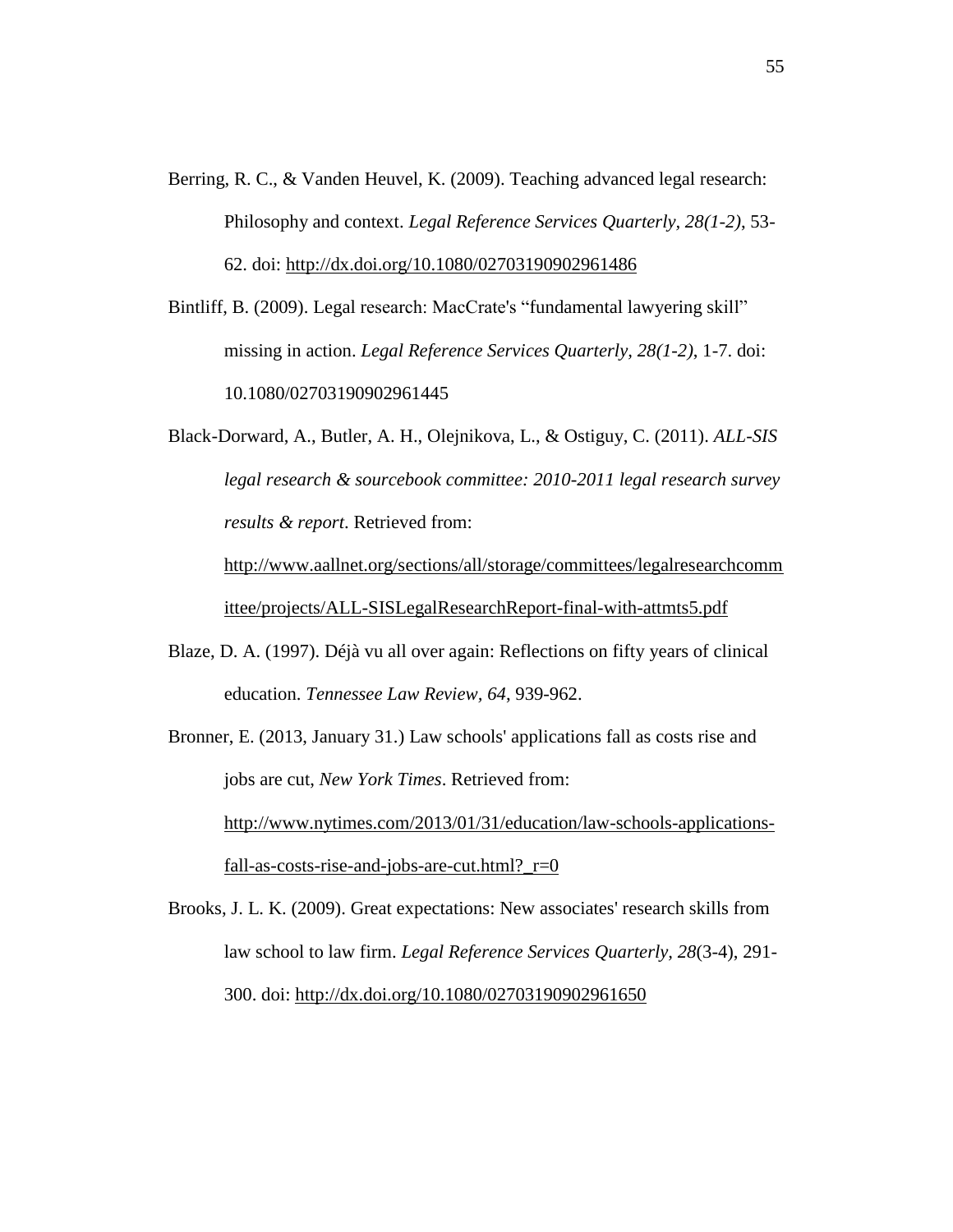- Butler, M. (2012). Resource-based learning and course design: A brief theoretical overview and practical suggestions. *Law Library Journal, 104(2)*, 219- 244.
- Butler, M. L. (2002). Rule 11-sanctions and a lawyer's failure to conduct competent legal research, *Capital University Law Review, 29,* 681-718.
- Callister, P. D. (2003). Beyond training: Law Librarianship's quest for the pedagogy of legal research education. *Law Library Journal, 95*, 7-46.
- Callister, P. D. (2009). Thinking like a research expert: Schemata for teaching complex problem-solving skills. *Legal Reference Services Quarterly, 28(1-2)*, 31-51. doi: 10.1080/02703190902961452
- Callister, P. D. (2010). Time to blossom: An inquiry into bloom's taxonomy as a hierarchy and means for teaching legal research skills. *Law Library Journal, 102(2)*, 191-219.
- Chiorazzi, M., & Esposito, S. (2009). Commentaries on Hicks' 'teaching legal bibliography': With an addendum by Robert Berring. *Legal Reference Services Quarterly, 28(1-2)*, 9-30. doi: 10.1080/02703190902961478
- Cordon, M. C. (2011). Task mastery in legal research instruction. *Law Library Journal, 103(3)*, 395-414.
- Davidson, S. (2010). Way beyond legal research: Understanding the research habits of legal scholars, *Law Library Journal, 102(4),* 561-580.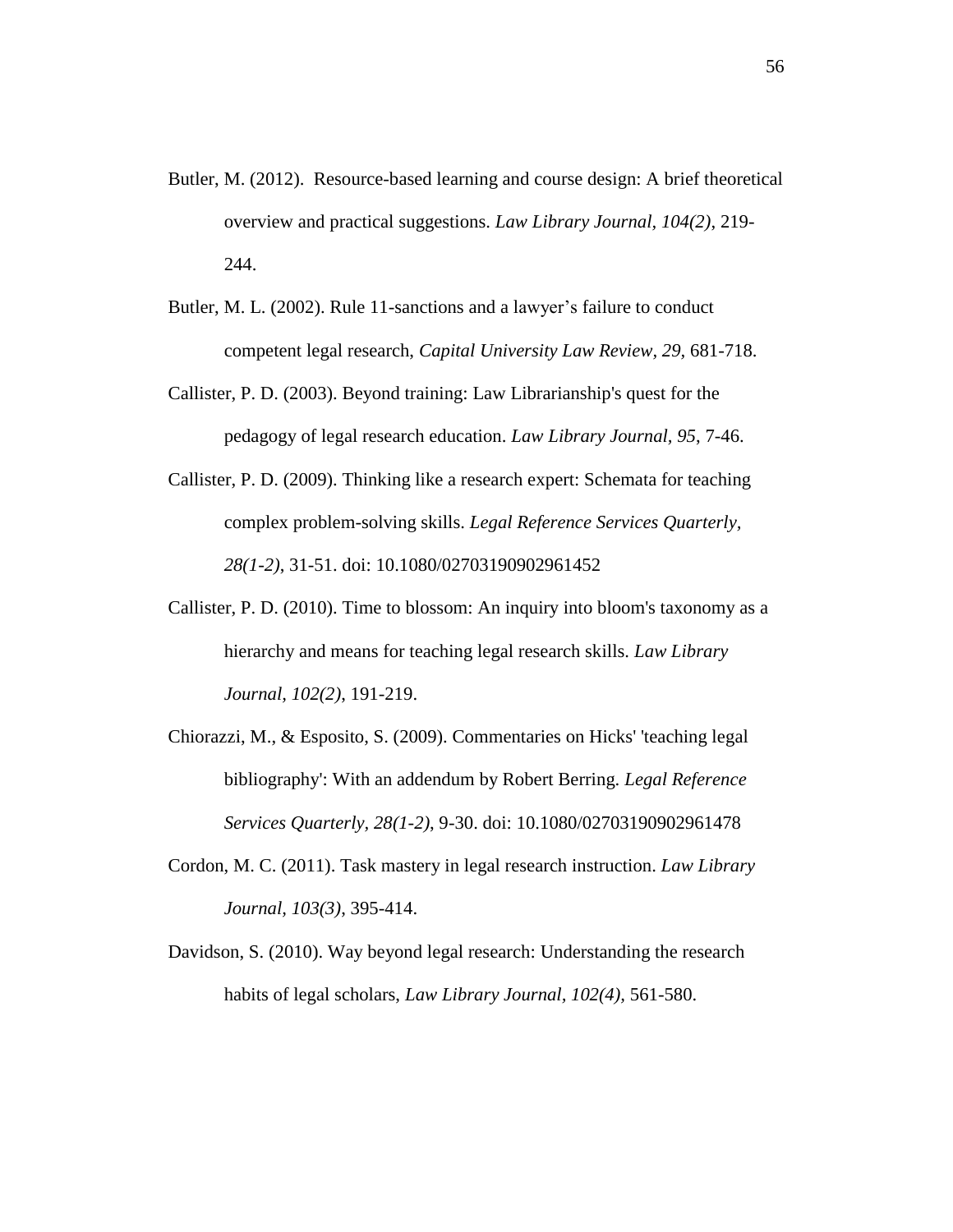- Dunn, D. J. (1993). Why legal research skills declined; or, when two rights make a wrong. *Law Library Journal, 85*, 49-70.
- Feliú, V., & Frazer, H. (2012a). Embedded librarians: Teaching legal research as a lawyering skill. *Journal of Legal Education, 61,* 540-559.

Feliú, V., & Frazer, H. (2012b). Outcomes assessment and legal research pedagogy. *Legal Reference Services Quarterly*, *31(2)*, 184-203. doi: 10.1080/0270319X.2012.682928

- Gallacher, I. (2006). Forty-two: The hitchhiker's guide to teaching legal research to the Google generation. *Akron Law Review, 39*, 151-206.
- Gilliland, K. (2009). A motivational perspective on first-year legal research instruction. *Legal Reference Services Quarterly*, *28(1-2)*, 63-75. doi: 10.1080/02703190902984173
- Goldfarb, P. (2012). Back to the future of clinical legal education. *Boston College Journal of Law & Social Justice, 32,* 279-308.
- Guyer, C. (2013). Experiential learning: Context and connections for legal research—a case study. *Legal Reference Services Quarterly*, *32(3)*, 161- 182. doi: 10.1080/0270319X.2013.820997
- Hackerson, D. K. (2010). Access to justice starts in the library: The importance of competent research skills and free/low-cost research resources. *Maine Law Review, 62*, 473-486.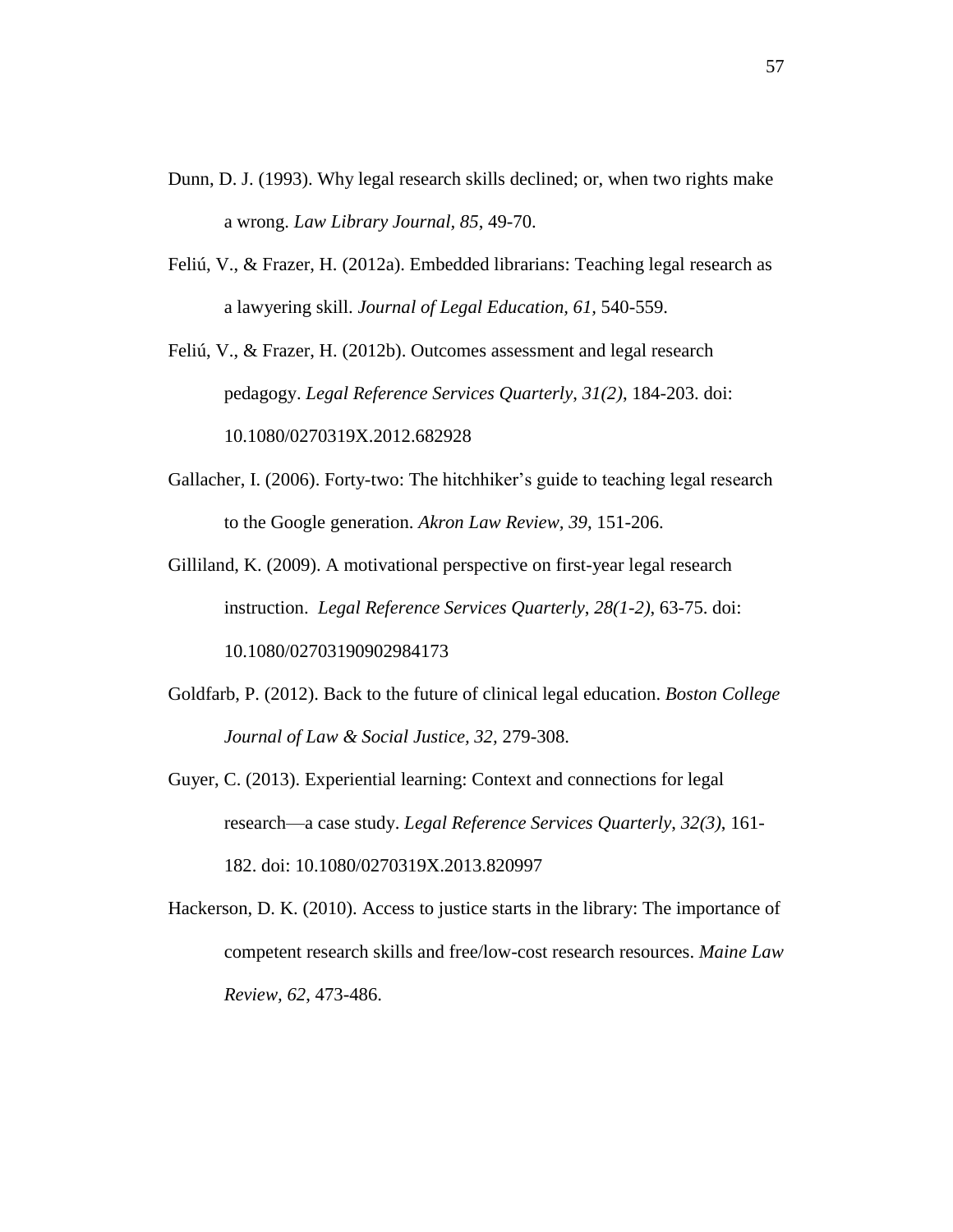- Harker, Y. S. (2013). "Information is cheap, but meaning is expensive": Building analytical skill into legal research instruction. *Law Library Journal, 105(1)*, 79-98.
- Heller, H. W. (2009). The twenty-first century law library: A law firm librarian's thoughts. *Law Library Journal, 101(4),* 517-524.
- Howland, J., & Lewis, N. (1990). The effectiveness of law school legal research training programs. *Journal of Legal Education, 40*, 381-390.
- Johnson, N. P. (2009). Best practices: What first-year law students should learn in a legal research class. *Legal Reference Services Quarterly, 28(1-2)*, 77-99. doi: 10.1080/02703190902961494
- Johnson, S. M. (2013). Teaching for tomorrow: Utilizing technology to implement the reforms of Maccrate, Carnegie, and best practices. *Nebraska Law Review, 92,* 46-85.
- Joy, P. A. (2013). Considering the cost of clinical legal education. *New York State Bar Jounral, 85-SEPTEMBER*, 20-22.
- Joy, P. A. (2012). The cost of clinical legal education. *Boston College Journal of Law and Social Justice, 32,* 309-330.
- Justiss, L. K. (2011). A survey of electronic research alternatives to LexisNexis and Westlaw in law firms, *Law Library Journal, 103(1)*, 71-90.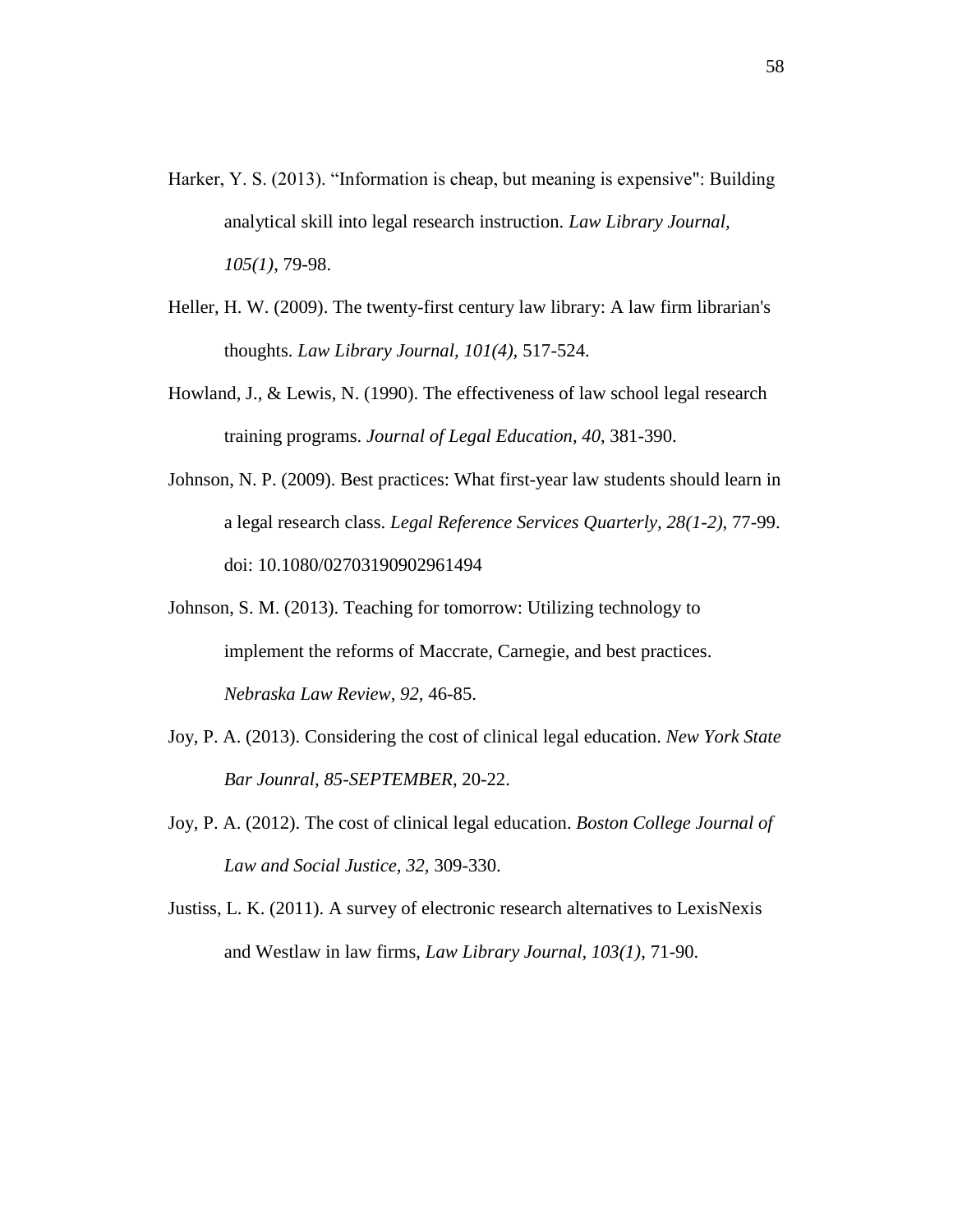- Kauffman, B. (2010). Information literacy in law: Starting points for improving legal research competencies. *International Journal of Legal Information, 38,* 339-351.
- Kim-Prieto, D. (2011). The road not yet taken: How law student information literacy standards address identified issues in legal research education and training. *Law Library Journal, 103(4*), 605-630.
- Knott, C. A. (2009). On teaching advanced legal research. *Legal Reference Services Quarterly, 28*(1-2), 101-131. doi: 10.1080/02703190902961502
- Lynch, M. J. (1997). An impossible task but everybody has to do it—teaching legal research in law schools. *Law Library Journal, 89(3)*, 415-441.
- Margolis, E., & Murray, K. E. (2012). Say goodbye to the books: Information literacy as the new legal research paradigm. *University of Dayton Law Review, 38(1),* 117-156.
- Mersky, R. M. (2007). Legal research versus legal writing within the law school curriculum. *Law Library Journal, 99(2)*, 395-401.
- Meyer, P. (2009). Law firm legal research requirements of new attorneys. *Law Library Journal, 101*(3), 297-330.

Meyer, P. (2012). Law firm legal research requirements for new attorneys (2011, September 26). Retrieved from:

[http://papers.ssrn.com/sol3/papers.cfm?abstract\\_id=1953437](http://papers.ssrn.com/sol3/papers.cfm?abstract_id=1953437)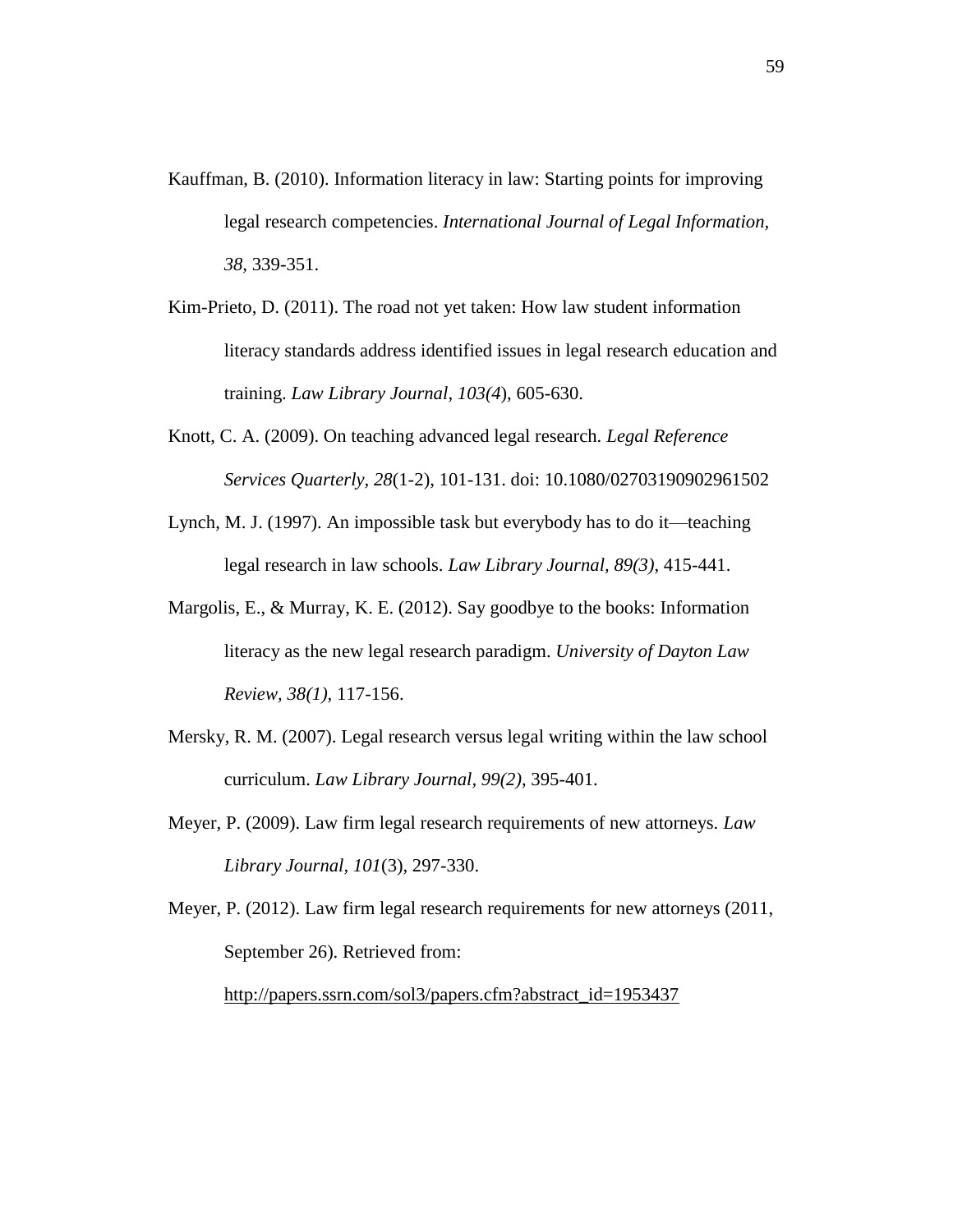- Millemann, M. A., & Schwinn, S. D. (2006). Teaching legal research and writing with actual legal work: Extending clinical education into the first year. *Clinical Law Review, 12*(2), 441-500.
- Murley, D. (2007). Innovative instructional methods. *Legal Reference Services Quarterly, 26(1-2*), 171-85. doi:

[http://dx.doi.org/10.1300/J113v26n01\\_09](http://dx.doi.org/10.1300/J113v26n01_09)

National Conference of Bar Examiners. (2012, July) *A study of the newly licensed lawyer.* Retrieved from:

[http://www.ncbex.org/assets/media\\_files/Research/AMP-Final-2012-](http://www.ncbex.org/assets/media_files/Research/AMP-Final-2012-NCBE-Newly-Licensed-Lawyer-JAR.pdf) [NCBE-Newly-Licensed-Lawyer-JAR.pdf](http://www.ncbex.org/assets/media_files/Research/AMP-Final-2012-NCBE-Newly-Licensed-Lawyer-JAR.pdf)

- Peoples, L. (2012). Testing the limits of WestlawNext. *Legal Reference Services Quarterly, 31(2),* 125-149. doi: 10.1080/0270319X.2012.682928
- Sellers, C. L., & Gragg, P. (2012). WestlawNext and Lexis Advance. *Law Library Journal, 104(2),* 341-348.
- Smith, J. (2014, January 2). Paring back at U.S. law schools continues. *Wall Street Journal Law Blog*. Retrieved from:

[http://blogs.wsj.com/law/2014/01/02/law-2014-paring-back-at-u-s-law](http://blogs.wsj.com/law/2014/01/02/law-2014-paring-back-at-u-s-law-schools-continues/)[schools-continues/](http://blogs.wsj.com/law/2014/01/02/law-2014-paring-back-at-u-s-law-schools-continues/) 

Spencer, B. (2012). The law school critique in historical perspective. *Washington & Lee Law Review, 69(4)*, 1949-2066.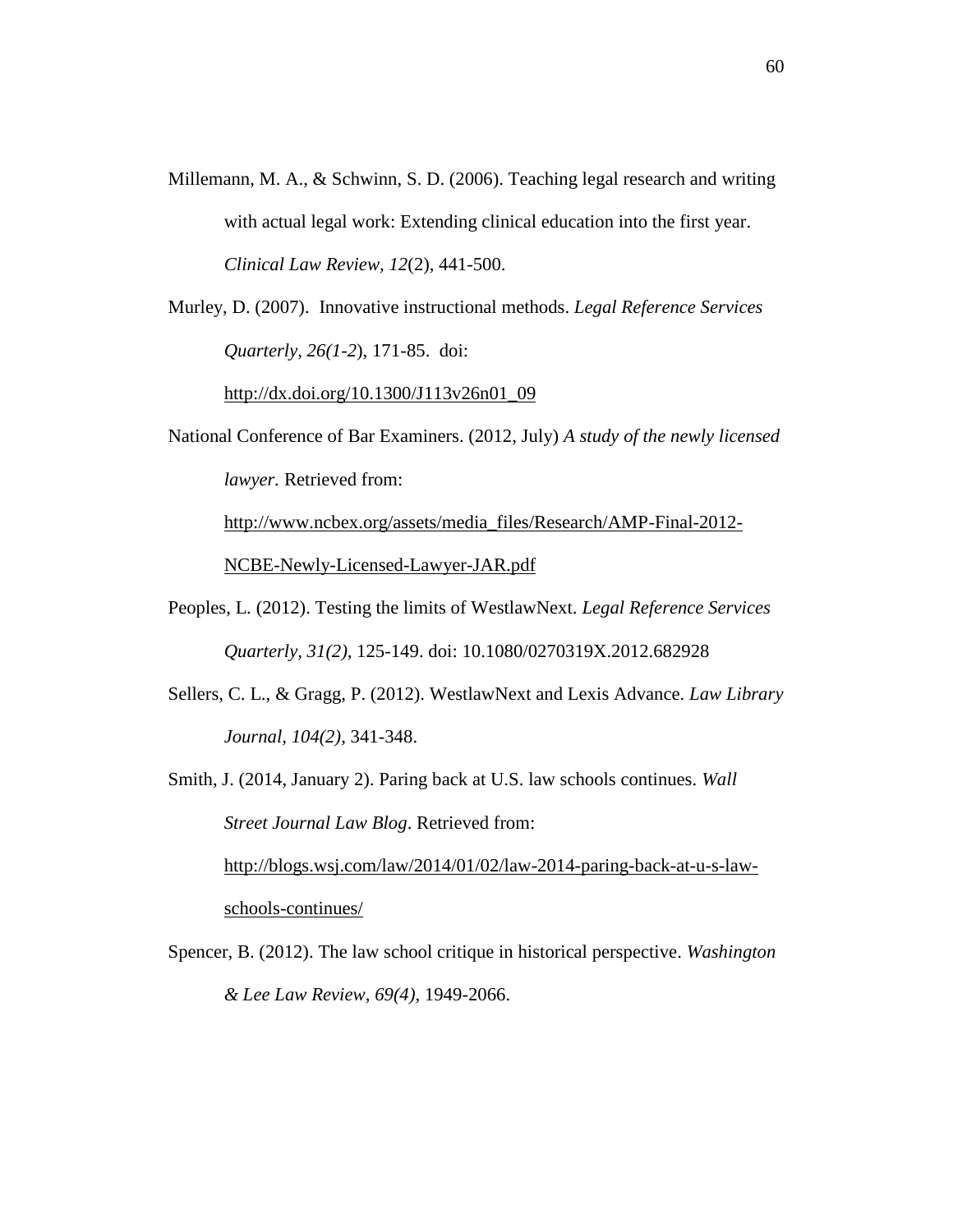- Staheli, K. D. (1995). Motivating law students to develop competent legal research skills: Combating the negative findings of the Howland and Lewis survey. *Legal Reference Services Quarterly, 14*(1-2), 195-207. doi: 10.1300/J113v14n01\_0
- Street, L. A., & Runyon, A. M. (2010). Finding the middle ground in collection development: How academic law libraries can shape their collections in response to the call for more practice-oriented legal education. *Law Library Journal, 102(3),* 399-440.
- Sullivan, W. M., Colby, A., Wegner, J. W., Bond, L., & Shulman, L. S. (Eds.) (2007). *Educating lawyers: Preparation for the profession of law*. San Francisco: Jossey-Bass/Wiley. [Carnegie Report]
- Taylor, B. (2005). The research needs of younger lawyers: Report on interviews, recent surveys, and recent articles. Unpublished paper, as represented in: Meyer, 2009 (above, p. 303))
- Terrell, T. P. (1991). What does and does not happen in law school to prepare students to practice law: A view from both sides of the Academic/Practice dichotomy. *Law Library Journal, 83(3)*, 493-502.
- Trotta, V. K., & DiFelice, B. (2009). State-specific legal research instruction: Curricular stepchild or core competency? *Legal Reference Services Quarterly, 28(1-2)*, 151-177. doi: 10.1080/02703190902961536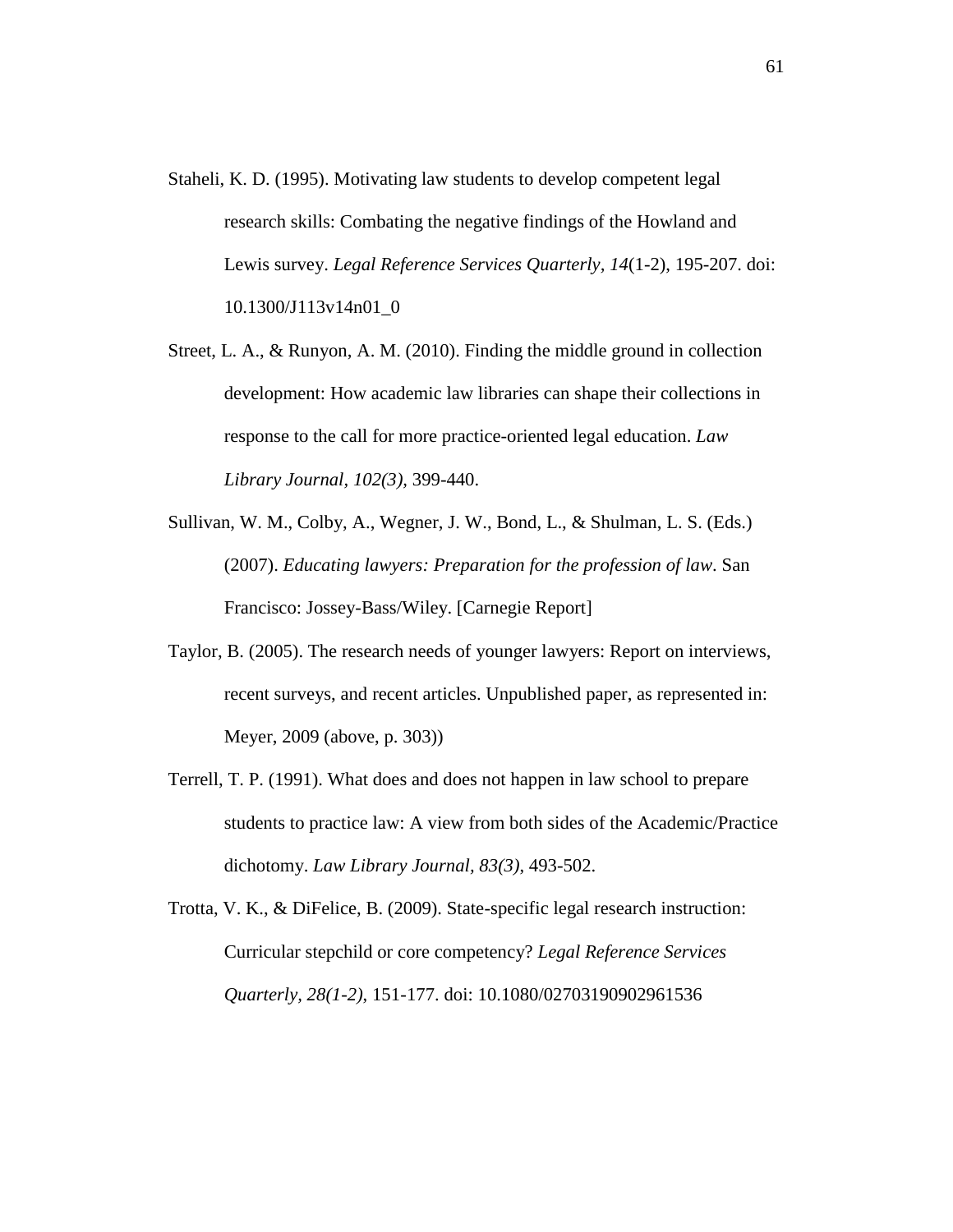Tung, G. B. (2013). Academic law libraries and the crisis in legal education. *Law Library Journal, 105(3)*, 275-304.

U. S. News & World Report. (2014). Which law school graduates have the most debt? Retrieved from: [http://grad](http://grad-schools.usnews.rankingsandreviews.com/best-graduate-schools/top-law-schools/grad-debt-rankings)[schools.usnews.rankingsandreviews.com/best-graduate-schools/top-law-](http://grad-schools.usnews.rankingsandreviews.com/best-graduate-schools/top-law-schools/grad-debt-rankings)

[schools/grad-debt-rankings](http://grad-schools.usnews.rankingsandreviews.com/best-graduate-schools/top-law-schools/grad-debt-rankings)

- Viator, J. E. (2012). Legal education's perfect storm: Law students' poor writing and legal analysis skills collide with dismal employment prospects, creating the urgent need to reconfigure the first-year curriculum. *Catholic University Law Review, 61*, 735-774.
- Wheeler, R. E. (2011). Does WestlawNext really change everything? The implications of WestlawNext on legal research. *Law Library Journal, 103(3)*, 359-378.
- Wren, C. G., & Wren, J. R. (1988). The teaching of legal research. *Law Library Journal, 80(1)*, 7-61.
- Wren, C. G., & Wren, J. R. (1990). Reviving legal research: A reply to Berring and Vanden Heuvel. *Law Library Journal, 82(3)*, 463-494.

Wright, N. L. (2009). Standing at the gates: A new law librarian wonders about the future role of the profession in legal research education. *Legal Reference Services Quarterly, 27(4)*, 305-345. doi: 10.1080/02703190802694815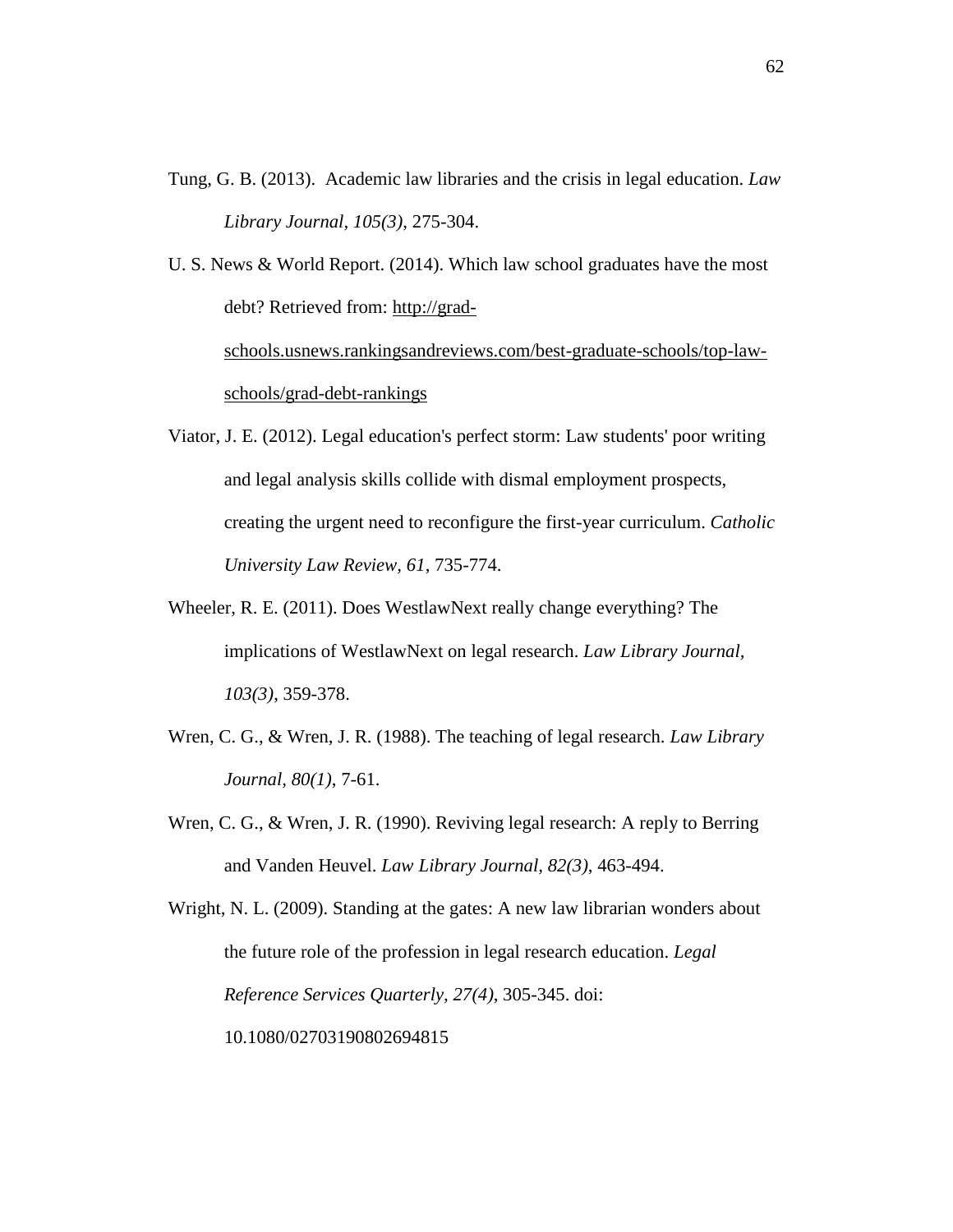Wu, M. M., & Lee, L. A. (2012). An empirical study on the research and critical evaluation skills of law students. *Legal Reference Services Quarterly*, *31(3-4)*, 205-238. doi: 10.1080/0270319X.2012.723571

Young, C. R., & Blanco, B. A. (2007). What students don't know *will* hurt them: A frank view from the field on how to better prepare our clinic and externship students. *Clinical Law Review, 14(1)*, 105-141.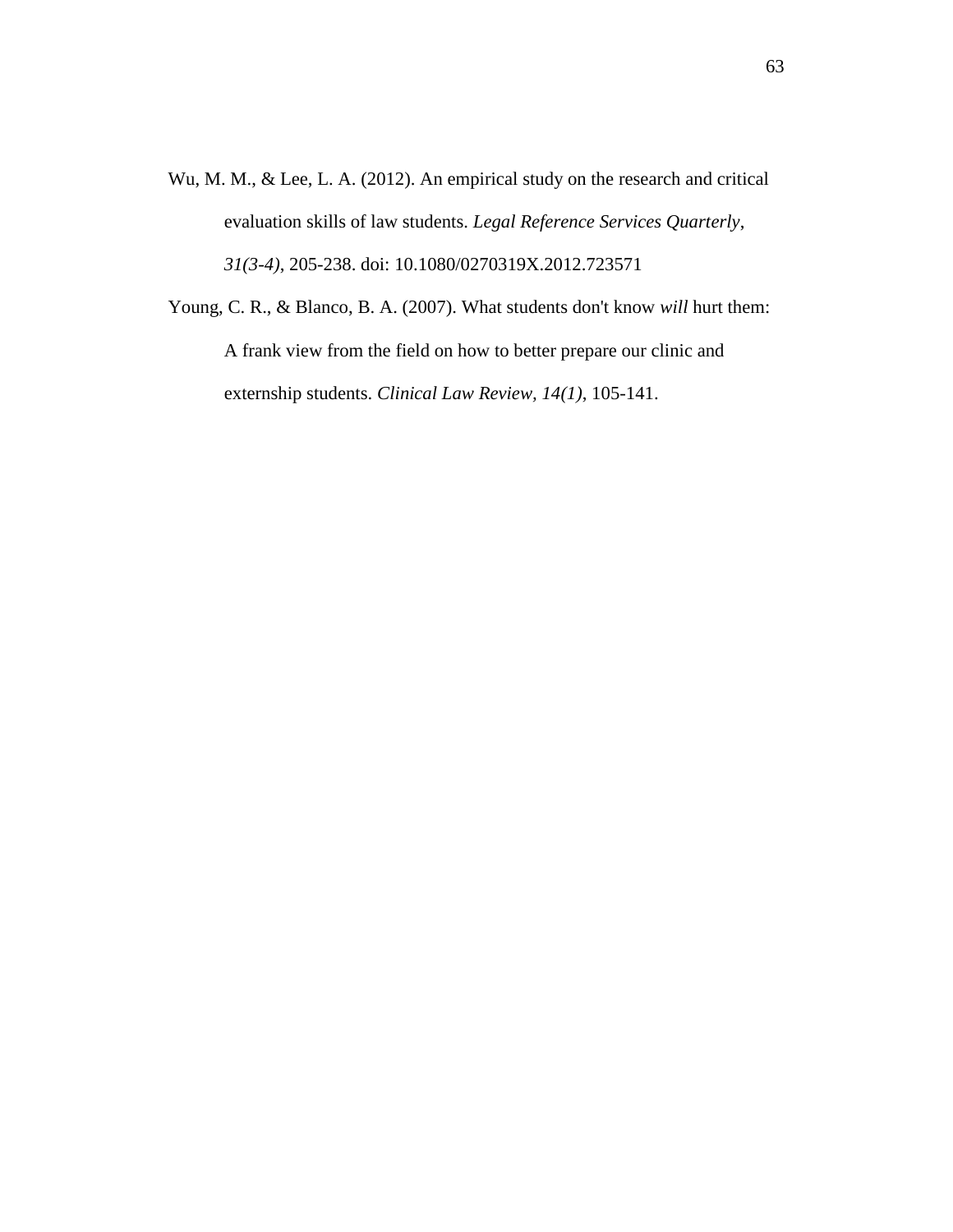

# <span id="page-65-0"></span>**Figures and Graphs**

*Figure 1: Most Commonly Named Primary Sources of Law*



*Figure 2: Librarian Activity Supporting Clinics*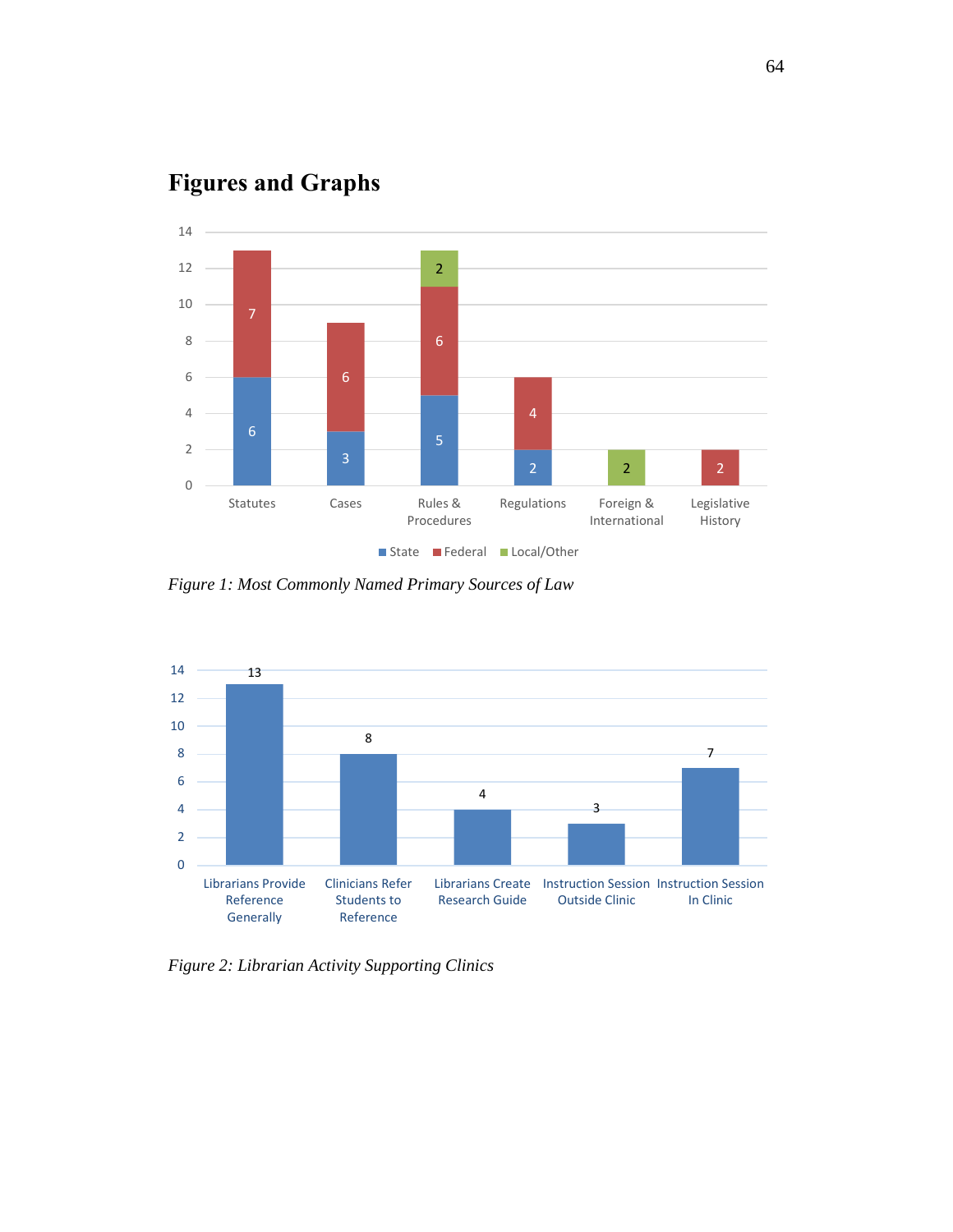# <span id="page-66-0"></span>**Appendix A**

## Clinician Interview Questionnaire

- 1) Tell me about your clinic, including what sort of legal work you do, how the workload is distributed over time, and what role students play in completing it.
- 2) How long do students typically work in the clinic?
- 3) Does seniority affect workload for students?
- 4) What kinds of legal research are students asked to complete while working on clinic matters?
- 5) What sorts of research, if any, do your students have trouble with?
- 6) What kinds of problems have your students encountered when doing research?
- 7) Do you, or any other law faculty or staff, offer training or instruction in legal research?
	- a. If YES: Who offers that training/instruction? How do they offer it (in a classroom setting, one-on-one, or some other method)?
	- b. If NO: move on to question 8
- 8) Thinking about all that we've talked about so far… if you could do anything or have anything to make the clinic work better, what would that be?
- 9) Do your law librarians offer any support to your clinic program? If so, how? If not, does that interest you?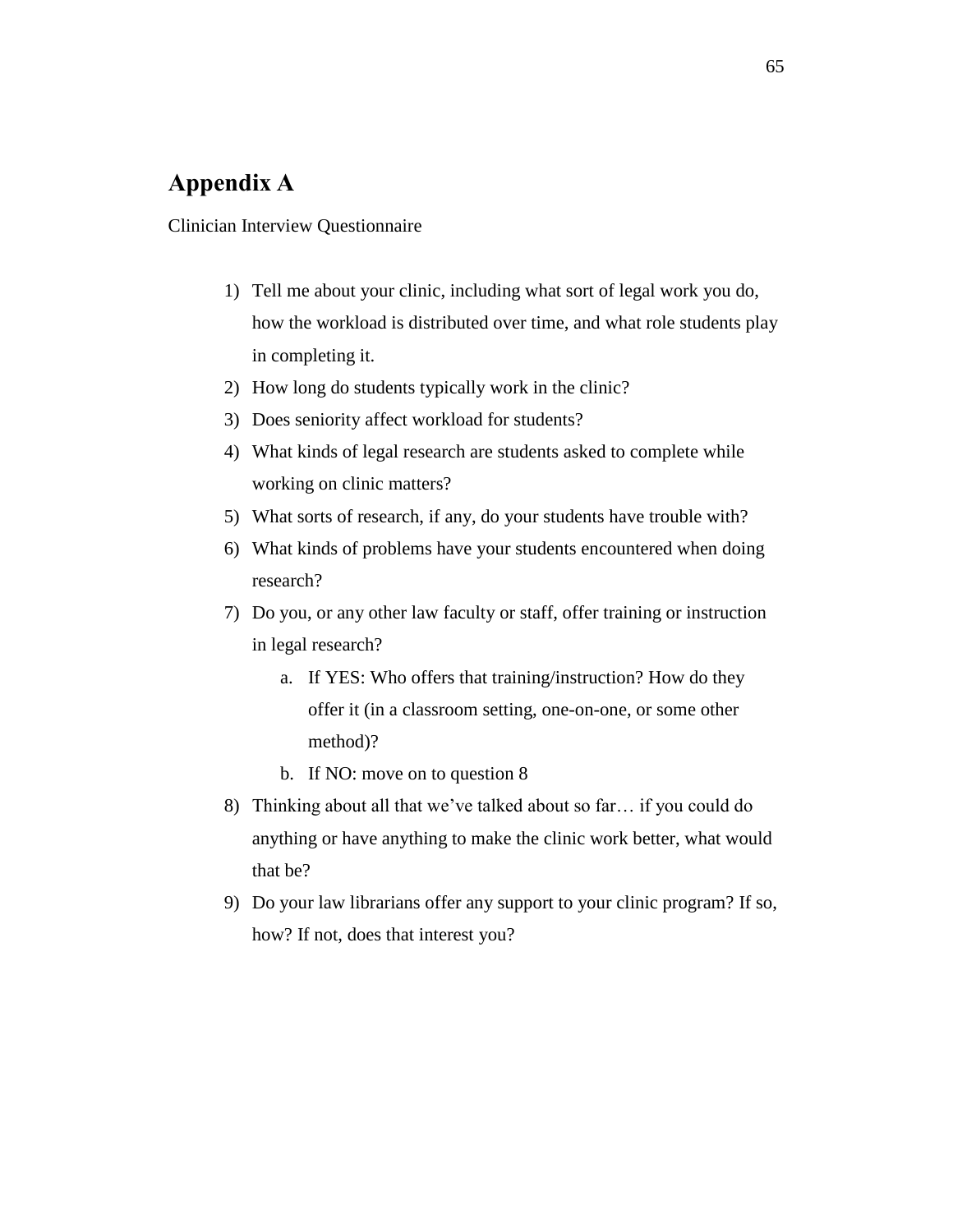# <span id="page-67-0"></span>**Appendix B**

Call for Participants Letter (personal information redacted for privacy)

Dear Law Clinic Professionals,

My name is Virginia A. Neisler, and I am a former practicing attorney and current second year Masters of Library Science student at UNC-Chapel Hill School of Information and Library Science. In order to complete my Masters studies, I am conducting research on the legal research tasks and skills required by law students who are working in law school clinics. I would like to invite you, as a legal clinic professional, to be interviewed for this study.

I am currently seeking participants for a brief interview of 15-30 minutes. There is no known risk associated with participation, and participant names, clinics, and associated schools will be held in confidence. Interview questions will focus on participants' observations of the legal research skills required for law students working in clinics as well as the research support and instruction they currently receive. **The goal of this study is to identify skills or tasks on which legal research educators might focus in order to better prepare and/or instruct law students as they begin real-world legal work.**

If you are interested in being a part of this study, please contact me, Virginia Neisler, via telephone: (704) or email: Interviews will be scheduled at the convenience of participants, beginning immediately, and may take place in person, via telephone or through Skype video chat.

For the duration of this project, I will be working under the supervision of Sara A. Sampson, Clinical Assistant Professor and Deputy Director of the Katherine R. Everett Law Library at the UNC School of Law. The UNC Office of Human Research Ethics has determined that this project is exempt from Internal Review Board approval and oversight. My findings will be compiled in a Masters Paper and may be used for later professional publication in which I will explore how legal research educators can better equip students for their work in the clinics and later in law practice.

**Confidentiality Notice**: As an attorney, I understand the importance of confidentiality—both for clinic clients and clinicians themselves. Therefore, participants will only be asked general questions regarding student research tasks